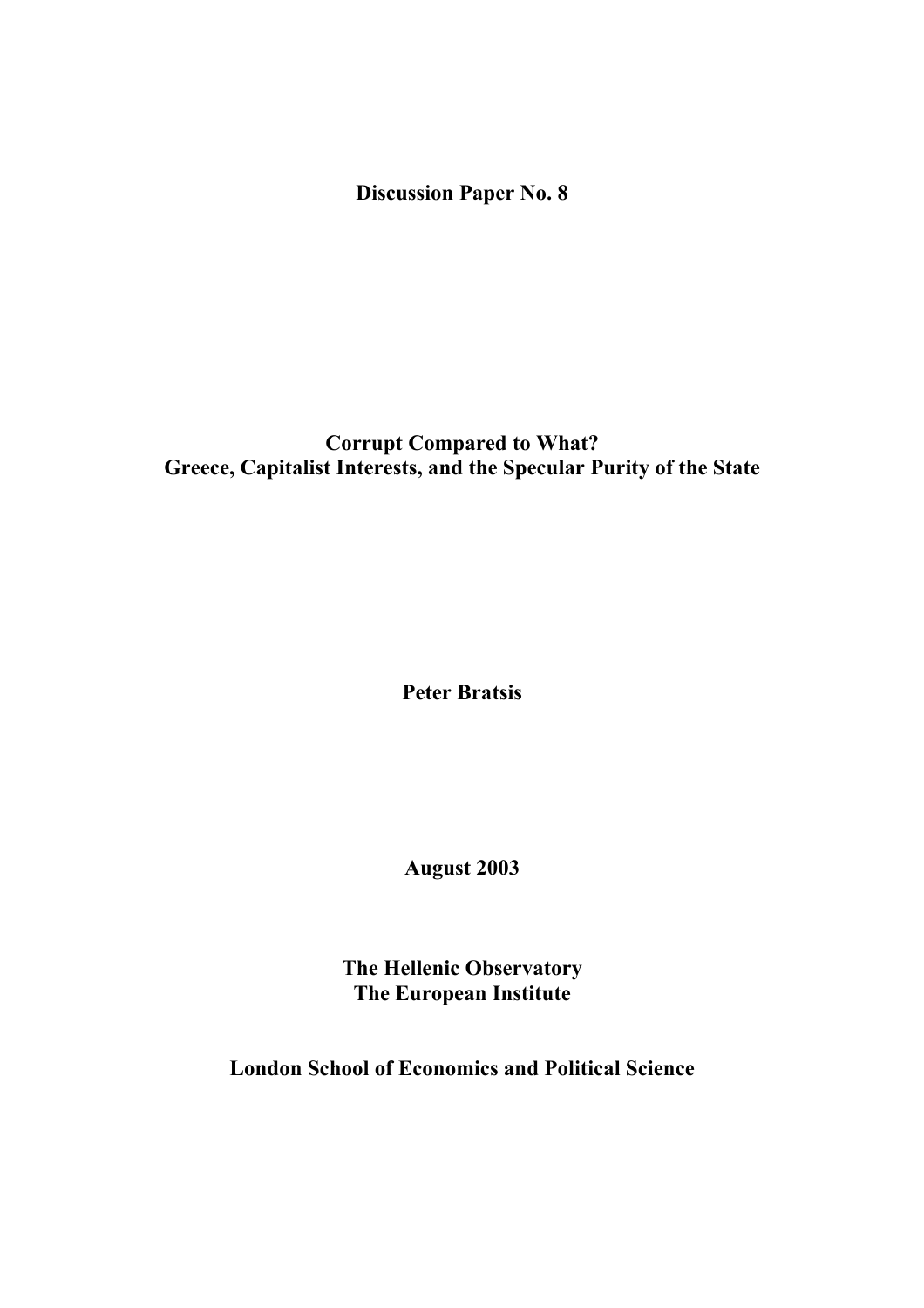# **Acknowledgements**

This paper was made possible by a research fellowship from the Hellenic Observatory of the European Institute. It is based on a talk given at the London School of Economics on October 22, 2002. Many of the ideas and arguments presented here were developed during discussions with Constantine Tsoukalas, without his input and encouragement this paper would not have been possible. Stanley Aronowitz, John Bowman, Andreas Karras, Lenny Markovitz, Randy Martin, Eleni Natsiopoulou, Frances Fox Piven and Yannis Stavrakakis have read earlier versions of key sections of the current paper and have provided important comments and suggestions. Kevin Featherstone and Dimitris Papadimitriou have been kind enough to read the paper and provide useful criticisms and suggestions. I hope that the arguments contained here are clear and provocative enough to engender discussion.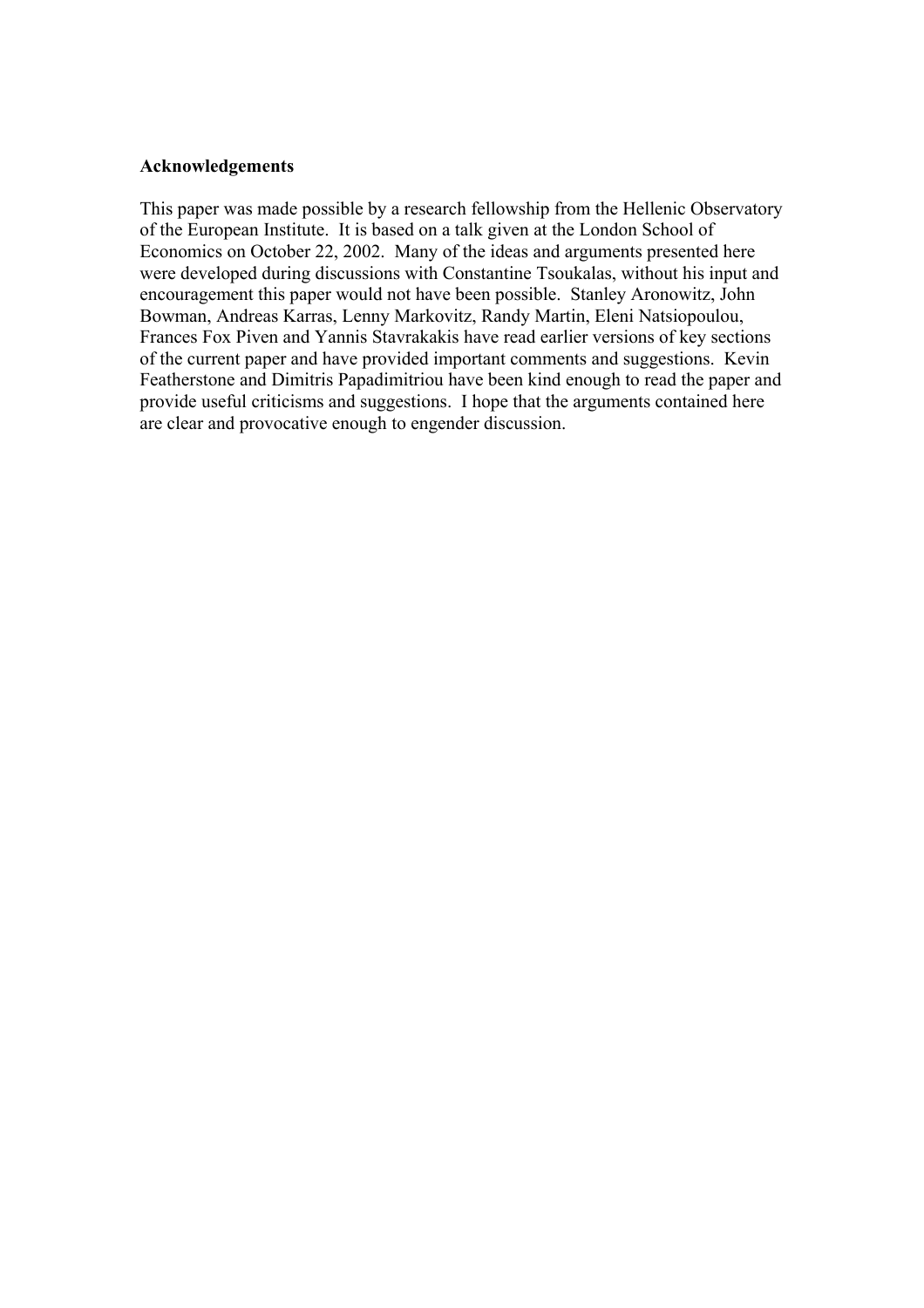# **Table of Contents**

Introduction: Political Corruption and Greece

Part I: Legitimation What is Political Corruption? Why Corruption? Rules of Separation: From Leviticus to Washington D.C. The Australian Case: Fetishism Revealed

Part II: Accumulation The Opacity of Transparency Instrumental Reason and the Relative Autonomy of the State The Globalization of the Capitalist State

Conclusion: Future Directions for Research on Corruption and Greece

Works Cited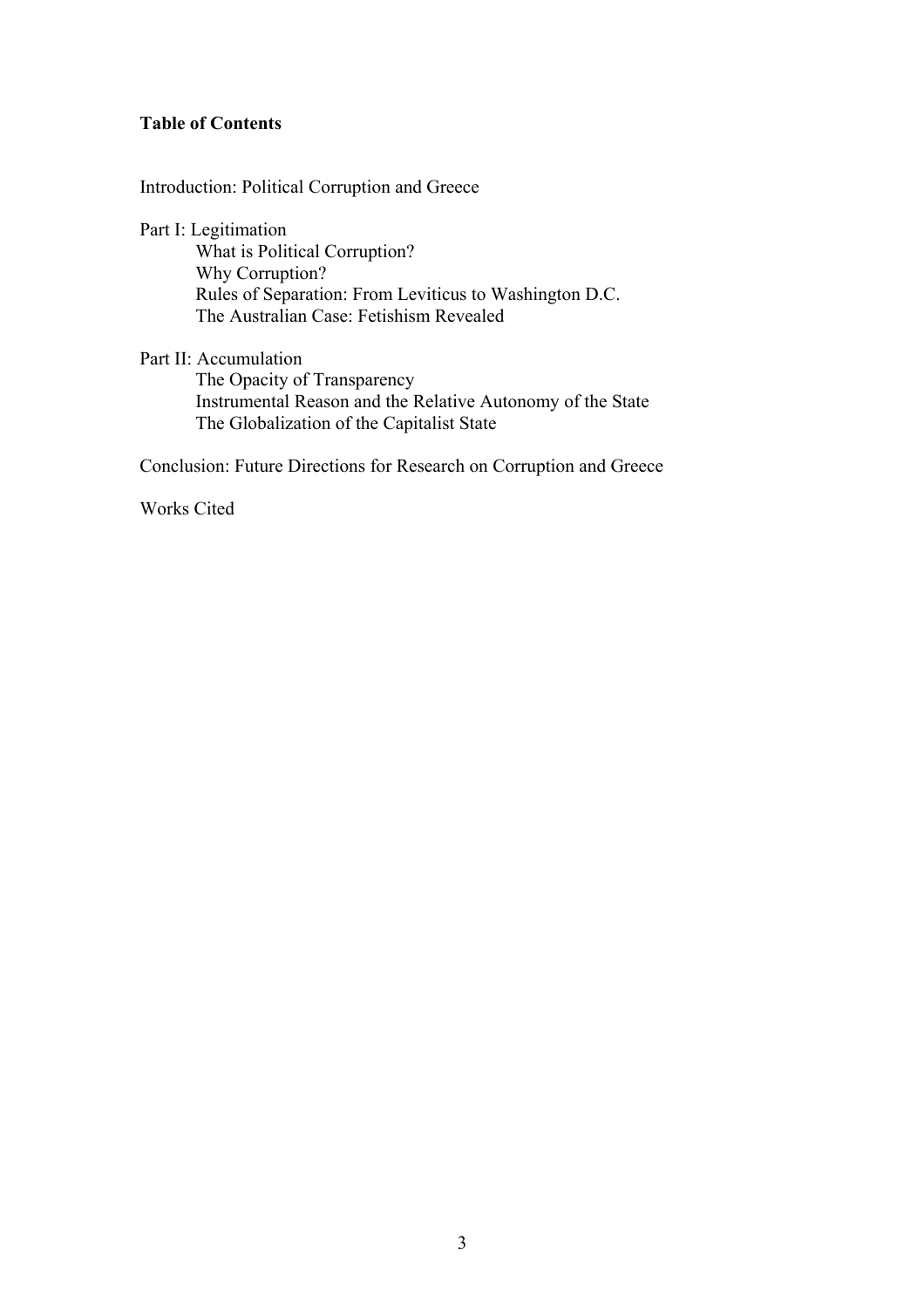## **Introduction: Political Corruption and Greece**

Political corruption is under attack. Technocrats, mainstream academics, and media pundits *qua* 'experts' have increasingly set their sights upon the blight of corruption. The most visible and symptomatic of these recent efforts to counter corruption have been those propagated by Transparency International (TI). Funded by the World Bank, various national ministries, and a few dozen multinational corporations, including the infamous Enron and Arthur Anderson, TI bills itself as an "international movement" that is fighting corruption through "national, regional and global coalitions, embracing the state, civil society and the private sector."<sup>1</sup> From the perspective of TI, political corruption should be opposed because of the dramatic effects it has upon the material well being of the world's poor and dispossessed. For Peter Eigen, a former World Bank official and the founder and Chairman of TI, corruption is a main cause of poverty and suffering:

Political elites and their cronies continue to take kickbacks at every opportunity. Hand in glove with corrupt business people, they are trapping whole nations in poverty and hampering sustainable development (TI 2002).

Similarly, Tunku Abdul Aziz, TI's Vice-Chairman, has asserted that:

Corruption continues to deny the poor, the marginalised, and the least educated members of every society the social, economic and political benefits that should properly accrue to them (TI 2002).

Upon releasing its 2002 Corruption Perceptions Index (CPI), TI declared that

"Over two thirds of the world's countries are rife with corruption – a spectre haunting

<span id="page-3-0"></span><sup>&</sup>lt;sup>1</sup> This is according to the TI web site. The quotes are taken from Peter Eigen's description of TI at [http://www.transparency.org/about\\_ti/index.html.](http://www.transparency.org/about_ti/index.html) The list of donors can be found at [http://www.transparency.org/about\\_ti/donors.html,](http://www.transparency.org/about_ti/donors.html) it should be noted that as of the end of 2002 one could navigate to the page where this list of donors appears directly through TI's web site. There is no longer a link to this list of donors on the TI web site but it can be accessed directly by entering the full address listed above.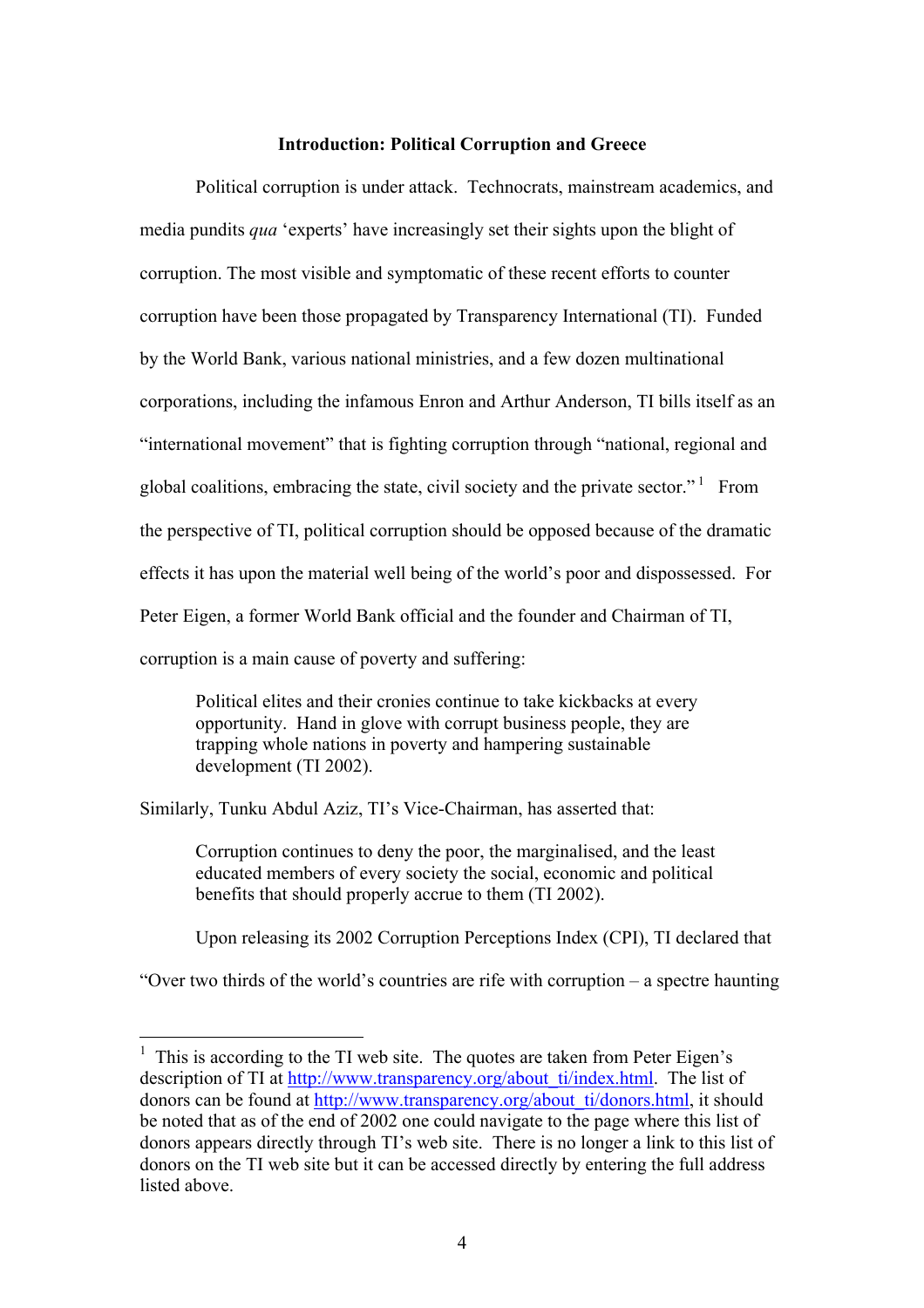Latin America, the former Soviet states and vast swathes of Africa (TI 2002)." Within this context, Greece received special mention as, by far, the most corrupt of any state within the European Union. Greece was ranked  $44<sup>th</sup>$  out of 102 countries with a raw score of 4.2 (on a 1 to 10 range), the next highest within the EU was Italy, which was ranked  $31<sup>st</sup>$  with a raw score of 5.2. By way of further comparison, the next highest ranked EU nations were France and Portugal, both  $25<sup>th</sup>$  with a raw score of 6.3. Indeed, Greece was ranked well bellow Namibia ( $28<sup>th</sup>$ ) and Botswana ( $24<sup>th</sup>$ ) and was much closer in raw score to the lowest ranked country (Bangladesh, 1.2) than the highest (Finland, 9.7) (TI 2002).

The academic literature on corruption in Greece has tended to reflect the claim that Greek society tends towards corruption and has also tended to argue that the cause is some pathological presence within Greece itself. Illustrative of these tendencies are the arguments by Kleomenis Koutsoukis. For Koutsoukis, Greece suffers from what he terms the 'ideoteles institution of society'  $(1993)$ <sup>2</sup>. This 'ideotelesness' refers to the tendency of members of the society to act in ways that further their own interests at the expense of the public interest. This tendency, in turn, is best understood as the product of social underdevelopment and 'imbalances', from low levels of political socialization, to the inefficacies of the state or its lack of legitimacy, to the scarcities of material goods relative to social expectations (Koutsoukis 1993, 3-13). According to Koutsoukis:

<span id="page-4-0"></span> $2$  This awkward term of 'ideoteles institution of society' is derived from the title of the book by Cornelius Castoriadis, *The Imaginary Institution of Society*. It is unclear why Koutsoukis chooses this term since he makes no arguments regarding how society is produced or 'instituted' (Castoriadis's use of the term) but rather seems to use the term institution in the more common way, as an organization or arena within society. Moreover, the term seems to be of no utility since it is saying little more than that corruption occurs when people pursue their own interests at the expense of the public interest.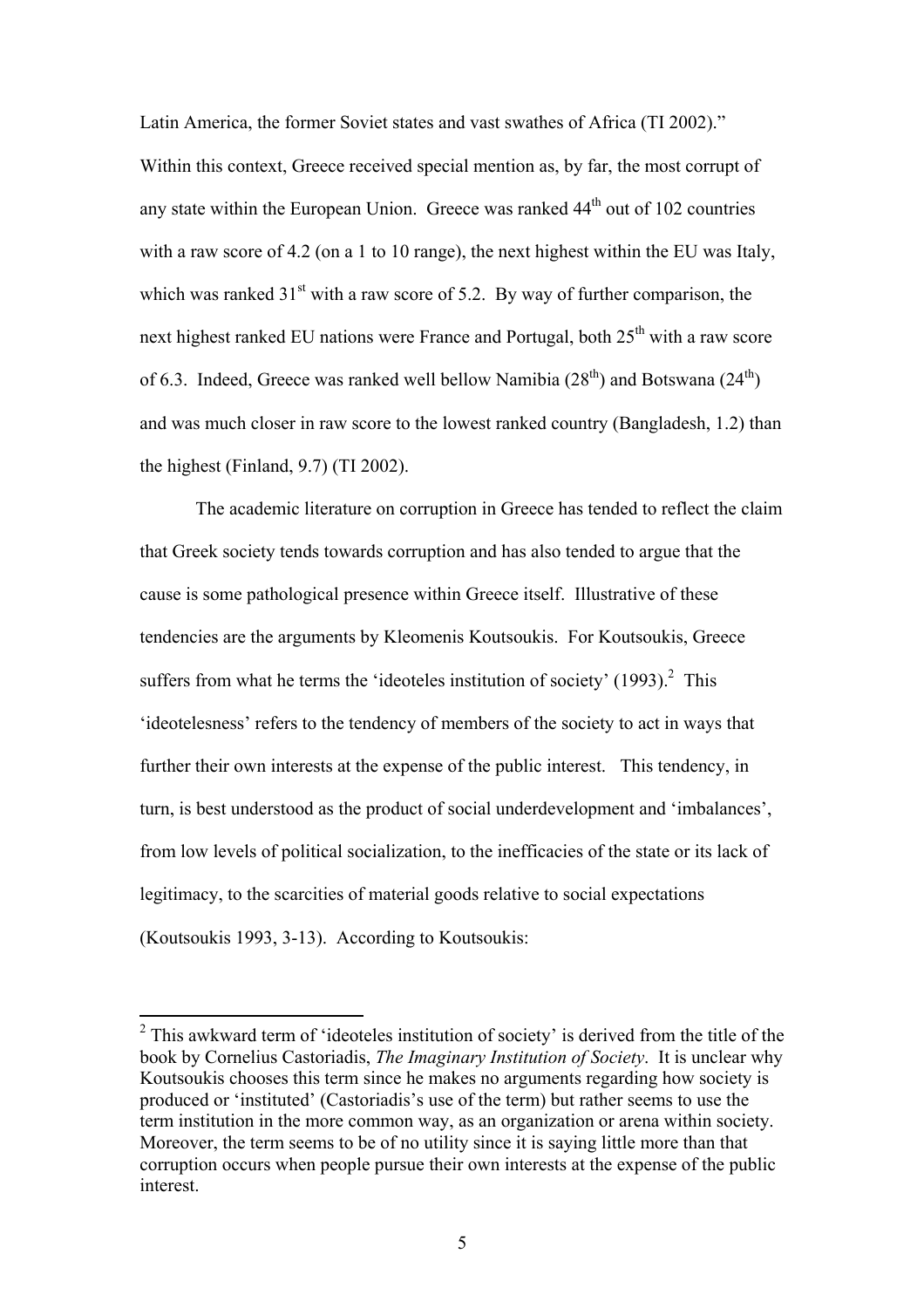Thus an idioteles society seems to be a manifestation, for a large part of society, that an imbalance exists not only between rights and duties but between public and private interests and between individual and social, tradition and modernity as well (Koutsoukis 199[3](#page-5-0), 11). $3$ 

These arguments by Koutsoukis illustrate the deep seeded conviction that there is something pathological within Greek politics and culture and that the main task at hand is to identify this pathology and find an explanation for it by examining Greek society, by discovering those fissures and contradictions in Greece's ongoing movement from tradition to modernity.

Implicitly in TI's numbers and explicitly in arguments such as Koutsoukis's, the problem of corruption in Greece is seen as one caused by the Greeks themselves. The point of departure for the present paper is to reverse the gaze, to not look to Greece in order to discover the source of its 'corruption' problem. Rather, this paper looks from Greece outwards in order to uncover why it is that people judge Greece to be corrupt.<sup>4</sup> The paradoxical position of this paper is that the sources of the problem of corruption in Greece can not be found in Greece, they are to be found in the seemingly less corrupt states of the West (particularly the United States), in those concepts, rituals and myths that enable countless instances of private regarding within the public to be judged normal and acceptable and which shape our perceptions of Greek political life as being pathological. Although I do not doubt the presence of

<span id="page-5-0"></span><sup>&</sup>lt;sup>3</sup> The periodization of corruption in Greece can, according to Koutsoukis, be organized according to the underlying structural and developmental imbalances: first, 1946-1966, where the main culprit is clientelism and insufficient resources to meet the demands of the growing urban classes, second, 1967-1974, where the military junta's emphasis on investment and its desire to stay in power allowed for an marked rise in the power of wealthy individuals/potential investors, and finally, 1974 and onwards, where the new ethos of modernization and the corresponding expansion of the state apparatuses came into conflict with more traditional views and segments of Greek society, resulting in an authoritarian encroachment of the public sector into what had been private domains (Koutsoukis 1989, 3-7).

<span id="page-5-1"></span><sup>4</sup> It should be emphasized that the index produced by TI is of *perceptions* of corruption, how academics, businesspeople, and other 'experts', perceive the country in question.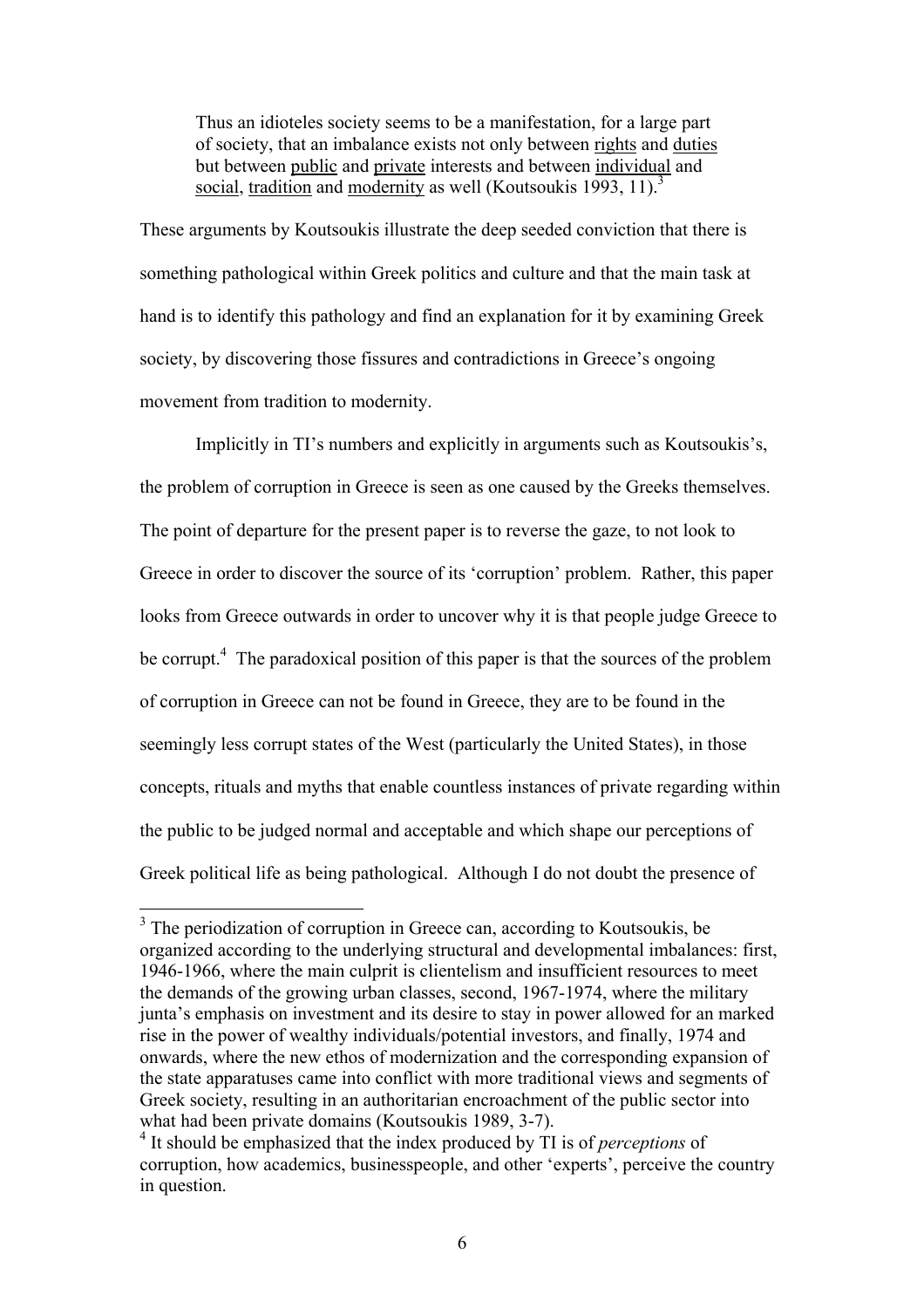clientelism or bribery in Greece, I do question why these things (and not many others) should be considered a corruption. For example, why is it that clientelism should be a corruption but not corporatism or interest group politics? The spontaneous understandings and categorizations that we hold in our heads and which lead us to characterize some phenomenon as a corruption and others as not are what this paper seeks to uncover

This paper is organized into two parts, in the first part the specificity of what we understand as corruption is identified. It opposition to the dominant view that corruption is a problem that has plagued societies since antiquity, this paper will argue that there is a marked difference between traditional and modern understandings of corruption. It will be argued that what we understand as corruption only comes into being with modernity and the corresponding organization of social life and interests by way of the categories of the public and private. According to this view, the main function of the modern concept of corruption is to keep the categories of the public and private pure and believable, the homology between modern corruption rules and the rules regarding clean and unclean foods in Leviticus is demonstrated. Based upon these insights, examples are given from the United States and Australia in order to demonstrate how laws and procedures shape and define what we perceive as corruption and in order to illustrate the argument that the division between the corrupt and non-corrupt is exclusively on the level of perception. In the second part of this paper, the recent international focus on corruption is examined. Efforts such as those by TI and other organizations are examined in order to understand why it is now that such movements have arisen and why is it that the agents of finance and global commerce seem to be increasingly concerned with the question of corruption. The relationship between state forms and accumulation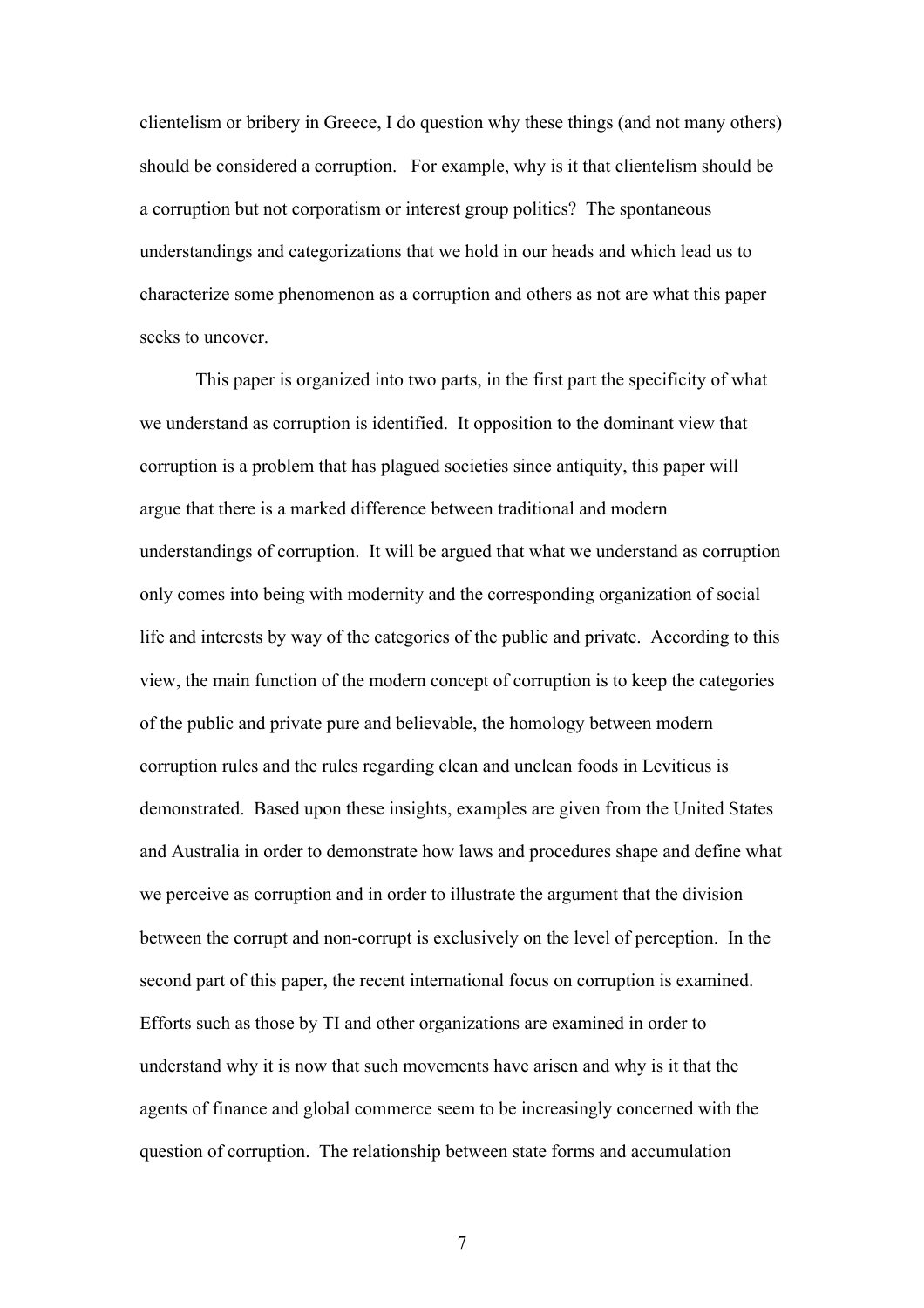strategies will be examined and it will be argued that, in addition to the function of keeping the categories of the public and private pure (a function of legitimation), the question of corruption in the context of globalization has also become a means of transforming state forms in ways that secure their relative autonomy, decrease the transaction costs for global investments, and allow for more predictable cost and benefit measures for potential investors. Lastly, I will discuss what all of this means for Greece and identify future lines of research for the question of Greece and corruption.

# **Part I: Legitimation**

What's breaking into a bank compared with founding a bank? - Bertolt Brecht, *The Threepenny Opera*

Defilement is never an isolated event. It cannot occur except in view of a systematic ordering of ideas. Hence any piecemeal interpretation of pollution rules of another culture is bound to fail. For the only way in which pollution ideas make sense is in reference to a total structure of thought whose key-stone, boundaries, margins and internal lines are held in relation by rituals of separation.

- Mary Douglas, *Purity and Danger* 

#### **What is Political Corruption?**

Most all definitions of political corruption tend to emphasize the subversion of the public good by private interest. Among the more famous definitions of corruption, Joseph Nye has defined it as: " ... behavior which deviates from the formal duties of a public role because of private-regarding (personal, close family, private clique) pecuniary or state gains; or violates rules against the exercise of certain types of private-regarding influence (Nye 1989, 966)." Similarly, Carl Friedrich has argued that:

Corruption is a kind of behavior which deviates from the norm actually prevalent or believed to prevail in a given context, such as the political. It is deviant behavior associated with a particular motivation, namely that of private gain at public expense. But whether this was the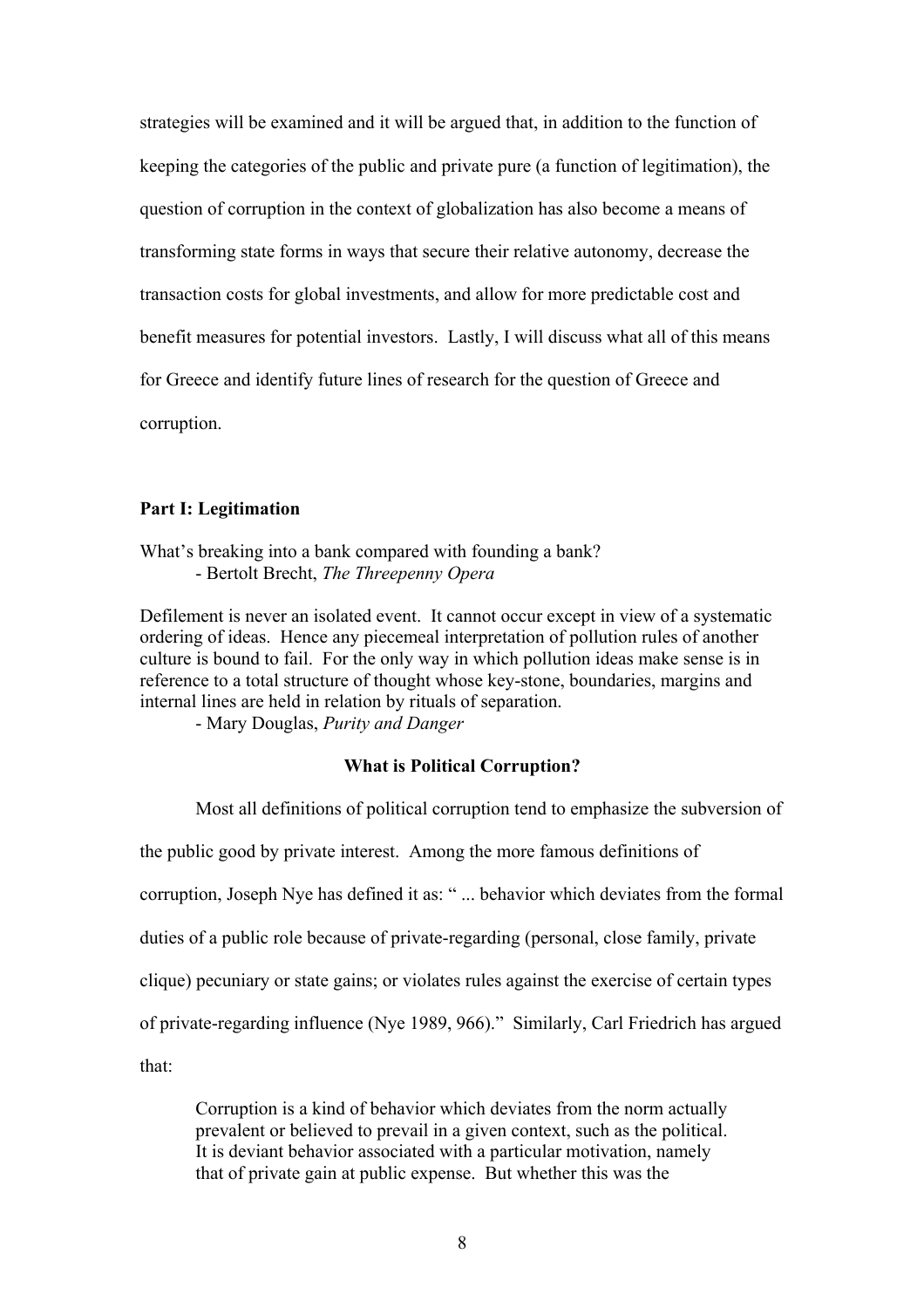motivation or not, it is the fact that private gain was secured at public expense that matters. Such private gain may be a monetary one, and in the minds of the general public it usually is, but it may take other forms (Friedrich 1989, 15).<sup>5</sup>

Contained within the modern understanding of corruption are two interrelated assumptions, that mutually exclusive public and private interests exist and that public servants must necessarily abstract themselves from the realm of the private in order to properly function.

The significance and relative historical novelty of this definition has been ignored in the contemporary literature on political corruption. The tendency has been to emphasize the continuity of the concept of political corruption from the ancient to modern times. Carl Friedrich has argued that the basic understanding of corruption as, "... a general disease of the body politic ... (Friedrich 1989, 18)," is common to the ancients and the moderns. John Noonan, having defined bribery, presumably the most obvious form of political corruption, as "… an inducement improperly influencing the performance of a public function … (Noonan 1984, xi)," traces the concept back to roughly 3000 B.C. and claims that, although the concept has transformed over time, it has, in its main contours, remained constant.

Along the same lines, there are usually numerous references to Aristotle and Machiavelli when tracing the history of the concept of corruption. Aristotle is often cited for his assertion that political forms can be corrupted. In Aristotle's classification of the three kinds of constitution, he lists kingship, aristocracy, and

<span id="page-8-0"></span><sup>&</sup>lt;sup>5</sup> For a discussion of the various ways that political corruption has been defined, see Heidenheimer, Johnston, and LeVine (1989). They argue that there are three ways that corruption has been defined: 'public office centered,' as a deviation from the requisites of public office, 'market centered,' as rent seeking activity by civil servants, and 'public interest centered,' as action that does damage to the public interest. All three of these forms of definition contain the idea that the public is subverted by the private.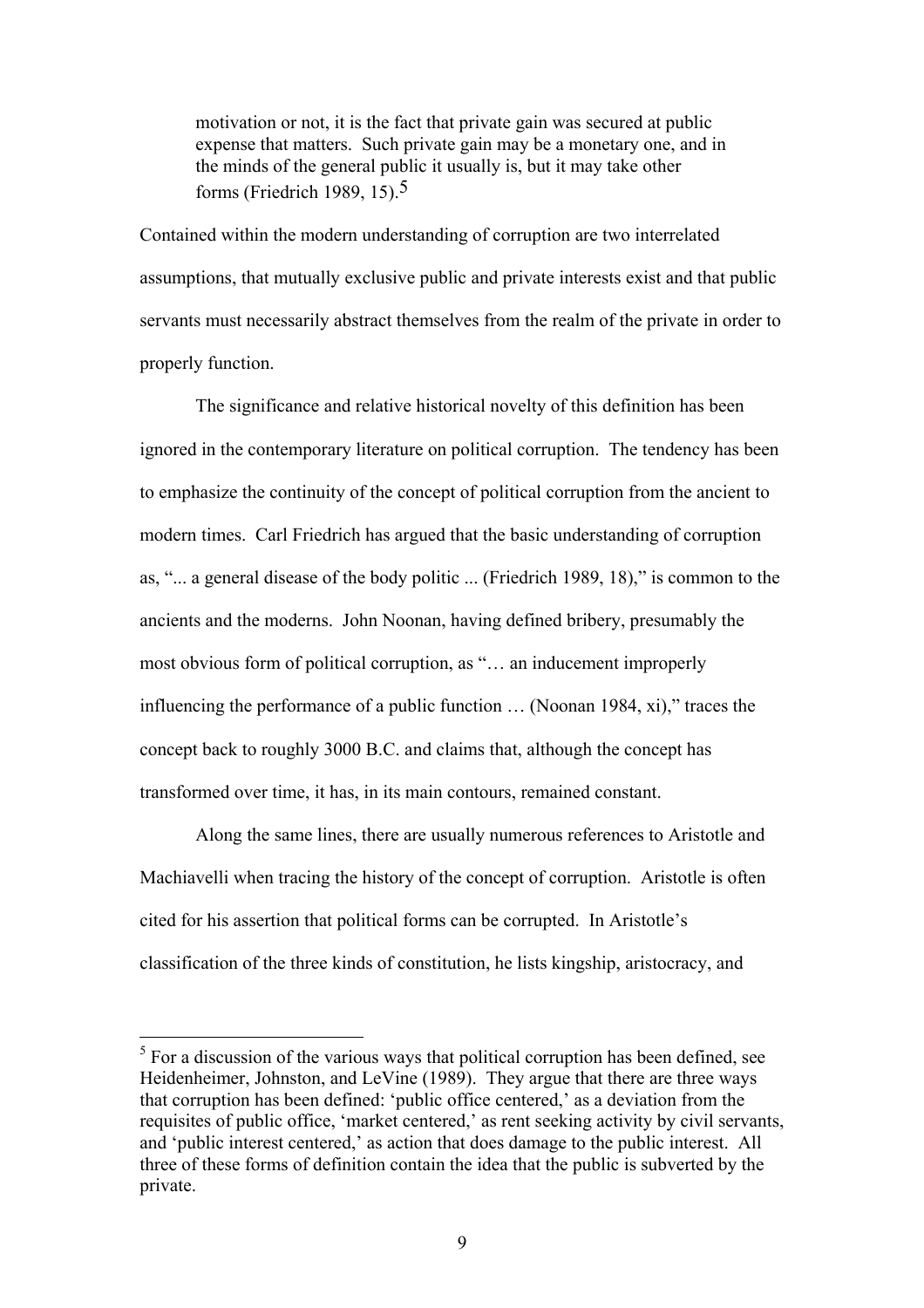polity[.6](#page-9-0) He goes on to note that each can be corrupted. His discussion of kingship is particularly relevant because what constitutes the corruption of kinship into tyranny is the disregard the tyrant has for his subjects, he rules only to further his own 'interests' (cf. Aristotle 1958, 373-375). Machiavelli's discussion of the function and causes of corruption are also often discussed, especially as he developed them in *The Discourses* regarding the decline of the republic of Rome (cf. Machiavelli 1970, esp. Book 1). Sara Shumer has noted that inclusive in Machiavelli's discussion of corruption is the idea of the subversion of the public by the private:

One dimension of political corruption is the privatization both of the average citizen and those in office. In the corrupt state, men locate their values wholly within the private sphere and they use the public sphere to promote private interests (Shumer 1979, 9).

There are reasons to doubt this official history of corruption as a concept common to most all political forms and historical epochs. For one, the apparent lack of a word for bribery in Ancient Greek presents a problem for those who assume an unbroken line in the concept of corruption. Mark Philp notes that there are many words in Ancient Greek that make no distinction between a gift and a bribe (*doron*, *lemma*, *chresmasi peithein*) since, for the Greeks, to persuade through gift giving was acceptable and no perversion of judgement could be assumed (Philp 1997, 26). He makes the point that if the Greeks have no conception of bribery then this puts into question the whole idea of a public body in Ancient Greece:

If these were the only terms for bribery in the Ancient Greek world we would have to take the view that there is a basic untranslatability of the terms between us and them — that they not only failed to distinguish gifts and bribes, but that they also had no real concept of public office or trust (Philp 1997, 26).

<span id="page-9-0"></span> $6$  Aristotle sometimes identifies four types of constitution, including oligarchy to the list above and replacing polity with democracy.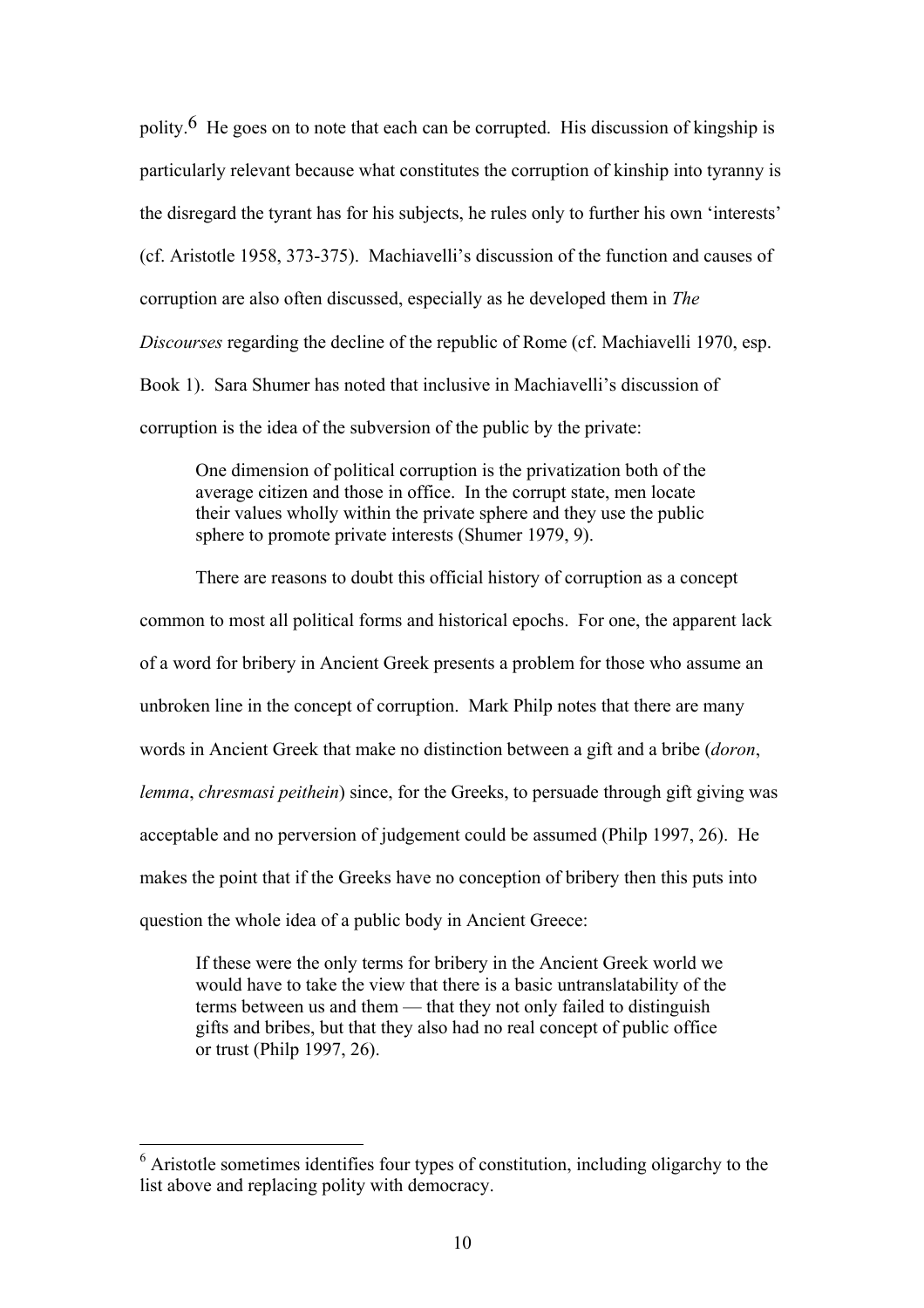He is absolutely right. He goes on to argue, following Harvey (1985), that there was a term for bribery in Ancient Greece, *diaphtheirein*. However, in opposition to Philp's interpretation, it is not true that *diaphtheirein* has the same status as the modern term bribery or that it can be said to constitute a form of corruption in the modern sense. *Diaphtheirein* refers to the corruption of the mind in that the ability to make sound judgements and pursue the 'good' has been impaired and, more generally, to destruction and decay. All bribery is not corruption in the modern sense. A closer reading of Harvey's discussion of *diaphtheirein* reveals this point.<sup>[7](#page-10-0)</sup> Harvey takes great pains to show that, in contrast to and concurrent with neutral and positive terms, there did indeed exist at least one negative term (*diaphtheirein*) for influencing through giving money and gifts. Nowhere, however, do we find any reference to 'public trust,' 'private interest' or any such category we usually use in discussing bribery and corruption. Bribery as *diaphthora* was negative because it implied that the citizen, by way of accepting a bribe, was no longer able to properly act as a citizen since their will and power to judge had been destroyed. As Harvey puts it:

The man who takes a bribe surrenders his free will; what he says and does he does for another, and in that sense he no longer exists as an independent individual: he is a non-entity. That, I suggest, is the essential point (Harvey 1985, 86).

Rather than some 'public trust' succumbing to 'private interests', the recipient of a 'bribe' has lost the ability to be a citizen by relinquishing his autonomy. Like slaves, merchants, and women, all precluded from being citizens since they all lacked some

<span id="page-10-0"></span> $<sup>7</sup>$  The more common version of the term is *diaphthora*, the standard definition can be</sup> found in the Liddle-Scott Greek-English lexicon (available online at www.perseus.tufts.edu).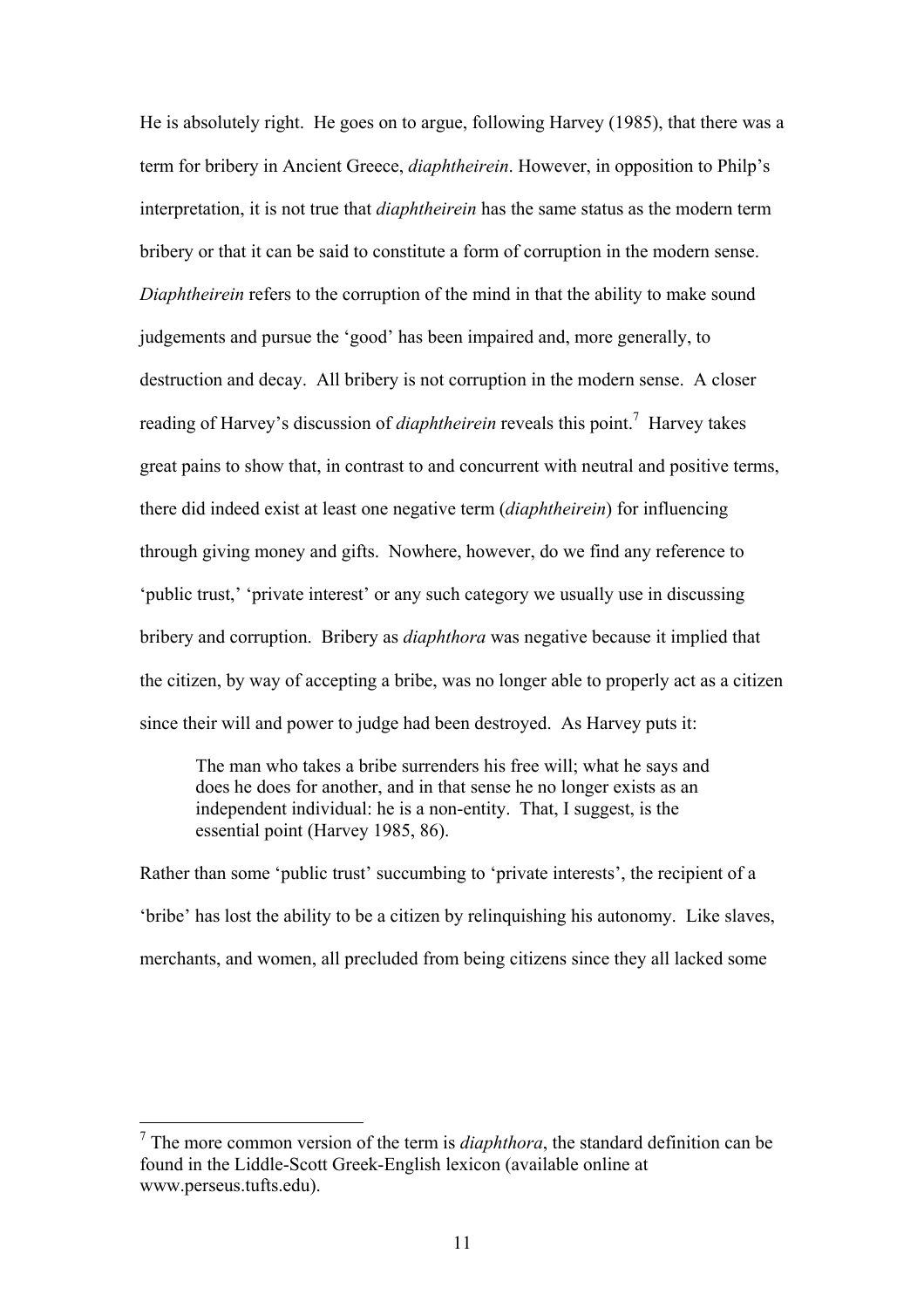basic requisites for properly acting as a citizen, so the recipient of a bribe is incapable of the autonomous thought and moral judgement necessary for being a citizen.<sup>[8](#page-11-0)</sup>

The categories of the public and the private are integral to the modern notion of corruption. Put simply, no corruption in the modern sense is possible if there is no public and private. As Philp's arguments above illustrate, much of the literature on corruption assumes that the apparently omnipresent existence of a concept of corruption is a sure sign that the public and private are also omnipresent social categories. That the ancient understanding of corruption is so far removed from the modern one puts this assumption into question.

 Ernst Kantorowicz's *The King's Two Bodies* is a useful corrective to this ahistorical tendency in the corruption literature. For Kantorowicz, our modern understanding of public and private is tied to the rise in early modern England of the legal and political doctrine of the King's Two Bodies. This doctrine asserts that we have two bodies, a public and a private one. In its most developed form, the Two Bodies doctrine asserts that, on the one hand, we exist as concrete individuals with physical bodies, particular passions, interests, obligations, and so forth. On the other hand, we exist in an abstract sense, as members of the body politic, a body that is beyond our physical bodies and concrete social existence. This body politic is the polity, characterized by the common interests that bind its members together and is materialized in the rituals, personnel and institutions of the state (cf. Kantorowicz 1957, 193-272).

It should be noted that this version of public and private differs greatly from other typical uses of these categories within political thought; notably, the Arendtian

<span id="page-11-0"></span><sup>8</sup> Peter Euben (1989) has equated the term *stasis*, not *diaphthora*, with political corruption. *Stasis* refers to the destruction and fracturing of the political community, and thus can easily be thought of as an instance of *diaphthora*. As with *diaphthora*, *stasis* does not imply any question of public-private transgression.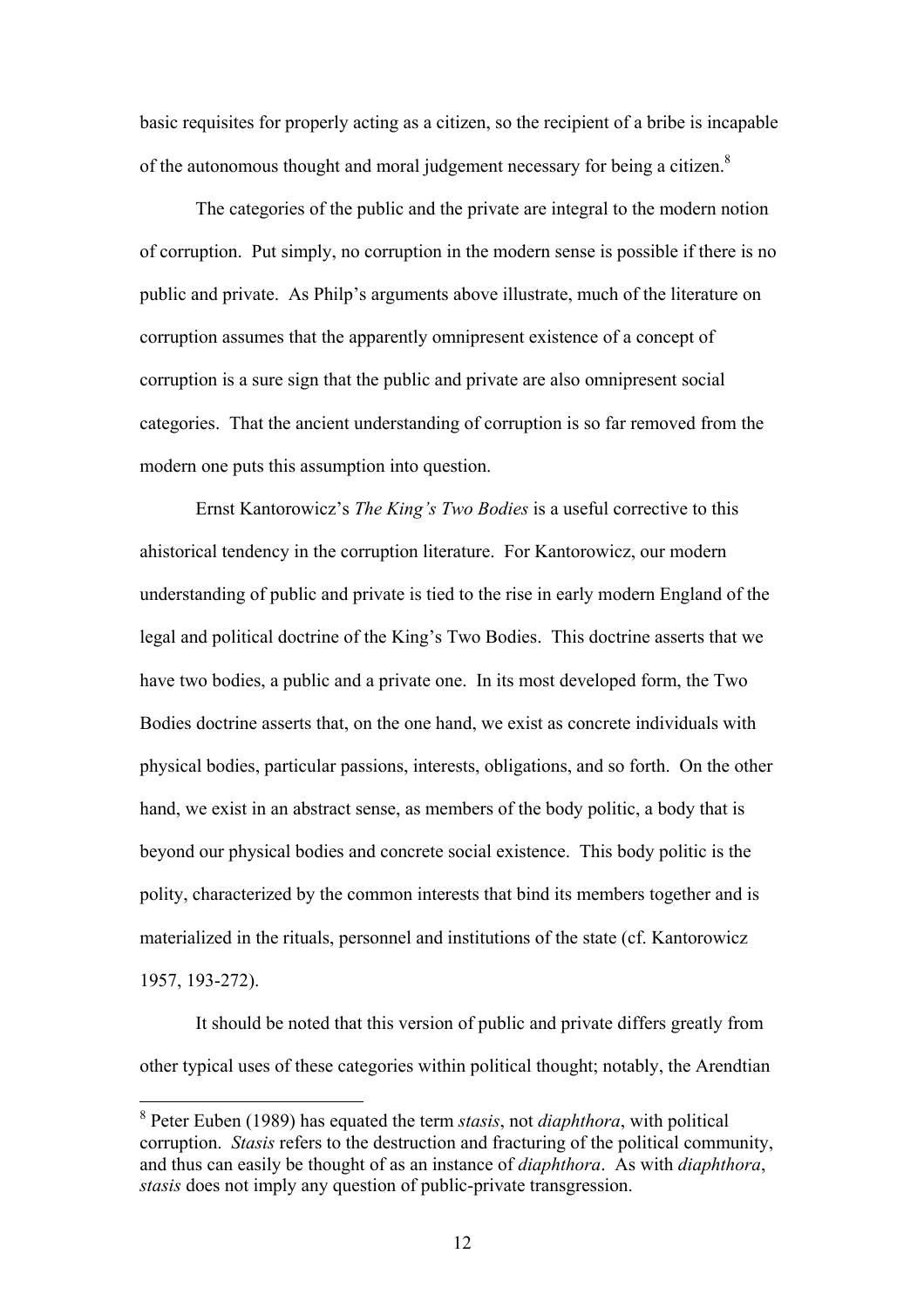understanding of public and private, most clearly exemplified by Habermas' treatise on the public sphere. Habermas notes that the terms 'private' and 'public' first appear in German in the middle of the  $16<sup>th</sup>$  century and argues that no such divisions between the private and public existed in feudal societies, he goes on to argue that they did exist in ancient societies and equates the ancient Greek terms of *polis* and *oikos* with public and private (cf. Habermas 1991, ch. 1). Thus, in this sense, the categories of the public and the private are mainly functional distinctions based on different uses of space. The public sphere becomes the space within which individuals can come together and discuss and formulate political opinions and positions. This is contrasted to the 'state' on the one hand with its police and legal functions, and to the 'private' side of civil society on the other hand with its family ties and market relations (cf. Habermas 1991, 30). Although not necessarily mutually exclusive, this functionalist understanding of what is public and private is not the public and private of corruption. In political corruption, private interests and passions come to displace the common good. It is not that 'public' spaces come to be used for non-political goals, for example, that makes for political corruption. Thus, although we often see the categories of public and private applied to most all societies, including the ancient world, it is usually done so in this more functionalist way and the categories themselves have little in common with the ways that the ancients understood and organized political life.<sup>[9](#page-12-0)</sup>

In line with these observations, the categories of public and private that our modern concept of corruption presupposes are fairly recent. Even up to Machiavelli,

<span id="page-12-0"></span><sup>&</sup>lt;sup>9</sup> This brief discussion of the categories of the public and private is necessarily skipping over many important questions and debates. A much more extended discussion of these points is needed to demonstrate the full import and causes of this rise of the public/private split. Toward this end, and in addition to Kantorowicz, Norbert Elias' *The Civilizing Process*, particularly his discussions of how the king becomes transformed from a feudal lord into a 'public' functionary, is a seminal text.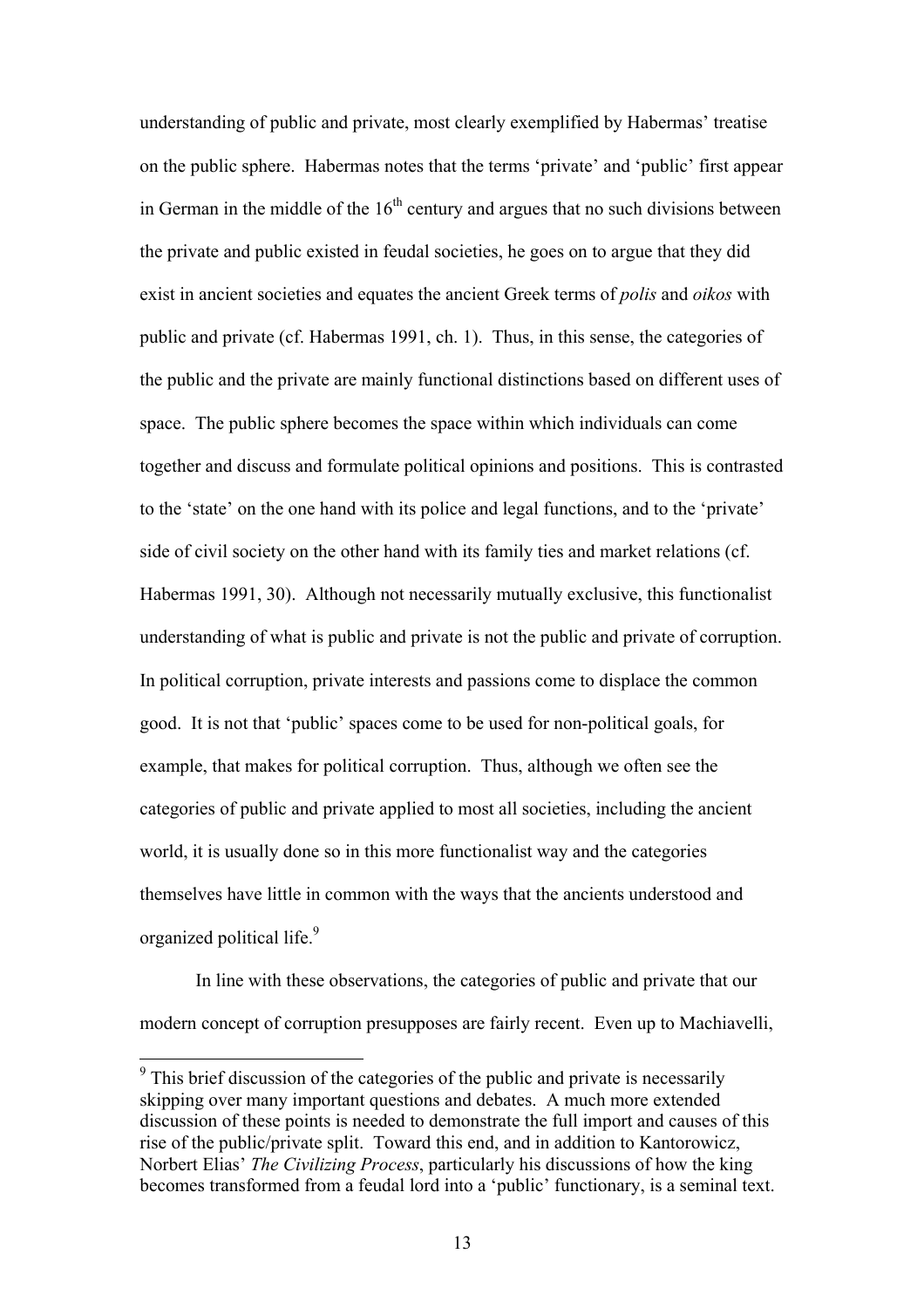<span id="page-13-1"></span>in contrast to the argument by Schumer noted above, our modern concept of corruption seems to be lacking. In addition to the argument regarding the rise of the public and the private we also have the question of the rise of the concept of interests. As Albert Hirschman has argued, it is only in the modern era that the concept of interests emerges and this marks a radical break with pre-modern conceptions of the good. For Hirschman it is the increasing dominance of finance and money that explains the change in the term 'interest' from being simply a financial term to a concept that is central to our understanding and organization of contemporary politics (cf. Hirschman 1977).<sup>10</sup> It is in this context that Hirschman sheds light on the question of Machiavelli's notion of corruption and notes how the term corruption went through a similar transformation in meaning as interest:

"Corruption" has a similar semantic trajectory. In the writings of Machiavelli, who took the term from Polybius, *corruzione* stood for deterioration in the quality of government, no matter for what reason it may occur. The term was still used with this inclusive meaning in eighteenth-century England, although it became also identified with bribery at that time. Eventually the monetary meaning drove the nonmonetary one out almost completely (Hirschman 1977, 40).<sup>[11](#page-13-1)</sup>

<span id="page-13-0"></span><sup>&</sup>lt;sup>10</sup> Marcel Mauss' *The Gift* is also relevant to this question. "The very word 'interest' is itself recent, originally an accounting technique: the Latin word *interest* was written on account books against the sums of interest that had to be collected. In ancient systems of morality of the most epicurean kind it is the good and pleasurable that is sought after, and not material utility. The victory of rationalism and mercantilism was needed before the notions of profit and the individual, raised to the level of principles, were introduced. One can almost date — since Mandeville's *The Fable of the Bees* — the triumph of the notion of individual interest. Only with great difficulty and the use of periphrasis can these two words be translated into Latin, Greek, or Arabic (Mauss 1990, 76)." See also Louis Dumont (1977) on the rise of these ideas.

 $11$ <sup>11</sup> The question of corruption is particularly confusing in the case of Machiavelli because already present in his work is the public/private split and the question of interests, as when he states that "So the senators sent two ambassadors to beg him to set aside private enmities, and in the public interest to make the nomination (Machiavelli 1970, 523)." In this context, it is easy to accept Schumer's argument that the subversion of the public by the private is one dimension of corruption for Machiavelli. But, even if we accept this argument, Hirschman is still correct in his assessment and the concept of corruption found in Machiavelli is still very much traditional because private interests in this context function as bribery did in the earlier example, as something that decreases virtue. Thus, private interests are bad *in*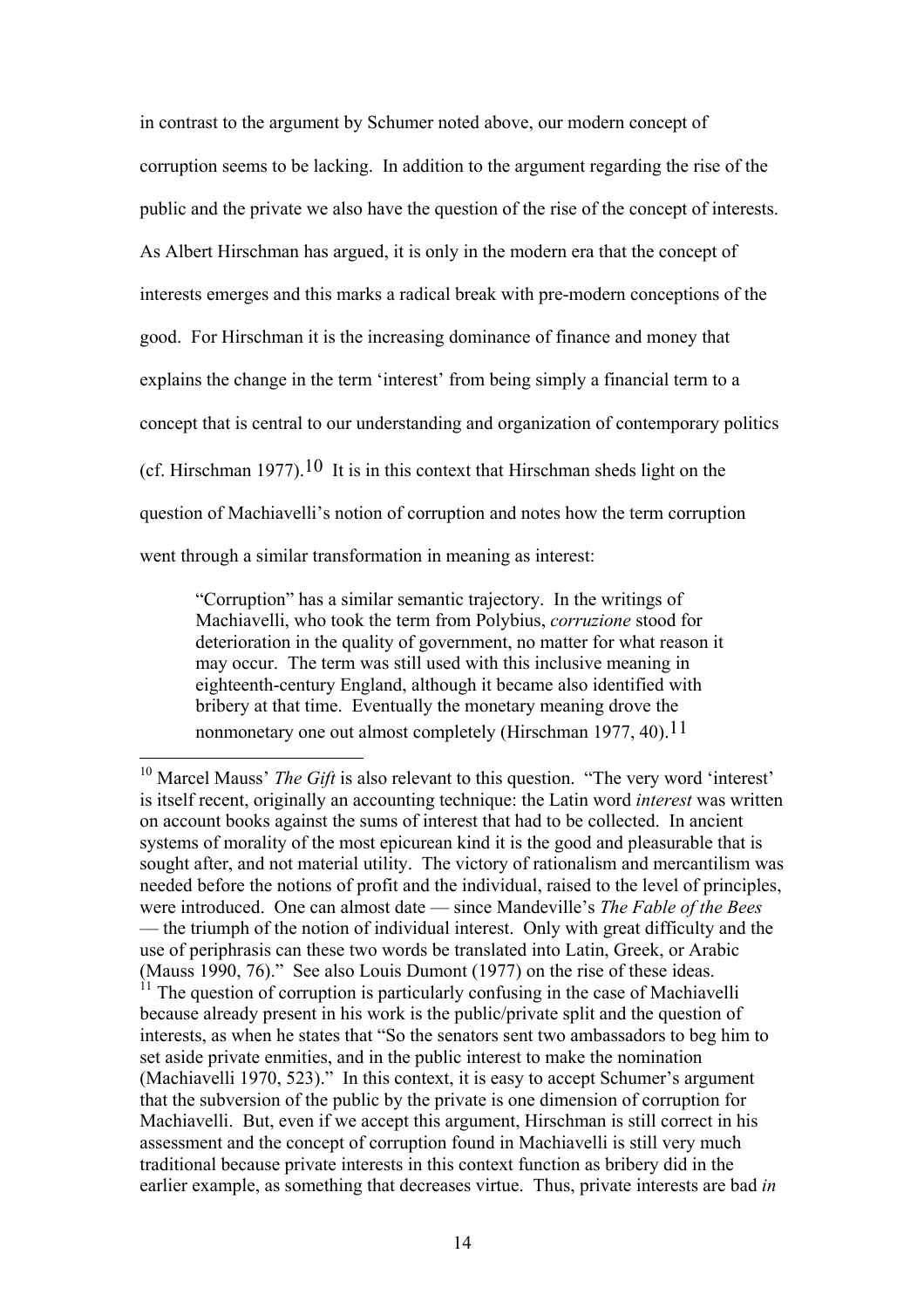The Greek term of *diaphthora* and the Latin term of *corruzione*, in spite of their usual translation as corruption, refer to an understanding of corruption that is quite foreign to our modern one. Political corruption is an exclusively modern phenomenon made possible only after the rise of the public/private split and the concept of interests. While it may be quite impossible, and not particularly important from the perspective of the present work, to provide some specific date or event that signals the moment that our modern concept of corruption emerges, it is appropriate to locate it within the general processes of modernity and claim that our understanding of corruption becomes possible and thinkable as capitalism and the state emerge and become dominant.<sup>[12](#page-14-0)</sup>

# **Why Corruption?**

 $\overline{a}$ 

*themselves* and corruption is not simply the improper presence of private interests within the public. For example, the idea Schumer puts forth that average citizens are corrupted by their privatization is completely unthinkable from the point of view of the modern understanding of corruption. It does not make sense in the modern context to say, for example, that voters are corrupt because they vote according to their private interests. In fact, it is never possible to say that 'private' citizens are ever corrupt in the modern sense of the term (although they can certainly be corrupting, as when they tempt public officials with bribes and favors). This difference between the traditional and the modern understanding of corruption is further examined in the next section.

<span id="page-14-0"></span><sup>12</sup> Given that the modern concept of corruption becomes thinkable at any point after the rise of the public/private split, it seems possible, in opposition to both Mauss and Hirschman, that the modern use of the term occurs well before either Mandeville (Mauss' argument; *The Fable of the Bees* was published in 1714 with the very revealing subtitle *Private Vices, Publick Benefits*) or the late  $18^{th}$ /early  $19^{th}$  century (Hirschman's argument). For example, Francis Bacon was convicted of political corruption *qua* bribery in 1621. He famously confessed, "I am guilty of corruption and do renounce all defense." Given the dominance of the Two Bodies doctrine in Elizabethan England and the relative novelty of convicting a judge for bribery (at that time, it was common for judges to receive gifts from winning parties) it seems very likely that already with Bacon we have the use of the term of corruption in the modern sense. The important point here is that the rise of the modern concept of corruption should not be thought of as an event but, rather, as a process that begins with the rise of the Two Bodies doctrine and becomes fully realized by the time of the bourgeois revolutions of the  $18<sup>th</sup>$  and  $19<sup>th</sup>$  centuries.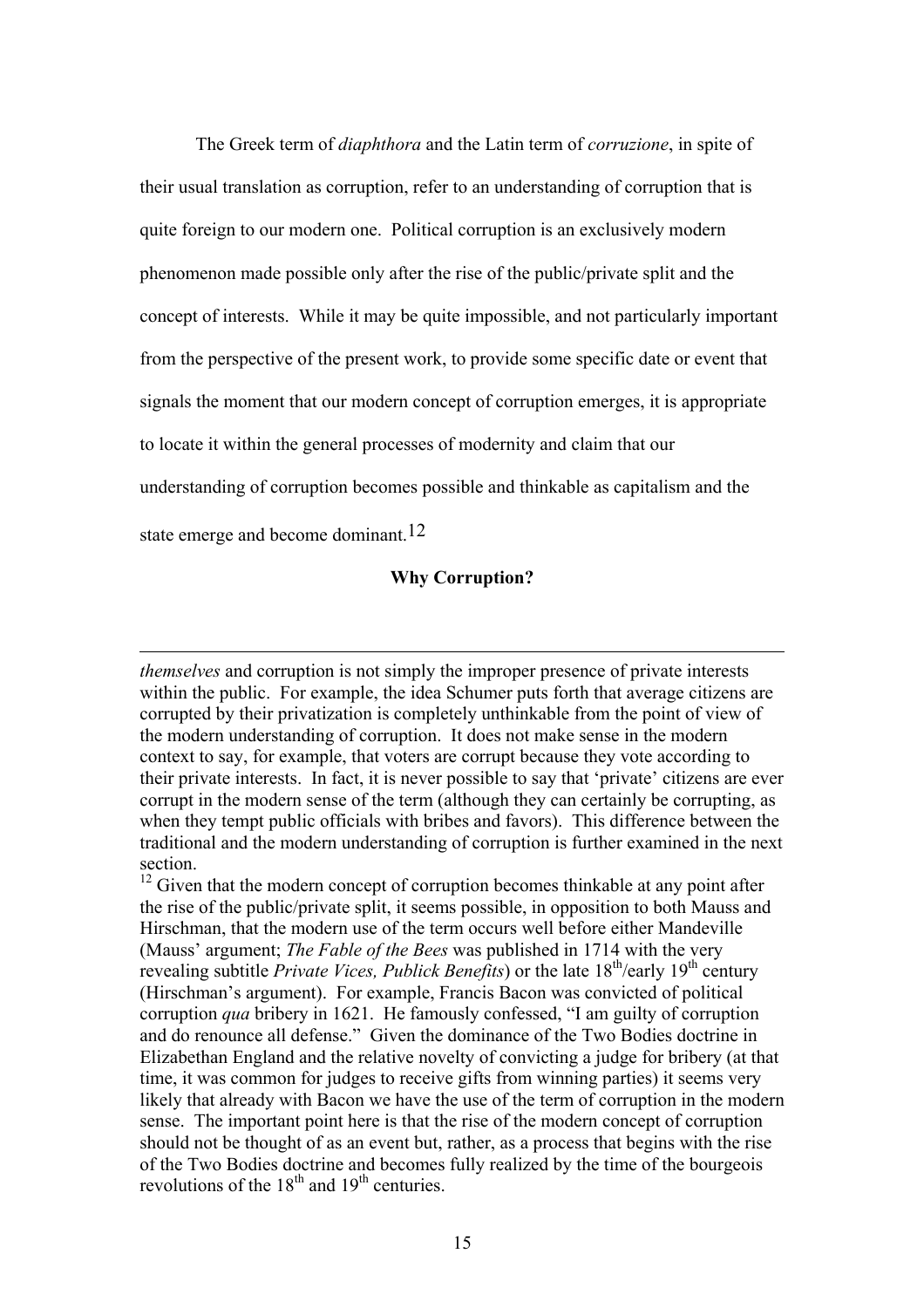To note the novelty of the modern concept of political corruption and to note the basic preconditions of its existence begs the question of why the term corruption came to represent the idea of the subversion of the public interest by private interests. This is even more the case when one notes deeper differences in meaning between the two concepts of corruption. In the traditional understanding of corruption, there was a strong imagery of decay and regression, of something becoming less and less capable, potent or virtuous. The idea that through disease, old age, the influence of vice, or any other reason, the ability to seek the good and virtuous is decreased/destroyed. Here, we have the corruption of the mind, morals and the will. The term still retains this meaning today, we completely understand the use of the term in the claim, for example, that the youth of Athens were corrupted by Socrates and we use the term in essentially the same way when we claim that the minds of the young are corrupted by the entertainment industry or that the ability to make sound decisions is corrupted by religious cults, various psychological disorders, and so on. What is interesting here is that there is a clear division of good and bad, vice is never good nor is disease or psychosis.

By contrast, in the modern understanding of corruption there is not a division based on something that in itself is good and desirable and something that is not. Private interests are not bad. Quite the opposite, the whole line of questioning from Weber's *The Protestant Work Ethic and the Spirit of Capitalism* to Hirschman's *The Passions and the Interests* has been focused on explaining how private interests, particularly in the economistic sense, came to be welcomed as something positive. How then can two things, public and private interests, that are in themselves seen as proper and good come to constitute something that is bad and improper? Mary Douglas does much to answer this question when she notes that notions of purity and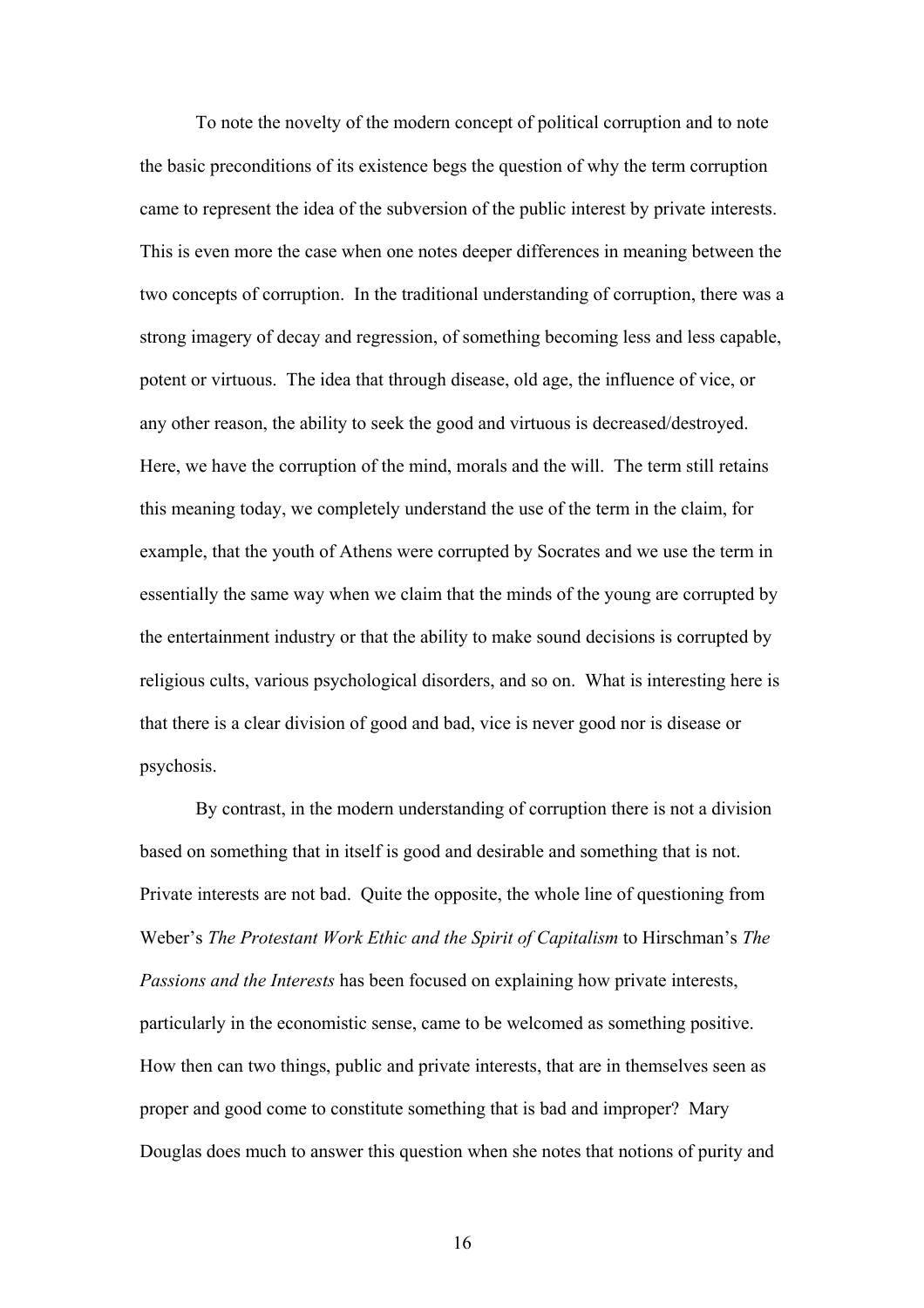cleanliness have nothing to do with something that in itself is dirty. For Douglas, dirt is best understood as something that is out of place:

Shoes are not dirty in themselves, but it is dirty to place them on the dinning-table; food is not dirty in itself, but it is dirty to leave cooking utensils in the bedroom, or food bespattered on clothing; similarly, bathroom equipment in the drawing room; clothes lying on chairs; outdoor things in-doors; upstairs things downstairs; under-clothing appearing where over-clothing should be, and so on. In short, our pollution behaviour is the reaction which condemns any object or idea likely to confuse cherished classifications (Douglas 1966, 36-37).

Private interests and public interests are both perfectly fine, as long as they stay in their proper places. Once we have the contamination of the public by the private, politicians and politics itself become dirty, tainted, infected, and thus corrupt. The opposite is equally true, once we have an invasion of the private by the public (for example, public authorities being able to regulate 'private' behaviors such as sexual, religious, and so forth) we come to equally negative conclusions regarding the transgression of the categorical separation of private and public. The modern notion of political corruption is thus much closer to the idea of corruption as adulteration rather than as deterioration and destruction. This idea of political corruption is consistent with the use of corruption to describe the loss of the purity of one substance by the introduction of another, the way that wine can be corrupted by water or a flowerbed can be corrupted by weeds.

To further emphasize these differences in meaning, let us take as an illustrative example the likely possibility that Ronald Reagan had Alzheimer's disease in the later years of his presidency. Assuming that it had progressed to the point of hindering his ability to make sound decisions, this would constitute corruption in the classical sense in the same way that bribery constituted corruption — his capacity to think and act in an autonomous and rational way was diminished. It is obviously not corruption in the modern sense since there is no instance of the contamination of the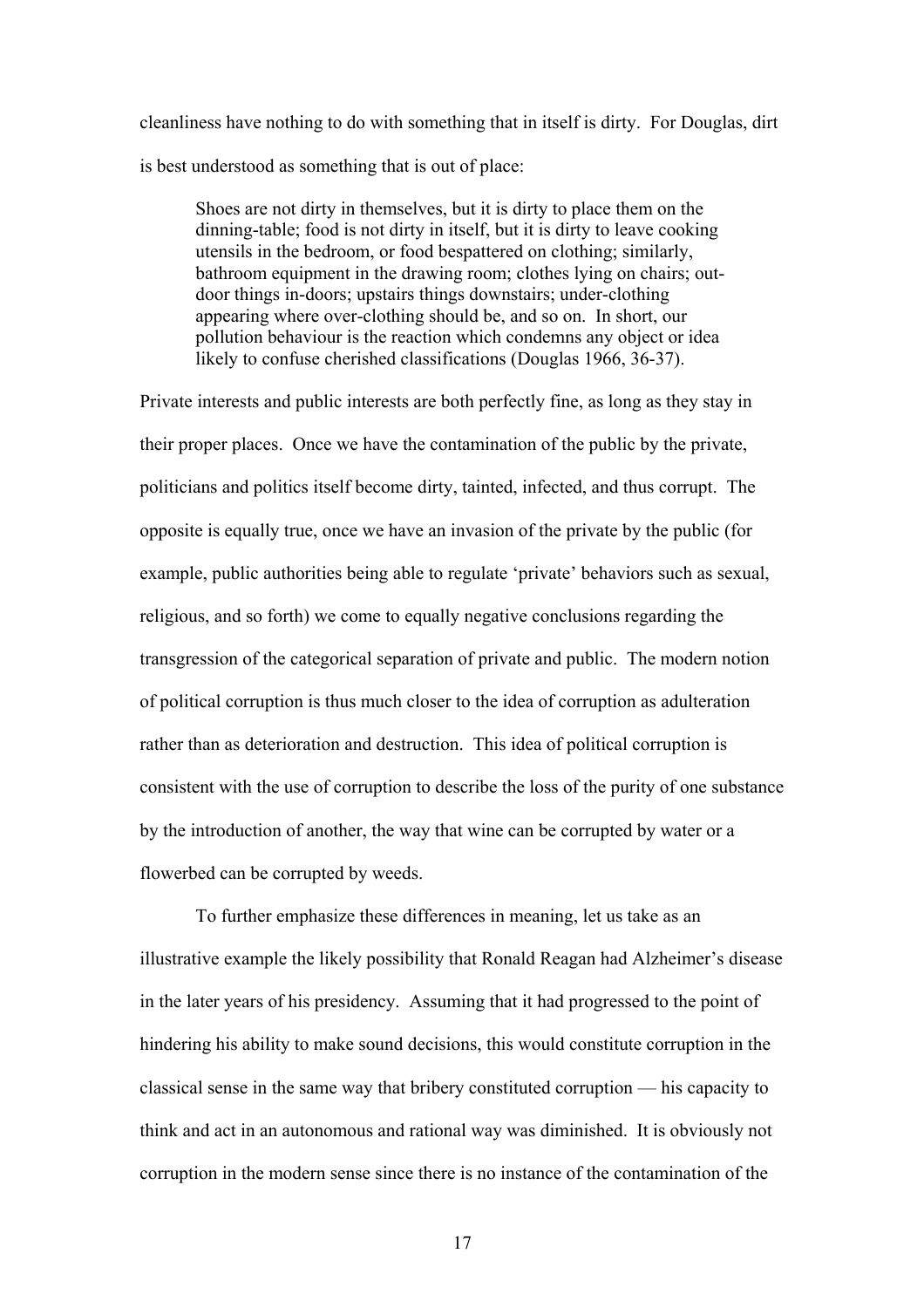public interest by private interests. The Clinton coffee scandals, where prospective campaign contributors were invited to coffees at the White House, are an example of the opposite. It is hard to imagine that drinking coffee could ever result in corruption in the traditional sense (unless one became so addicted to it that the ability to reason was lost, one had to resort to crime in order to support the consumption of coffee, and so forth) but it can easily result in corruption in the modern sense. If that coffee is being consumed by prospective campaign contributors in a 'public' area, say the nonresidential areas of the White House, it can be said to constitute political corruption because the President is allowing his private interests to contaminate the purity of the public space. This space within the White House is not 'public' simply because it is owned by 'the public' but rather because it is there for his use as a public servant and not as a private citizen. If coffee is being consumed and contributions being sought in space that is recognized as there for the President's use as a private individual, no corruption is present. The same people, the same coffee, the same money changing hands, the only difference being what room it is occurring within is all the difference between corruption and non-corruption. $13$ 

In light of these stark differences, how is it possible that the modern and traditional ideas of corruption are so easily conflated and confused? Although the meanings are very different, both understandings of political corruption attempt to establish a normative distinction between what is desirable and what is not. In the traditional understanding of political corruption, the characteristics of a citizen, king,

<span id="page-17-0"></span> $13$  Note the similarity of this understanding of corruption with the claim of Bin Laden et. al. that the presence of Westerners in the Middle-East is a corruption of the sacred spaces of Islam. There is nothing 'bad' or 'evil' about Americans as such, the problem is that they are out of place. The same logic was used by German fascists, the basic political problem is that things are out of place and the political project of Nazism is to return things to their 'proper' order. The problem for the Jews and Gypsies is that there is no 'proper' space to return them to, thus they are always a corruption. The only 'solution' is to eliminate them altogether.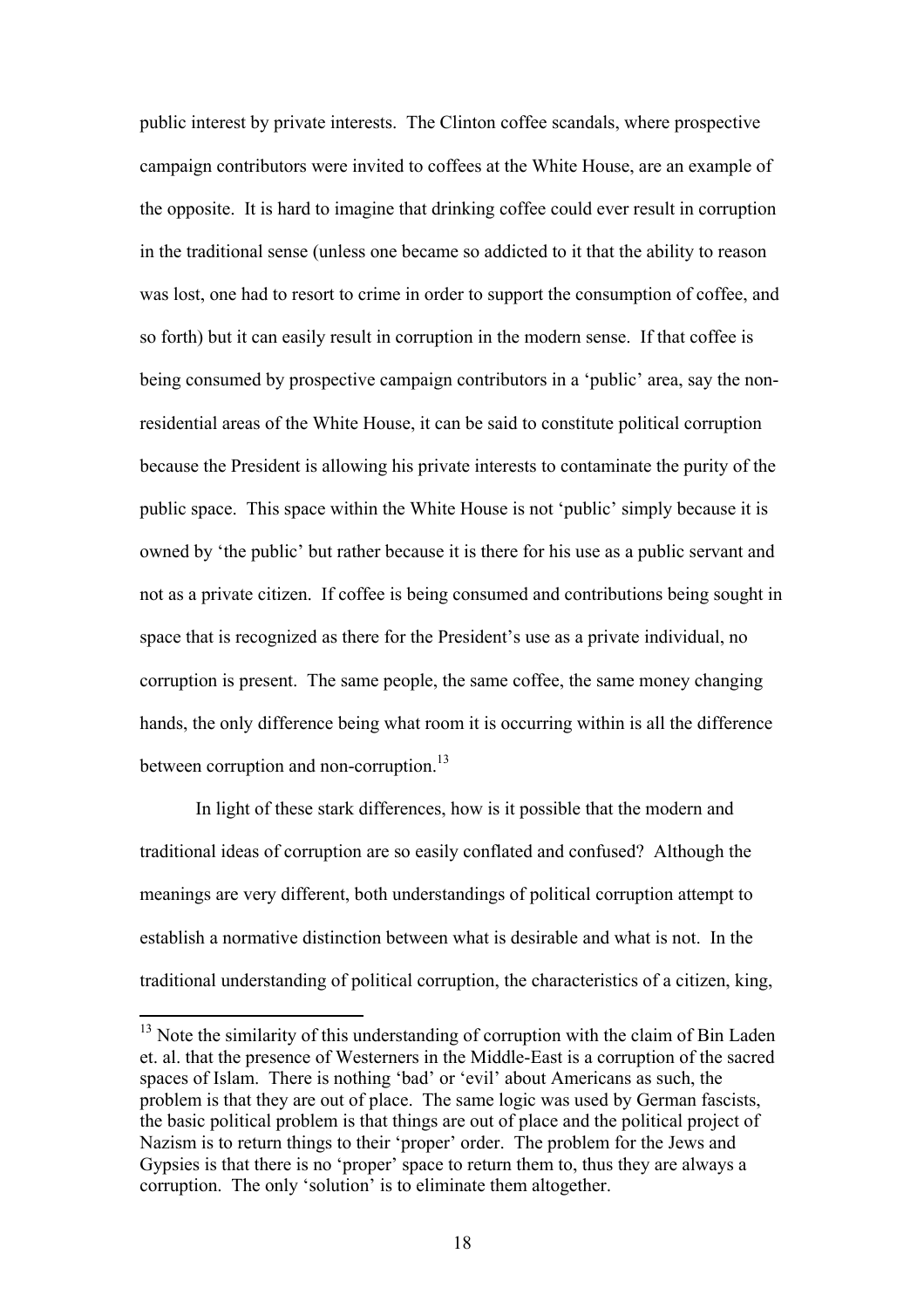or regime as they *should* be are established and contrasted with those characteristics that are seen as bad/undesirable from the point of view of that desired reality. In the modern understanding, a strict division of the public and private is asserted and various phenomena that may conflict with that presumed division are termed a corruption. This difference between what should be and keeping things in their 'proper' place is immensely significant. On the one hand we have a normative political project that posits what the good is and on this basis is able to establish what is corrupt/bad. On the other hand we have the desirable/undesirable distinction established in a more technocratic and underhanded way. The proper ordering of all things social is posited in the form of ontological assumptions regarding the public/private and phenomenon that pose a challenge to this vision of how things are become branded as corrupt.

Since the modern concept of corruption does not function as an explicitly normative construct but rather as an articulation of categories of bourgeois political ontology, it has the effect of constituting and reaffirming the dominant public/private split through its application and subsequent categorization of phenomena as corrupt or uncorrupt, as normal and pathological. In so doing, the normative dimension of the modern concept of corruption becomes manifest precisely because of its way of categorizing social phenomena. By establishing the division between the normal and pathological in the public/private split, the modern understanding of political corruption is at once making a statement of fact and presenting us with the political goal of fully realizing the 'normal'. As Georges Canguilhem notes in his discussion of the foundations of the concept of the normal:

In the discussion of these meanings [of normal] it has been pointed out how ambiguous this term is since it designates at once a fact and "a value attributed to this fact by the person speaking, by virtue of an evaluative judgement for which he takes responsibility." One should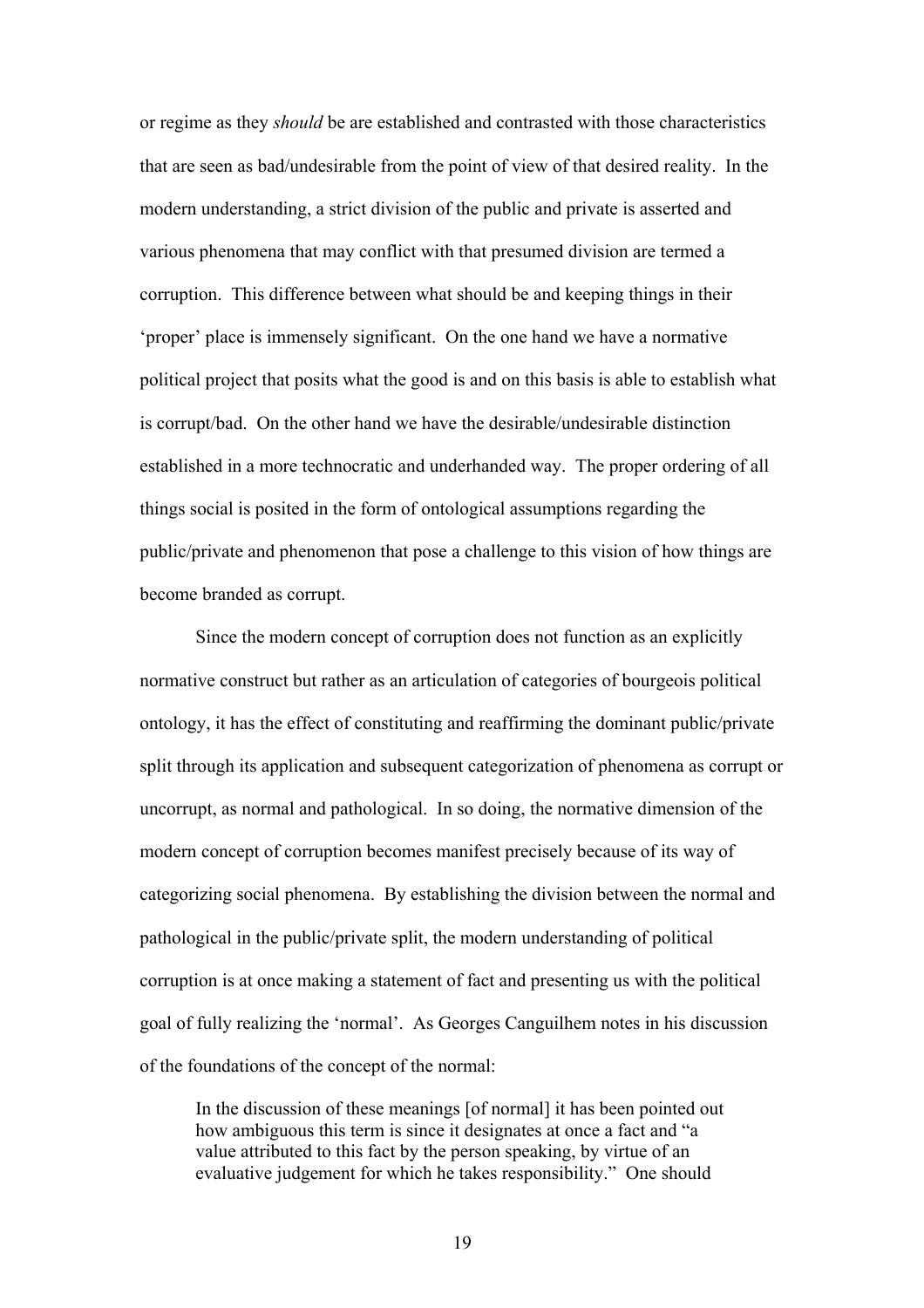<span id="page-19-0"></span>also stress how this ambiguity is deepened by the realist philosophical tradition which holds that, as every generality is the sign of an essence, and every perfection the realization of the essence, a generality observable in fact takes the value of realized perfection, and a common characteristic, the value of an ideal type (Canguilhem 1991, 125).

In this way, the modern concept of corruption repeats the normative/political emphasis of the traditional understanding of political corruption but does so in an essentialist and apolitical way. The confusion of the two concepts of political corruption thus appears to be, at least partly, a result of the similar normative function of situating what is politically desirable and what is not. But, none the less, already built into the modern concept of corruption is an ahistorical and acritical understanding of political phenomena that takes the integrity of the public/private split at face value, as a quality immanent in all societies, as the normal. For this reason, it is rare that the historical specificity and social embeddedness of the concept of political corruption becomes visible to observers. Similarly, by conflating the two concepts of corruption, the reception of the modern concept of corruption reifies it back throughout history and gives the public/private split the appearance of the eternal.

Characteristically, most contemporary discussions of political corruption within political science occur within the sub-field of comparative politics, not normative political theory. Under the guise of discussions on clientelism, patronage, totalitarianism, civil society, and so forth, comparative politics has spent much of its time demonstrating the normalcy of the United States and other advanced capitalist societies by demonstrating the pathologies of 'less developed' nations.<sup>14</sup> Very much

 $14$  In addition to most all the contributions in what is undoubtedly the best known and most authoritative collection of readings on the subject, Heidenheimer et. al.'s *Political Corruption: A Handbook* (1989), there are hundreds of essays in this tradition to be found in the many mainstream journals that cater to area studies and comparative politics, particularly in reference to Asia, South America, Africa, and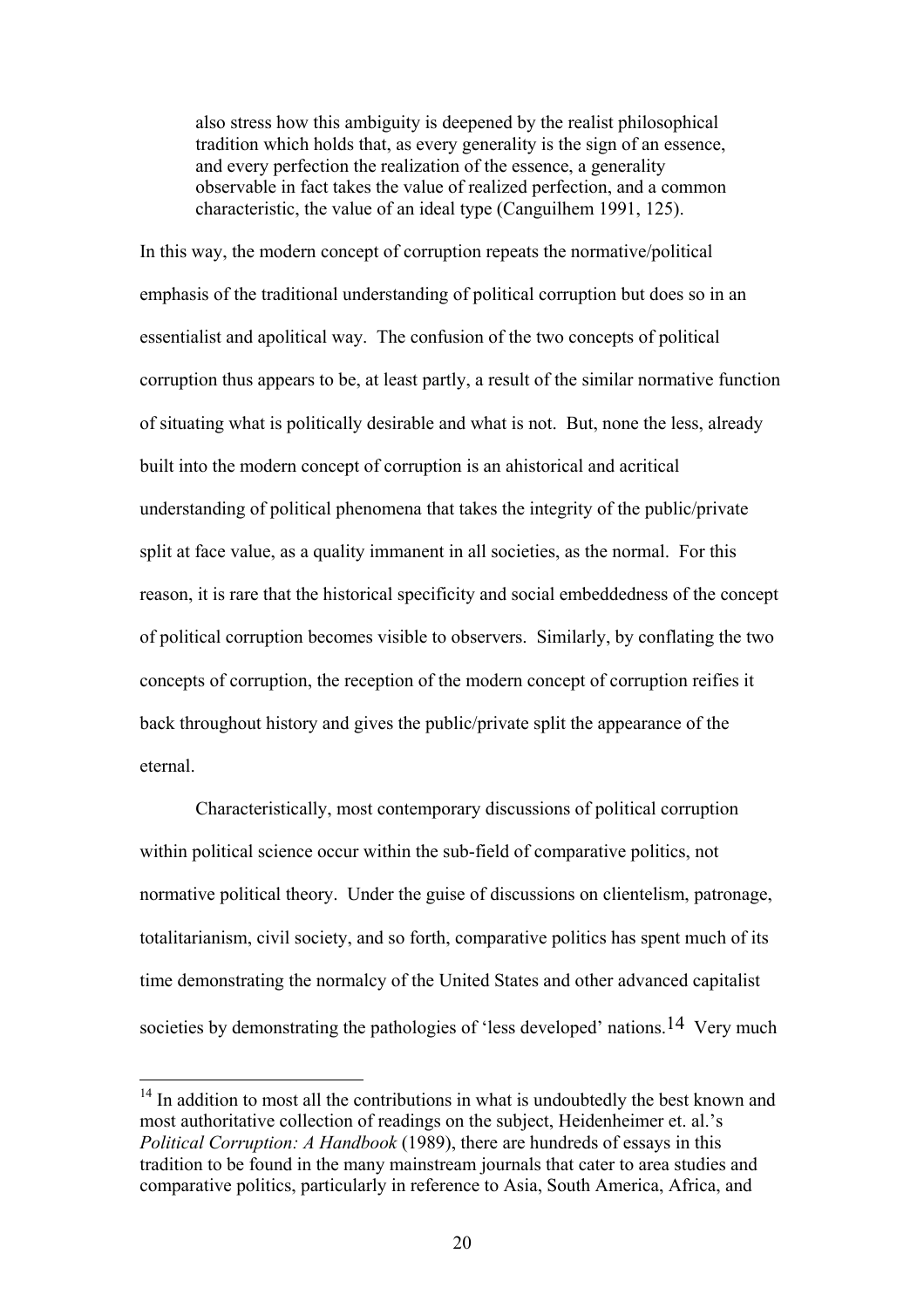in line with the comments by Canguilhem quoted above and already illustrated in the introductory discussion of TI and Koutsoukis, an omnipresent assumption in this literature is that the public and private are essential attributes of human societies; that political development and advancement entail the realization of this fact and the formation of institutions, laws, and attitudes that end the systematic corruption prevalent in these under-developed societies. The following quote from Jacob van Klaveren is typical:

We know that the political systems of the so-called underdeveloped regions still remain in the stage of systematic corruption, and there are good reasons for this which we cannot go into here. For simplicity's sake, let us say that the Age of Enlightenment has not yet, in a relative sense, occurred there, which is not too surprising considering the low educational level (van Klaveren 1989, 557).[15](#page-20-0)

In a different context, even a political commentator as astute as Hannah Arendt argues

that totalitarianism is characterized by the effacement of the public-private distinction

(cf. Arendt 1968). Totalitarianism then is a corruption of the separation of the public

and private, a pathological negation of the separation of the public from the private,

and it is certainly less desirable than the normal articulation of the public/private split

 $\overline{a}$ 

Eastern and Southern Europe. In this context, Greece has consistently been presented as the most pathological and backwards of all non-(ex)communist European states. To a significant degree, the cultural and geographic proximity of Greece to the 'east' is often seen as the main culprit. Even today, when the many racist pitfalls and the mechanistic and formalistic tendencies of these modernization theory type arguments are well known, some contemporary Greek commentators continue to use the dualistic categories of modern/traditional in order to explain the paradoxes of Greek politics. Notably, Nikiforos Diamandouros (2000) has recently attempted to explain the peculiar trajectory of Greek politics by arguing that a cultural dualism (East/West – traditional/modern) has plagued Greek society.

<span id="page-20-0"></span><sup>15</sup> Most all commentators on political corruption, including van Klaveren, would readily admit that corruption occurs even in liberal capitalist societies, the main question is whether it exists as a transgression of accepted rules and institutional norms or whether is exists in a systemic way. Similarly, the question is often presented as one of frequency, corruption exists everywhere but there are pathological elements in underdeveloped societies that result in it being much more common there than in the developed world, "Corruption obviously exists in all societies, but it is also obviously more common in some societies than in others and more common at some times in the evolution of a society than at other times (Huntington 1989, 377)."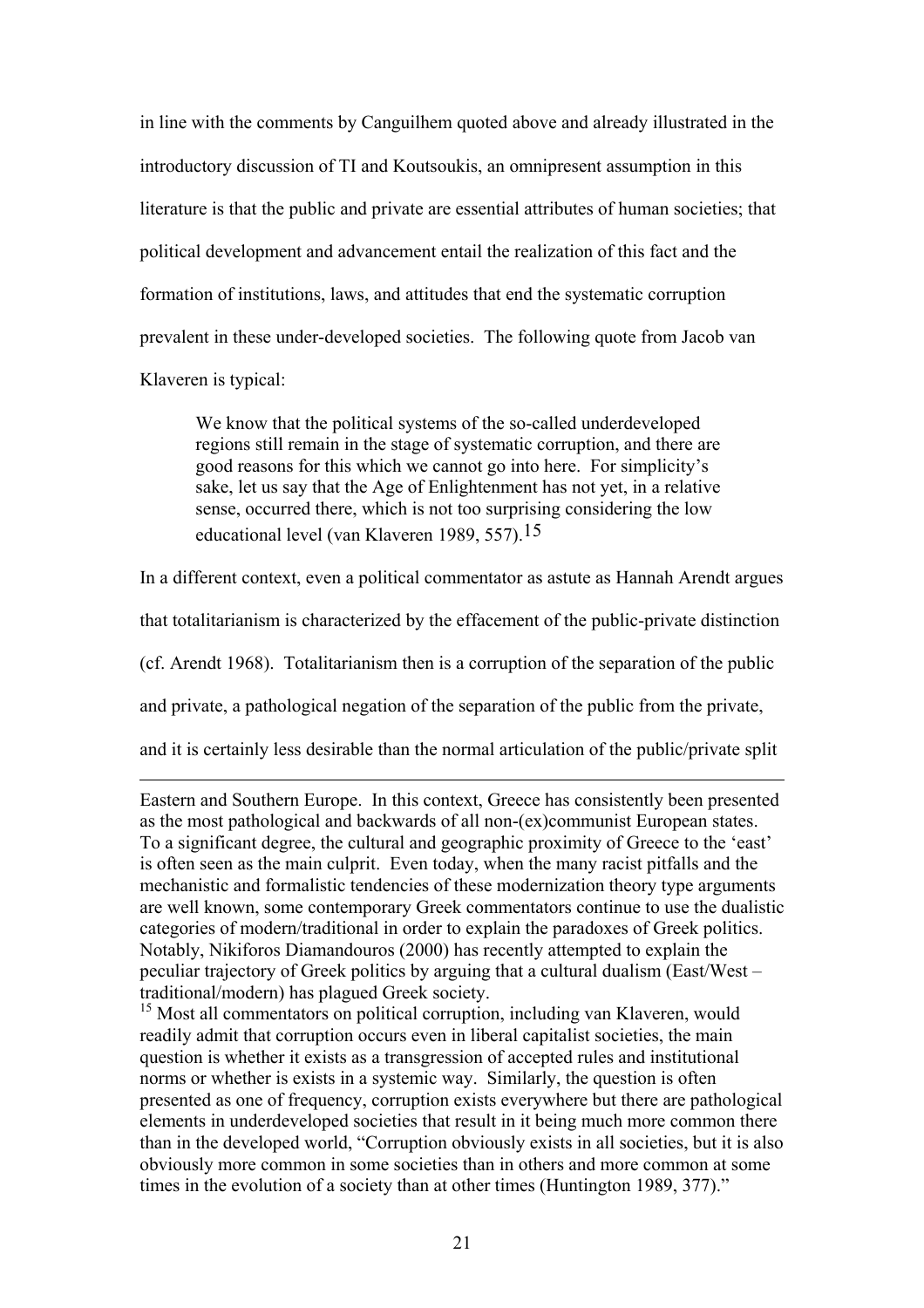in liberal societies. In this respect, Arendt is no more capable of going beyond the essentialist bourgeois conception of the public and private than are mainstream social scientists and their theories of modernization and development.

#### **Rules of Separation: From Leviticus to Washington D.C.**

The writings and categorizations of academics, however, are not the cause of the division between what is considered a normal and a pathological ordering of the public and private. The academic categories are no more than reflections of the categories and normative precepts prevalent in bourgeois societies themselves. As such, what we must understand is how bourgeois societies come to form and regulate their conception of normalcy regarding the public/private split.

As Canguilhem first argued in *The Normal and the Pathological*, and as Foucault demonstrated in his various histories of the practices of normalization (especially *Madness and Civilization*), the question is not simply one of how the normal is constituted but how the normal is constituted by way of the production of the pathological. The 'normal' in the case of corruption, just as it is in the case of physiological diseases and mental disorders, is largely a negative category, normal is that which is not pathological. And how do we know what is pathological? There are rules that inform us of what is pathological. The term normal itself derives from the Latin term *norma*, rule. The normal is that which conforms to the rule. Conforming to the rule when it comes to political corruption thus refers to *not* transgressing the rules that regulate the purity of the public and private. If breaking these rules is constitutive of the pathological, corruption, then following the rules can be nothing but the normal, good and desirable. If we are to understand how the normal is constituted, we must be able to identify those rules that define the pathological and upon whose presence the presumed purity of the public depends.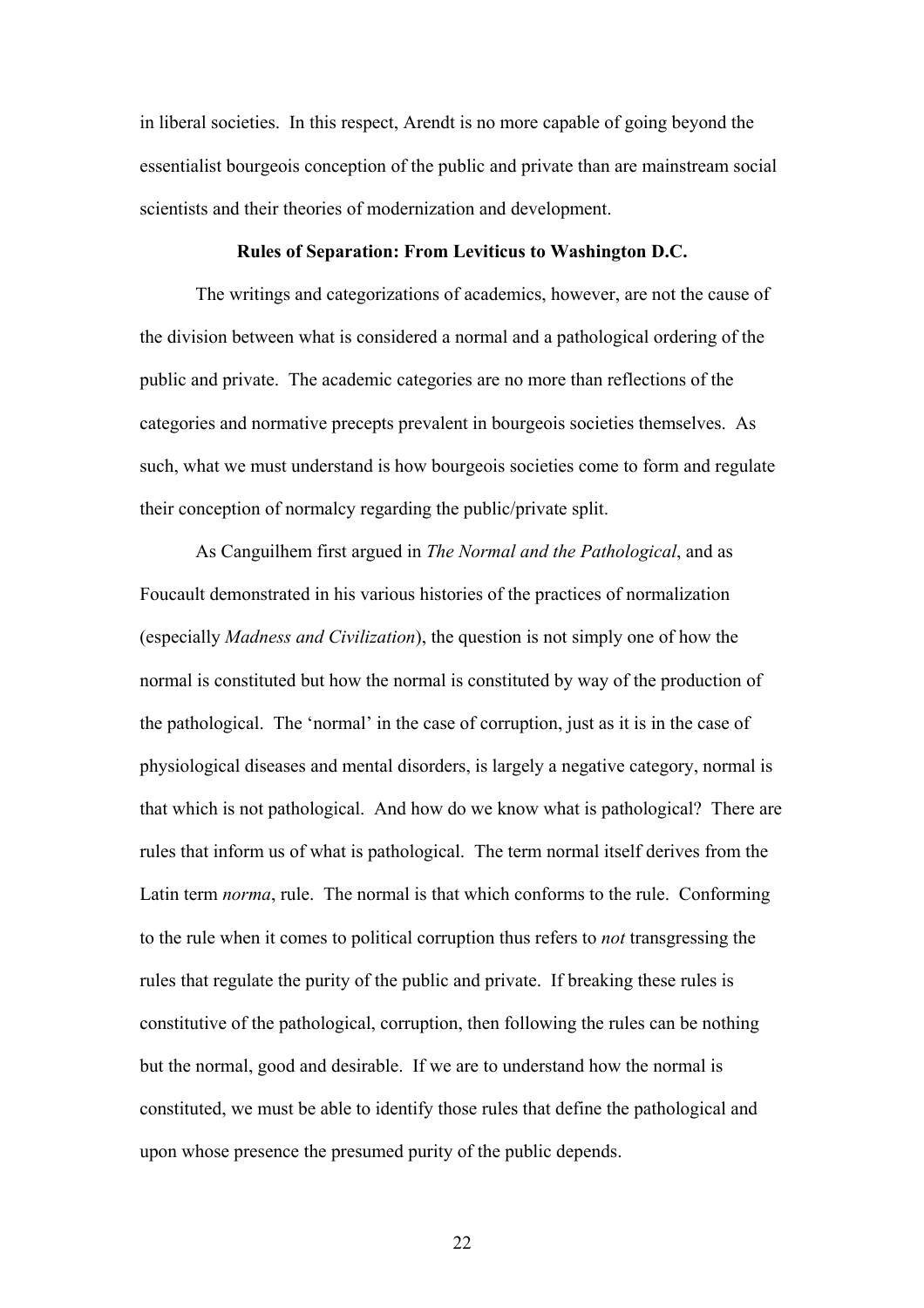Mary Douglas' analysis of rules of separation is a useful point of departure for such an analysis. As already noted above, Douglas argues that societies will tend to declare 'any object or idea likely to confuse cherished classifications' as impure/dirty/corrupt. These classifications, in turn, are themselves dependant upon a conceptual edifice 'whose key-stone, boundaries, margins and internal lines are held in relation by rituals of separation.' Most interesting in terms of its implications towards the analytical task at hand is how Douglas applies these principles in her explanation of the various rules regarding clean and unclean food in Leviticus. Douglas attempts to solve what has long been considered a puzzle by biblical scholars, how to explain why some animals are considered unclean and others clean:

Why should the camel, the hare, and the rock badger be unclean? Why should some locusts, but not all, be unclean? Why should the frog be clean and the mouse and the hippopotamus unclean? What have chameleons, moles and crocodiles got in common that they should be listed together (Douglas 1966,  $42$ )?<sup>[16](#page-22-0)</sup>

As Douglas notes, there have tended to be two ways of addressing this problem, that these rules are arbitrary, irrational and unexplainable or that they largely serve educational and disciplinary functions — such as the teaching of self discipline by selecting the most tasty and tempting of creatures as unclean, selecting those animals that were most likely to harm health and carry disease, or as rules developed to protect Jewish culture from the encroachment of neighbouring cultures (Douglas 1966, 30-33 and 44-50). Having identified the contradictions and inconsistencies in all of these attempts to explain the rules, Douglas attempts a new explanation by treating these various rules as exactly what they purport to be, rules of separation. Douglas notes

<span id="page-22-0"></span><sup>&</sup>lt;sup>16</sup> Douglas, mistakenly, assumes that frogs are clean because they are not listed by name in the relevant sections of Leviticus. She explains this apparent anomaly of a lizard being clean as a result of frogs having four feet and jumping (as opposed to other lizards, which do not have four feet and swarm and creep). That frogs, despite their four feet and hopping, are unclean can easily be explained by their amphibious nature.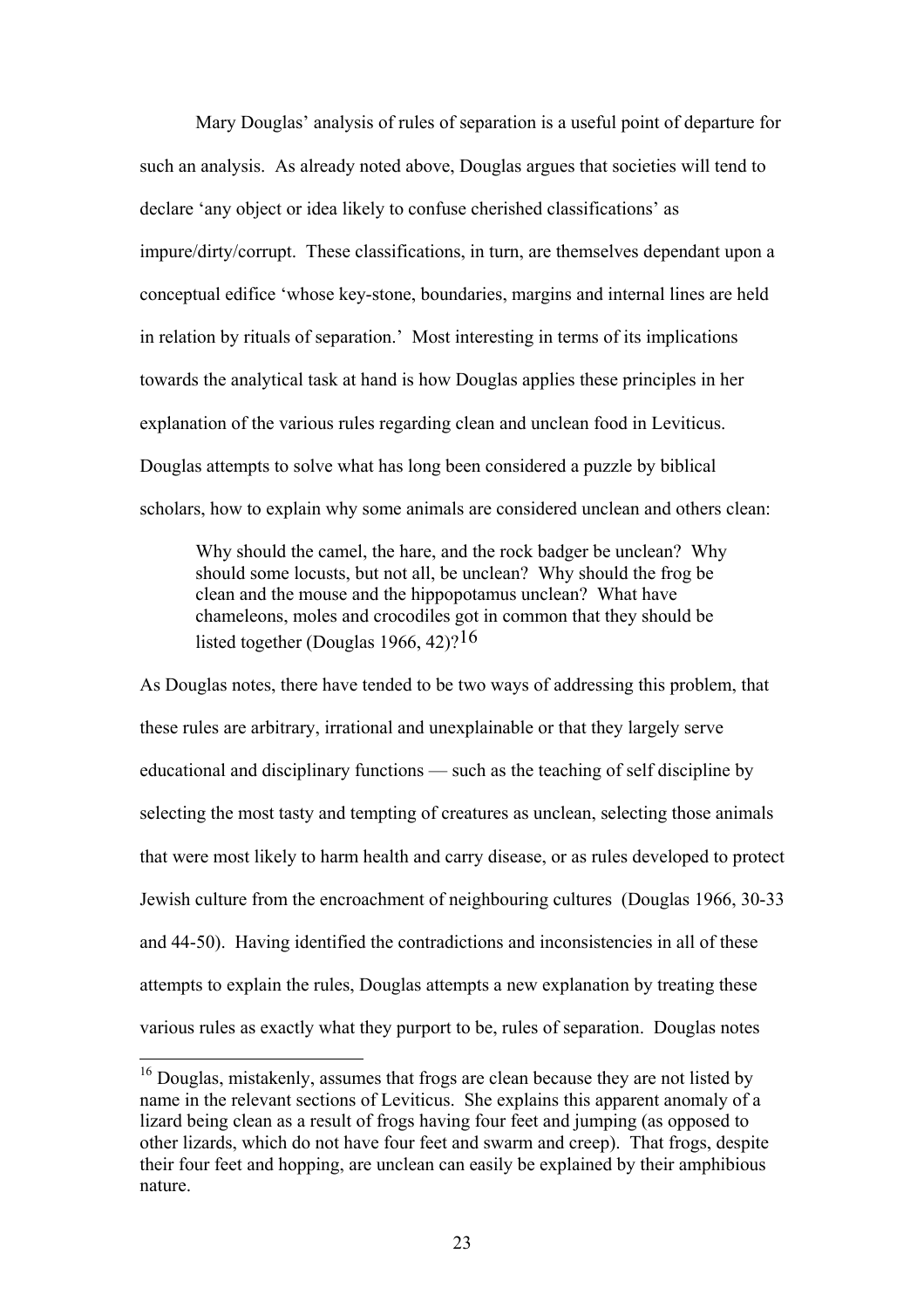that the traditional idea of the 'holy' was quite literal, it referred to wholeness, completeness, purity of form (Douglas 1966, 51-53). Thus, for example, animals appropriate for sacrifice had to be complete and pure, free from physical imperfections and blemishes. Similarly, for 'wholeness' and 'completeness' to be realized, the organization of the world has to be kept pure. In accordance of this meaning of holy, we find injunctions against sowing the same field with more than one kind of seed, against plant and animal hybrids, against making cloth by combining two or more kinds of fibers, against bestiality, and so forth. To be heterodox and confusing is unholy, things should be kept in their proper order and not mixed 17

Clean and unclean foods then have nothing to do with how appetizing or ugly or healthy or sloppy the animals are but, rather, how pure they are in terms of conforming to their classification. The animals true to life in the sky are birds, they have feathers, two feet and fly. All those birds that do not fly are unclean since they defy these principles as do all those things that fly but are not birds. The animals true to life in the water are fish with scales and fins, all those creatures in the water that do not have these characteristics are unclean. Animals who roam the earth are fourfooted and move by walking, jumping or hopping. Those animals who seem to have two feet and two hands, like crocodiles, mice, and weasels, are unclean. All that swarms is unclean since that mode of propulsion is proper to neither sky, land or water. Thus, worms, snakes, and the like are unclean. Some kinds of locusts are clean because they hop, if they fly they have an attribute that only birds can properly have. Proper mammals have cloven feet and chew the cud. So, camels, pigs, badgers, and hares all lack one or both of these qualifications. Members of the antelope

<span id="page-23-0"></span> $17$  The common dictum 'cleanliness is next to godliness,' apparently derived from an old Hebrew proverb, makes sense in this context.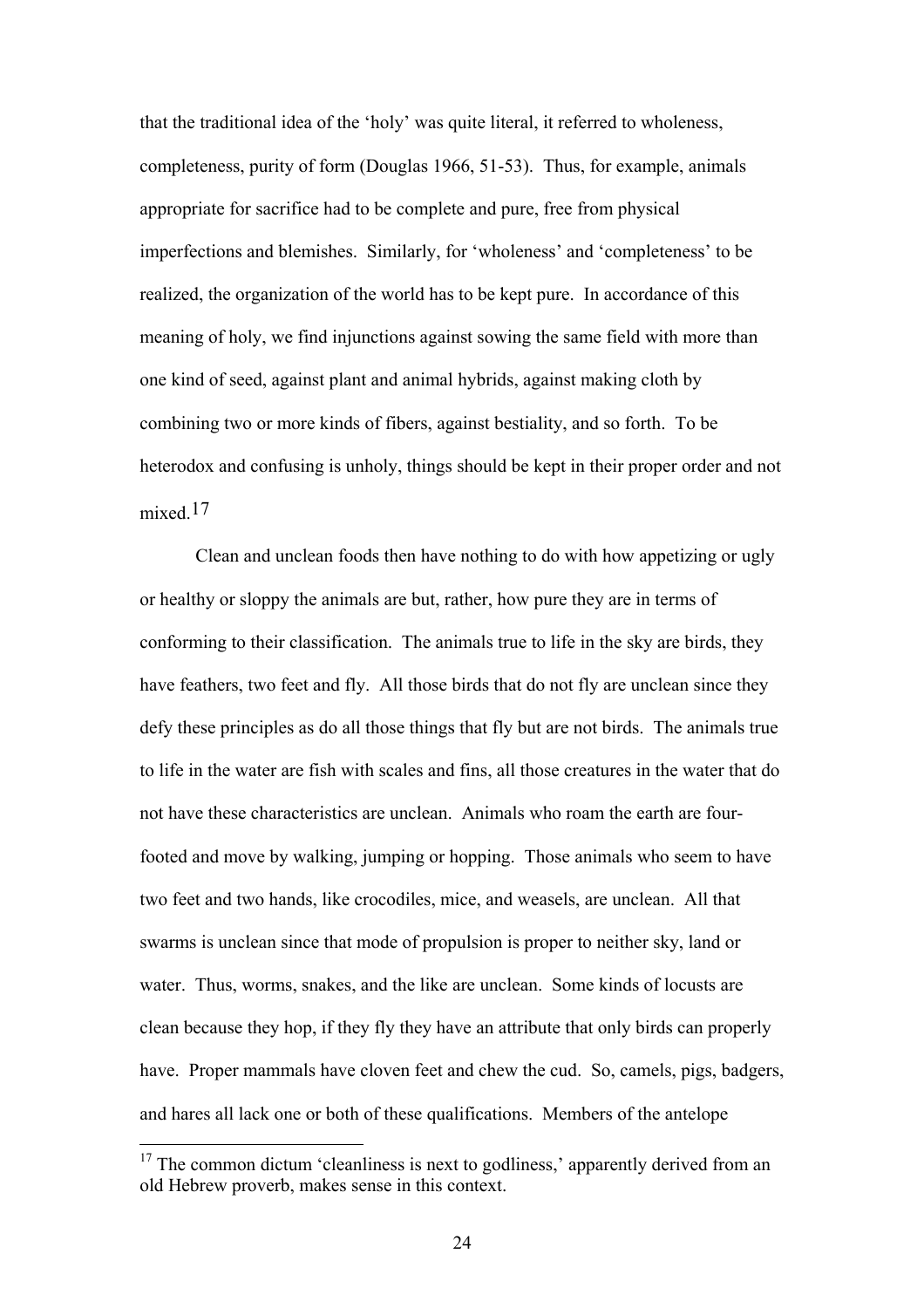family, sheep and goats, cows, and so on, do conform to these rules so they are clean (cf. Douglas 1966, 56-58).

 This example that Douglas provides us with is important for its illustration of the idea of cleanliness as keeping things in their proper place. Moreover, she provides us with a model for interpreting other sets of rules of separation. The task of interpreting rules of separation when it comes to political corruption seems somewhat different than interpreting Leviticus because we already know what the basic idea behind the rules against political corruption is, to keep private interests from contaminating the public good. So, while Douglas' interpretation of Leviticus is compelling in its elegance and in its ability to explain all the seemingly anomalous classifications of clean/unclean, it would appear that it would not be of much utility for the question of examining rules regarding political corruption. This would be a false conclusion because we only know the general principle behind keeping the public/private divisions separate and clean. Why, for example, is it ok for a U.S. congressperson to go on a 7 day trip that is paid for by a lobbyist but not 8 days? Why is clientelism corruption and passing laws that benefit campaign supporters and contributors usually not? Why are staff members allowed to lobby the congressional representatives they worked for after one year and not four or five years, or never, or right away? The reality is that, with one partial exception, there has never in the history of the modern state been a law against political corruption as such. There are only laws against particular examples of what could be classified as political corruption: bribery, embezzlement, nepotism, and so forth. So, although there is no need to deduce the general principle regarding political corruption there is a need to examine the rules designed to maintain the purity and separation of the public and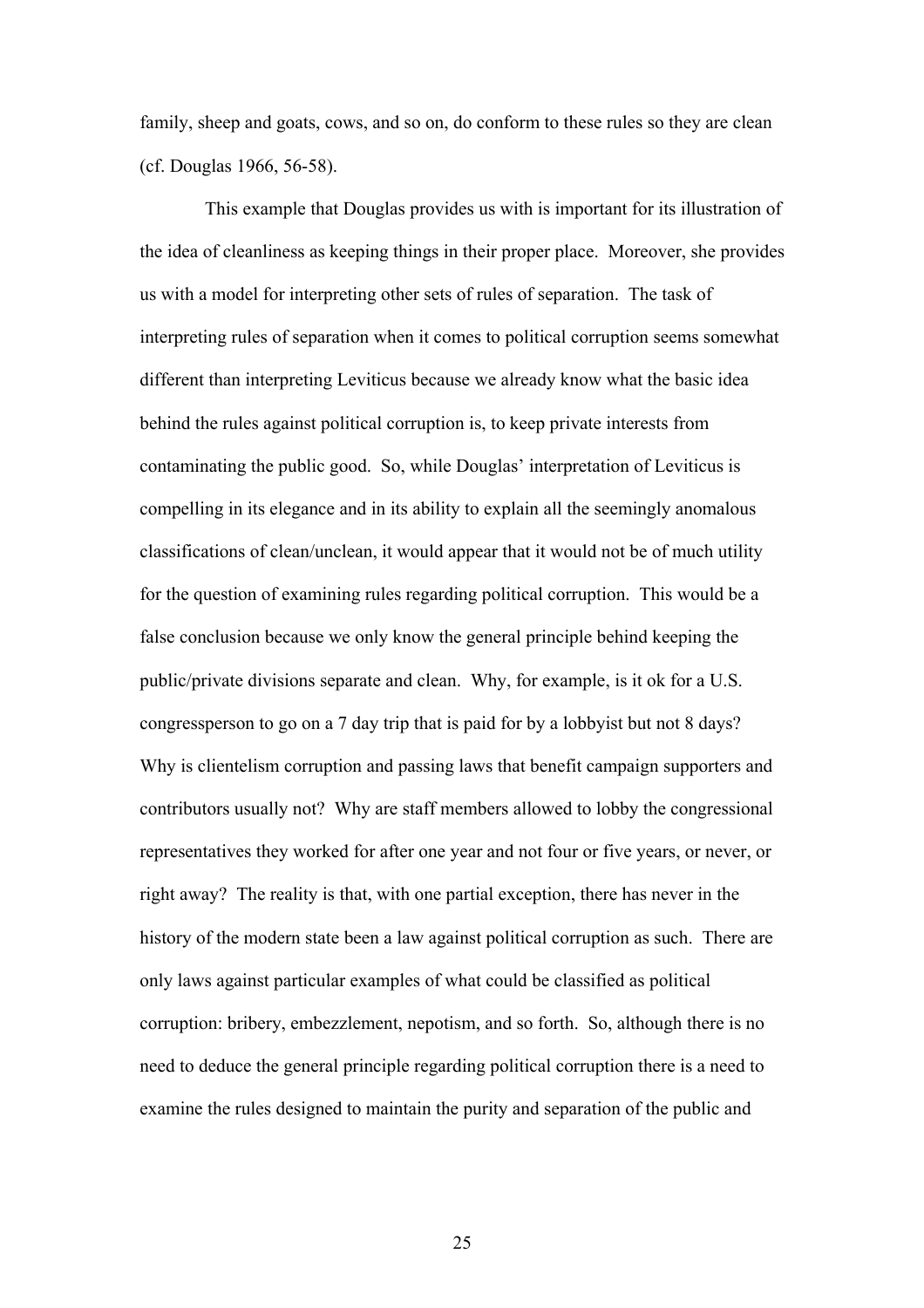private if we are to be able to deduce the ideas behind what bourgeois societies understand to be corruption and what they do not.

In order to make the subsequent discussion easier to follow, a very partial list of ethics rules from the U.S. House of Representative follows. The rules are divided according to the kind of activity they refer to and the wording of each rule is exactly as it appears in a summary memo of ethics rules that is given to all members, officials and employees of the House of Representatives (Committee on Standards of Official Conduct 2001).

The House Gift Rule prohibits acceptance of any gift unless permitted by one of the exceptions stated in the rule. Gifts allowed by the exceptions include:

— Any gift (other than cash or cash equivalent) valued at less than \$50; however, the cumulative value of gifts that can be accepted from any one source in a calendar year is less than \$100,

— Gifts from relatives, and gifts from other Members or employees,

— Gifts based on personal friendship (but a gift over \$250 in value may not be accepted unless a written determination is obtained from Standards Committee),

— Personal hospitality in a private home (except from a registered lobbyist),

— Anything paid for by federal, state, or local government.

Members and staff may never solicit a gift, or accept a gift that is linked to any action that they have taken or are being asked to take.

Private payment of necessary food, transportation and lodging expenses may be accepted from a qualified private sponsor for travel to a meeting, speaking engagement, or fact-finding event in connection with official duties.

Limit on number of days at the expense of the trip sponsor:

- 4 days, including travel time, for domestic travel.
- 7 days, excluding travel time, for foreign travel.

No use of congressional office resources (including equipment, supplies or files) for campaign purposes.

No solicitation of political contributions from or in any congressional office.

Don't accept any contribution that is linked to any official action, past or prospective.

No personal use or borrowing of campaign funds, and no use for official House purposes.

Avoid mixing of House and private resources.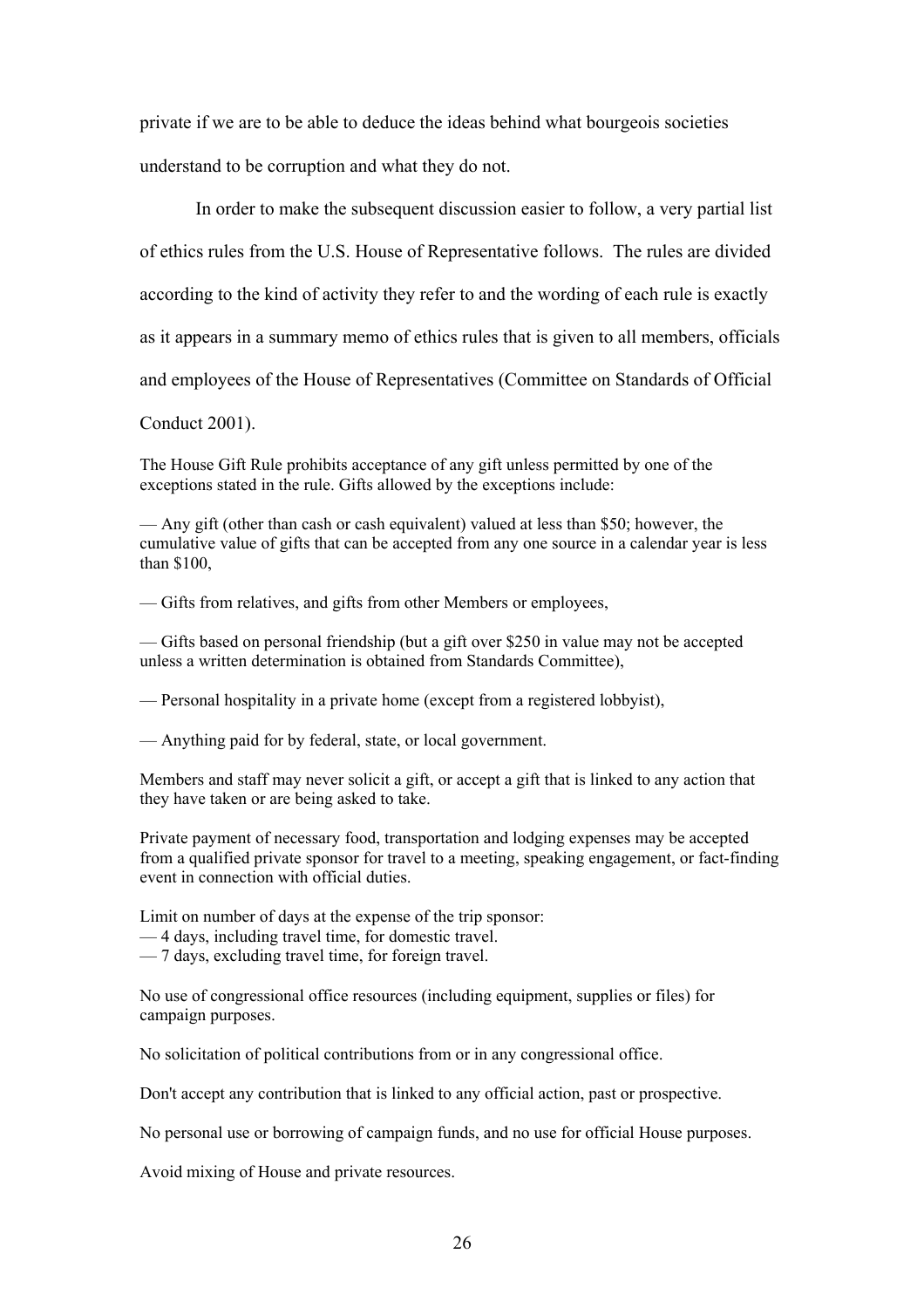Official position and confidential information may not be used for personal gain.

A Member must abstain from voting on a question only if the Member has a direct personal or pecuniary interest in the question.

Outside Earned Income Limit for Calendar Year 2001 - \$21,765.

For ONE YEAR after leaving office:

— A Member may not communicate with or appear before a Member, officer or employee of either House of Congress, or any Legislative Branch office, with intent to influence official action on behalf of anyone else.

— Very Senior Staff may not communicate with or appear before the individual's former employer or office with intent to influence official action on behalf of anyone else.

We find all the important components of the concept of corruption that have been already identified and discussed present in these rules. The Two Bodies principle is present in those rules that distinguish between the person as a public servant and as a private citizen. Gifts from family, other members of the congress, close friends and anything paid for by public funds are allowed (since in all these exchanges it is either a private-to-private or public-to-public relationship). Hospitality in a private home is allowed as long as that person is not a registered lobbyist (thus negating the distinction of a 'private' home). Members must abstain from voting on and lobbying for issues they have private interests in. Similarly, omnipresent in these rules is the general prohibition against mixing the public and private. All of the rules are manifestations of this principle, the suggestion to "avoid mixing of House and private resources" seems clear enough. In this way, the main contours of these rules clearly conform to the dual conceptual principles of Two Bodies and of corruption as a mixing of categories.

An interesting grey area is the position of the political candidate. When it comes to incumbent members of the House, their reelection campaigns are clearly not on the 'public' side of the equation, Congressional staff and resources are not to be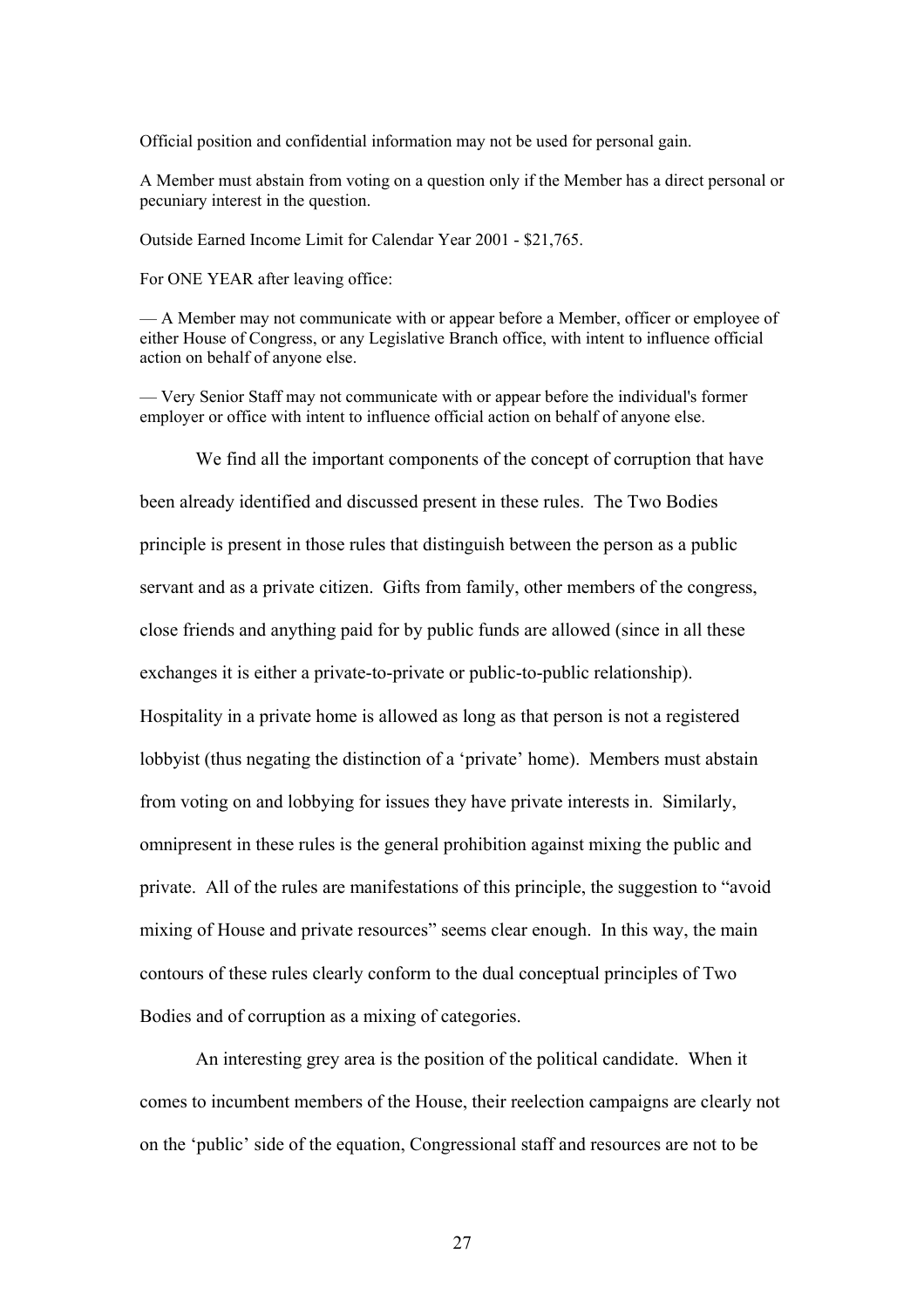used for campaign purposes. No campaign activity, including soliciting contributions, is to take place in any congressional rooms or offices. Even informational mailings to constituents are not allowed 90 days prior to a primary or general election since it would be quite impossible to distinguish between the member sending the mailing as a public servant or as a candidate. Conversely, campaign contributions cannot be used for public or for private purposes. It would seem that candidates for office and campaign contributions are neither public nor private, it is an interesting in-between situation, it is a position that is inherently heterodox and 'unclean' by its own nature (perhaps equal to larva who, as swarming creatures, are unclean but, once they transform into walking/hopping insects, become perfectly clean). It may be normal to be a private citizen, it may be normal to be a public servant, to be a candidate is to be neither and, thus, the conceptual position of the candidate must be kept as separate as possible from the usual registers of public and private so as not to create any confusions.

This interesting in-between case aside, the greatest challenge to interpreting these rules of separation is being able to explain, first, all those possible forms of corruption against which there are no rules and, second, all those rules that appear to be arbitrary or, at least, could easily be different and still conform to the general principles. Why should the limit for allowable gifts be set at \$50 and not higher or lower? If it were \$60 or \$100 or \$10, would it not still fulfil the same function and would not the principles behind the rule remain the same? Similarly, how can we interpret some of the more general and loose rules, such as the prohibition against using one's official position for personal gain?

If anything can be gleaned from Douglas' analysis of Leviticus it is that rules of separation are synonymous with the system of ideas, one constitutes the other.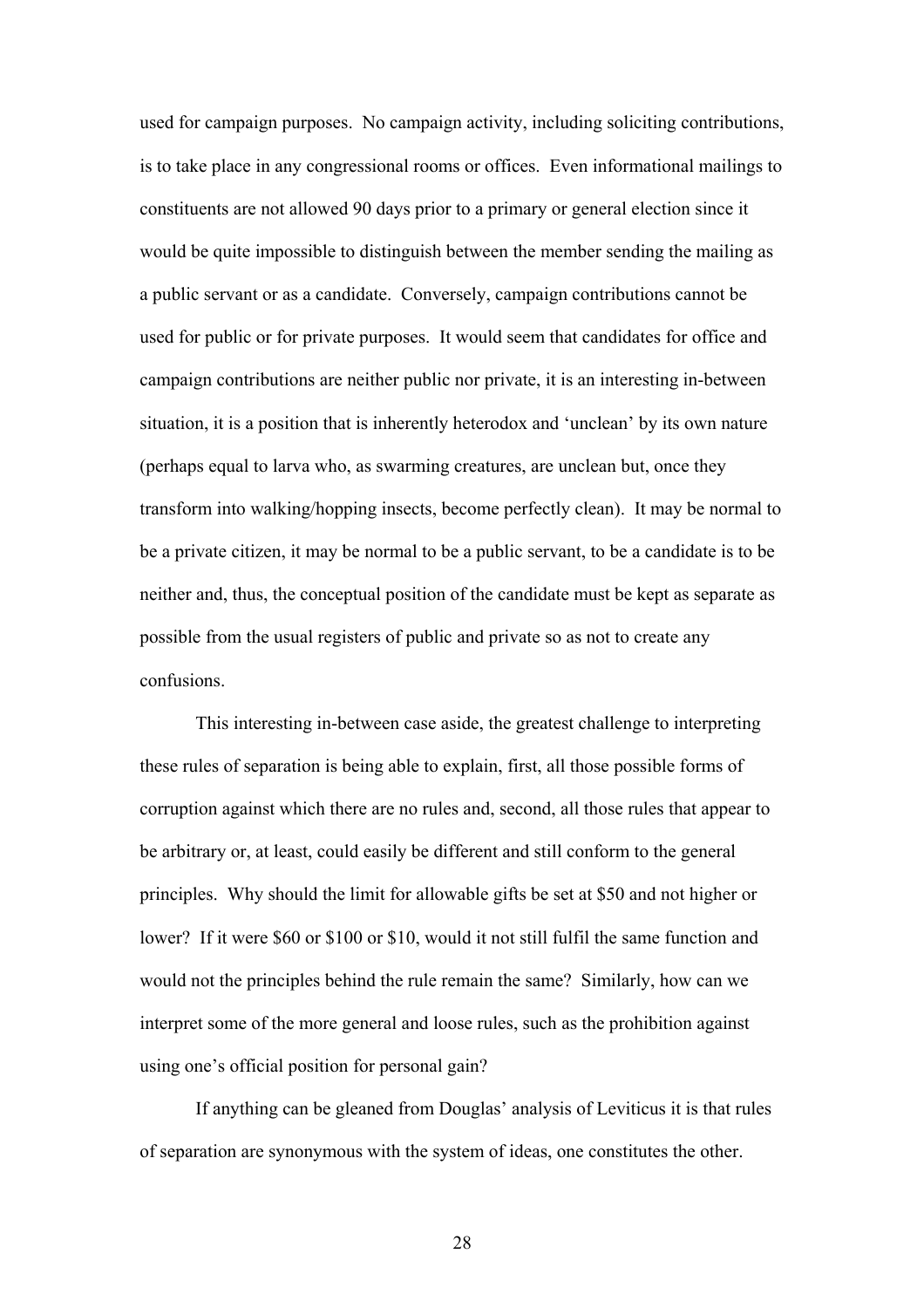There can be no classification of clean and unclean without the rules of separation and no rules without classifications. In this sense, the reason the gift limit is \$50 is so that there is a limit, so that there is a rule of separation. Of course, this is not to say that the dollar amount is random or that it could be any amount and still retain its practical function but the first part to understanding this rule is to understand why there is a need to place a dollar amount as a limit in the first place. Because of the \$50 rule, not simply some general principle of public/private separation, we can now identify what conforms to the rule and what does not, we can now identify the normal and pathological when is comes to accepting gifts. In the same way, the general decrees that public office cannot be used for private gain or that gifts and contributions can never be linked to actions that have been taken or that will be taken are utterly meaningless and have no significance. Why else would a non-relative/friend give a gift to a member of the House or provide a campaign contribution if not as some form of support for an action that was taken or they hope will be taken? It is precisely because everyone knows this to be true that limits are established and the rules of separation are made specific.<sup>18</sup> We find examples of this principle throughout the rules. We know that everyone is potentially a lobbyist so, in order to establish a clear distinction, the categorization 'lobbyist' is made a technical term referring to those who are legally registered as such. We know that any number of actions while in office could result in private gain (indeed, just being in office will result in untold numbers of corporations and law firms being willing to pay significant amounts of money to employ these same individuals once they leave office), so we have a multitude of specific rules that tell us what constitutes private gain and what does not.

<span id="page-28-0"></span> $18$  Obviously, this general prohibition against linking gifts to past or future actions simply requires that the exchange not be explicitly linked to actions, giving a gift or contribution is fine as long as it is not presented as an exchange for some action.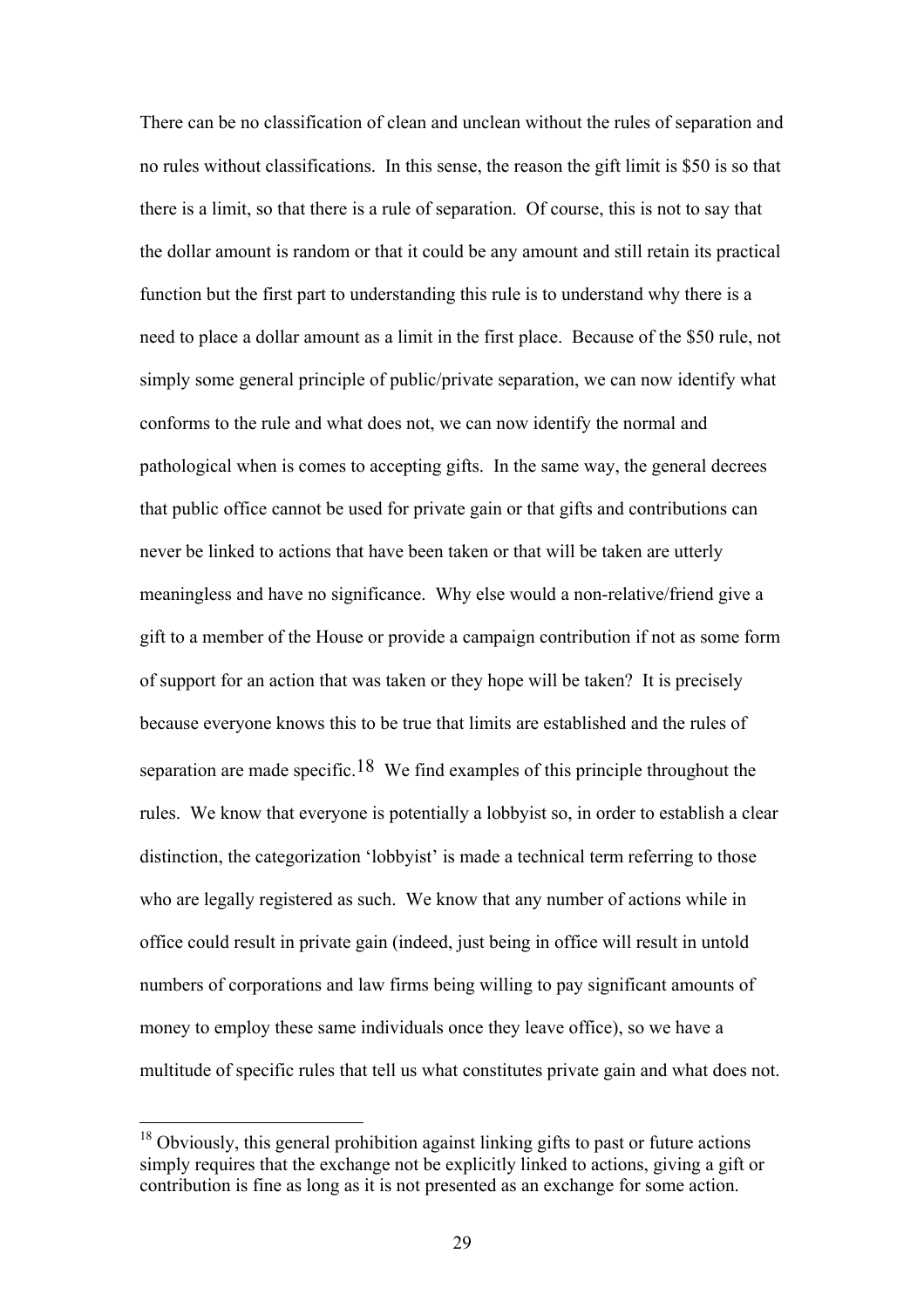What political corruption is cannot be known without recourse to these rules of separation.

That the limit to gifts should be \$50, that privately sponsored travel has 4 and 7 day limits, that additional earned income is limited to \$21,765, all have another foundation as well. The dollar limit to gifts could have been set at \$1000 and the basic principle of there being a specific rule by which to determine what is normal and pathological would be sustained. However, it would be more difficult to justify that a gift of that magnitude would not constitute a corruption of the public interest in the eyes of citizens. Obviously, the more the value of a gift the less believable it is that the person receiving the 'gift' was not influenced by it. It may be quite likely that the gift limit could be \$100 or that the additional earned income level could be \$40,000 and it would be just as believable and efficient as the existing amounts, but the point is that the specific limits in each rule correspond to some basic parameters regarding how such actions are likely to be perceived. A basic principle that underpins much of the content of these rules is that public servants must not engage in behaviors that are too overt and obvious in their illustration of how the concrete 'private' body of the public servant conflicts with the presumed purity and objectivity of their abstract 'public' body. If former employees and advisors are to lobby you on behalf of an interest group, they should at least wait a year, it looks better. If you do take a trip paid for by private money, don't let it go beyond four days, it doesn't look good. Maybe it is true that elected public servants will tend to act on behalf of important supporters and campaign contributors, but at least don't make it too obvious.

 The investigation into the violation of many of the rules listed above by Representative 'Bud' Shuster illustrates this principle. Shuster, chairman of the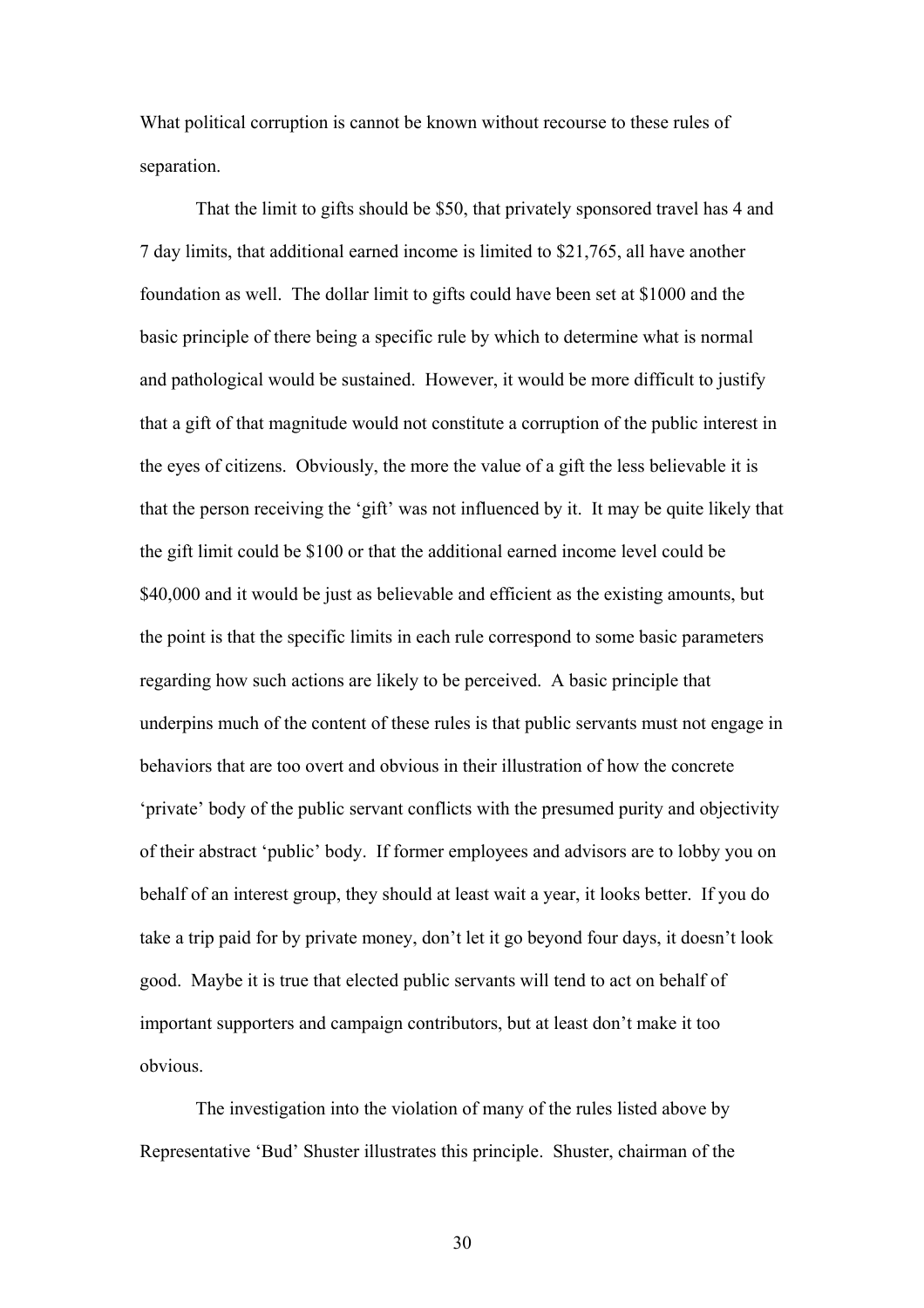Transportation and Infrastructure Committee, became the object of an official investigation by the Committee on Standards of Official Conduct (CSOC) largely as a result of the apparent collusion between himself and his former chief of staff, who had worked for him for twenty two years, Ann Eppard (cf. CSOC 2000a). Eppard, after resigning her post, established her own lobbying firm and lobbied Shuster on behalf of her clients during and after the twelve month period following her resignation. As already noted, senior house staff are not allowed to lobby their former employers for twelve months following the end of their employment. The official report notes that this restriction, enacted in 1989, was intended "... *to diminish any appearance that Government decisions might be affected by the improper use by an individual of his former senior position* (italics in original, CSOC 2000a, 8)."

Shuster and Eppard proved to be pretty inept at keeping up appearances. Not only was Eppard the former chief of staff, she was also, while she was lobbying Shuster, the assistant treasurer for Shuster's reelection campaign and a significant fundraiser (in itself, it is perfectly legal to be a lobbyist and a campaign officer or fundraiser — it simply must not *appear* to be something that is done in exchange for some favor). Shortly after Eppard began to represent Frito-Lay and Federal Express, Shuster pushed through the Congress the granting of a waiver from many federal safety regulations for mid-sized delivery trucks (such as those used by both companies), "... a quiet lobbying campaign aimed at the House Transportation Committee yielded in a few months what years of regulatory struggles had not (CSOC 2000a, 79)." After Eppard was hired by Amtrak, Shuster championed a bill that provided Amtrak with money and financial restructuring, exactly what Amtrak had hired Eppard to accomplish. After Eppard was hired by the Outdoor Advertising Association of America, Shuster argued on behalf of and legislation was eventually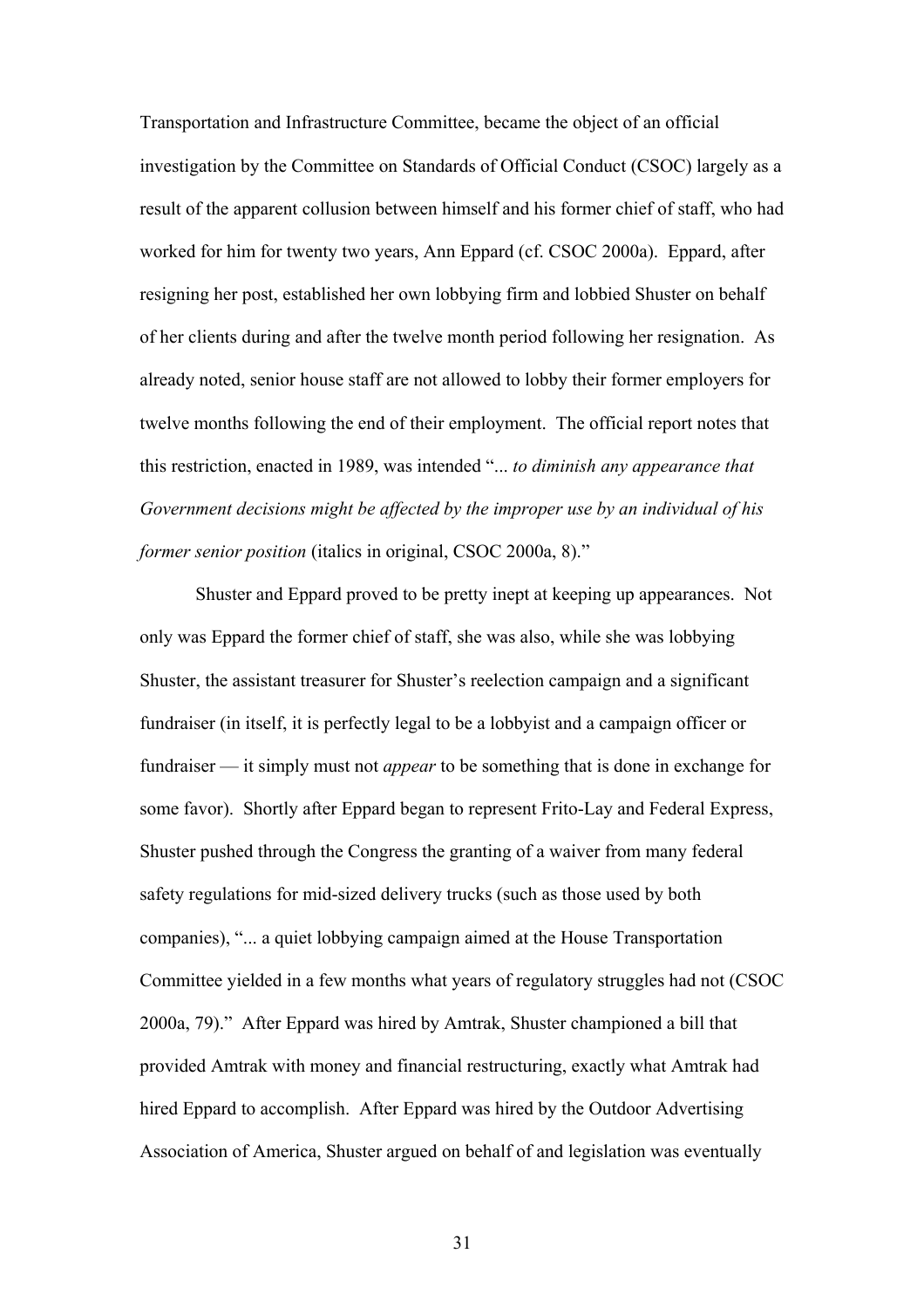passed that allows more billboards to be placed along routes designated as scenic byways (cf. CSOC 2000a, 79-82). There are a great many additional potential rules infractions investigated by the CSOC including a trip by Shuster to Puerto Rico paid for by one of Eppard's clients and frequent stays by Shuster at Eppard's home and his frequent use of her car.

It should be noted that the CSOC found Shuster to not be guilty of any infractions when it came to the three legislative cases noted above. Although he was found to have violated the letter of the law when it came to the twelve month rule and gift rules, as well as being guilty of some bad campaign finance accounting and a few other minor infractions, all the infractions boil down to the violation of one rule, literally rule #1, clause I of the Code of Official Conduct, "a Member, officer, or employee of the House of Representatives shall conduct himself at all times in a manner which shall reflect creditably on the House of Representatives." What Shuster was ultimately found guilty of is not being a good enough actor when it comes to maintaining the illusion of the public. The Letter of Reproval issued to Shuster by the CSOC reads like a mantra to clause I, it begins by noting "By your actions you have brought discredit to the House of Representative" and goes on to establishing why each infraction constitutes a violation of clause I:

The first area of misconduct, constituting conduct that did not reflect creditably on the House of Representatives ... The third area of misconduct to which you admitted, and which constitutes conduct by you that did not reflect creditably on the House of Representatives ... The fifth area of misconduct to which you have admitted, and which constitutes conduct that did not reflect creditably on the House of Representatives ... (CSOC 2000b).

The letter concludes with the following statement:

In our free and democratic system of republican government, it is vital that citizens feel confidence in the integrity of the legislative institutions that make the laws that govern America. Ultimately,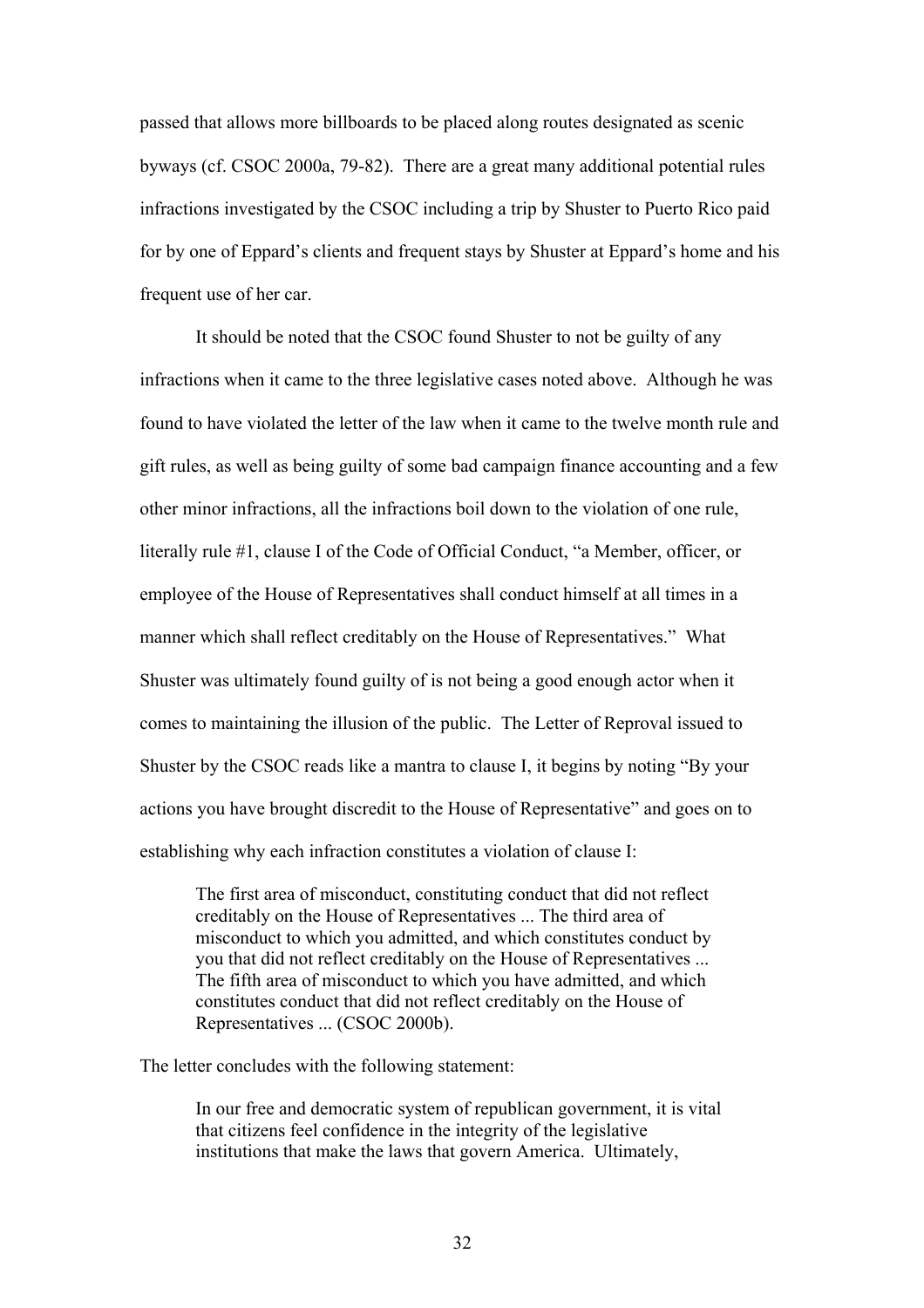individual Members of Congress can undermine respect for the institutions of our government ... (CSOC 2000b).

The purity of the public is specular and illusionary, a performative gesture, a product of a series of rules designed to cloak the fetishistic nature of the public/private split. In Leviticus, the division between the clean and unclean was such that by following the rules of separation one could completely realize the conceptual goal of wholeness as it was understood at the time. In Washington D.C., the fetishistic nature of the public makes it impossible to fully realize the separation of the public and private in terms of the actual content of politics. The legal fiction, as Kantorowicz terms it, of the abstract body of the public is materialized and regulated through the rules of separation in that what is kept pure is not politics itself but, rather, its categorizations and self-presentations. Given the impossibility of removing 'private interests' from either the real bodies of public servants or from the actual substance of bourgeois politics, a series of rules and practices are instituted in order to purge the realm of appearances from acts that challenge the categorization of society as divided into two mutually exclusive registers, the public and private. The success of these rules of separation thus rely upon two interrelated principles, to regulate and cloak or eliminate all those activities that are likely to be perceived by citizens as a presence of private regarding within the public body and to structure the parameters and boundaries of what citizens are likely to perceive as corruption simply by serving as the point of reference for establishing what constitutes the normal and pathological in such matters.

That the rules discussed above do not include a great many potential corruptions of the public by the private can only be interpreted as a sign that they fall within the 'normal' side of the equation. It could easily be argued that members of the Congress are corrupt when they vote according to the private interests of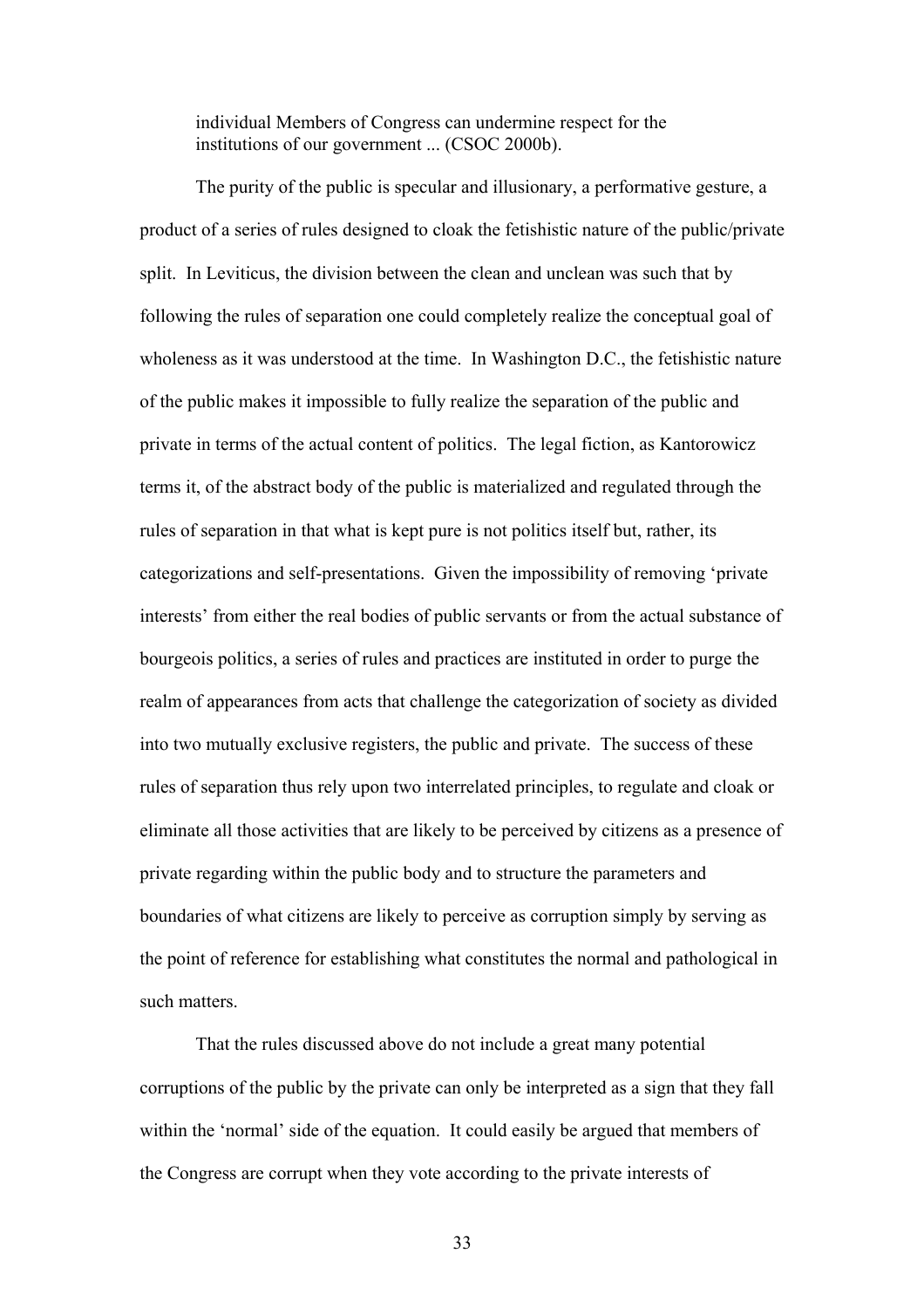constituents in their districts, or that a President is corrupt when he appoints his friends to public office, and so forth. We find nothing against these types of activities in the existing rules of separation although in both cases it could be a violation of the rules if appearances are not maintained.[19](#page-33-0) The pragmatic requisites of bourgeois politics necessitate that private interests be everywhere within the 'public' but that everyone categorize these short-circuits as being normal and desirable.

In this respect, the rules of separation found in Leviticus and those found in Washington D.C. are not based on some really existing truth in nature or society but are attempts to formalize and ritualize the meanings and categorizations through which society maps its understandings and perceptions. The attempt to explain the rules of separation by reference to the 'real' dirtiness imminent in the object or activity itself is thus necessarily bound to failure. Crabs and oysters are no more 'dirty', from the perspective of nutrition or biology, than are salmon and tuna. Clientelism is no more 'dirty', from the perspective of the nature of the interests it articulates, than are pluralist interest group arrangements. Again, to go back to Douglas, it is only in reference to the system of ideas that these rules make sense and their object is nothing more than the material constitution and reproduction of the system of ideas.

#### **The Australian Case: Fetishism Revealed**

<span id="page-33-0"></span><sup>&</sup>lt;sup>19</sup> Such as with the savings and loan scandals of the late 1980's, it is almost always acceptable for members of the Congress to lend support to business interests but when it appears as being 'too much' support, whatever that may be judged to be, it can be said to violate the rules of separation precisely because people judge it as 'too much', because it does not 'reflect creditably' on the state apparatuses. When it comes to having supported savings and loans that failed and cost taxpayers billions of dollars, it appears the threshold for what constitutes 'too much' is lower than usual. In this respect, it may very well be the case that the only reason Shuster was investigated and reproved by the CSOC is because the *Journal of Commerce* published an article raising suspicions about Shuster's activities and because he was also the object of an investigation by the *60 Minutes* television program.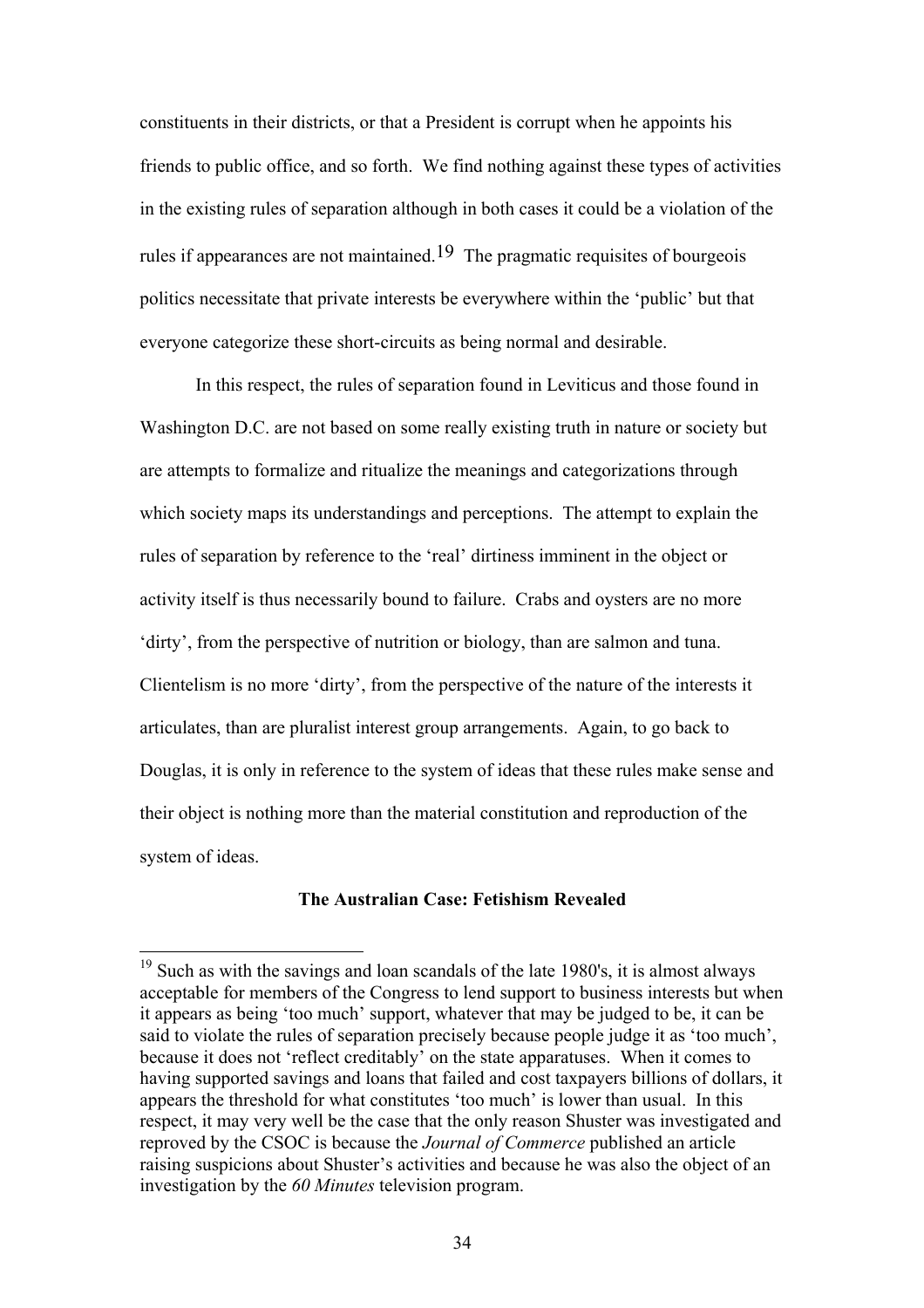That political corruption as such has never been completely outlawed in modern societies thus makes perfect sense because the whole point of the discourse and practices surrounding corruption has been to make most cases of private regarding within the public acceptable and normal by identifying only the some forms of private regarding as 'corrupt'. If ever there was to be a general rule that no private interests are allowed in the public arena, politics as we know it would be impossible and every public servant would potentially be guilty of some version of corruption. A fascinating exception to this general principle of rules of separation necessarily being specific and partial so as to legitimize all those typical forms of private regarding is the Australian attempt to eliminate political corruption. The Australians have come the closest of all to outlawing political corruption in its most general sense and their misadventures allow us to see how the conceptual edifice of the capitalist state may unravel when it is faced with a literal prohibition of private regarding within its institutions.

In the wake of a series of corruption scandals in the 1980's, various Australian states adopted legislation designed to combat political corruption. In 1989, corruption commissions were established in three Australian states: the Independent Commission Against Corruption (ICAC) in New South Wales, the Official Corruption Commission (OCC) in Western Australia, and the Criminal Justice Commission (CJC) in Queensland. What is fascinating in these cases is the degree to which not only particular types of political corruption are made illegal but how these commissions attempted to outlaw political corruption as such.

We find in the ICAC Act a general prohibition on 'corrupt conduct' in unusually broad terms and in ways that come very close to the general understanding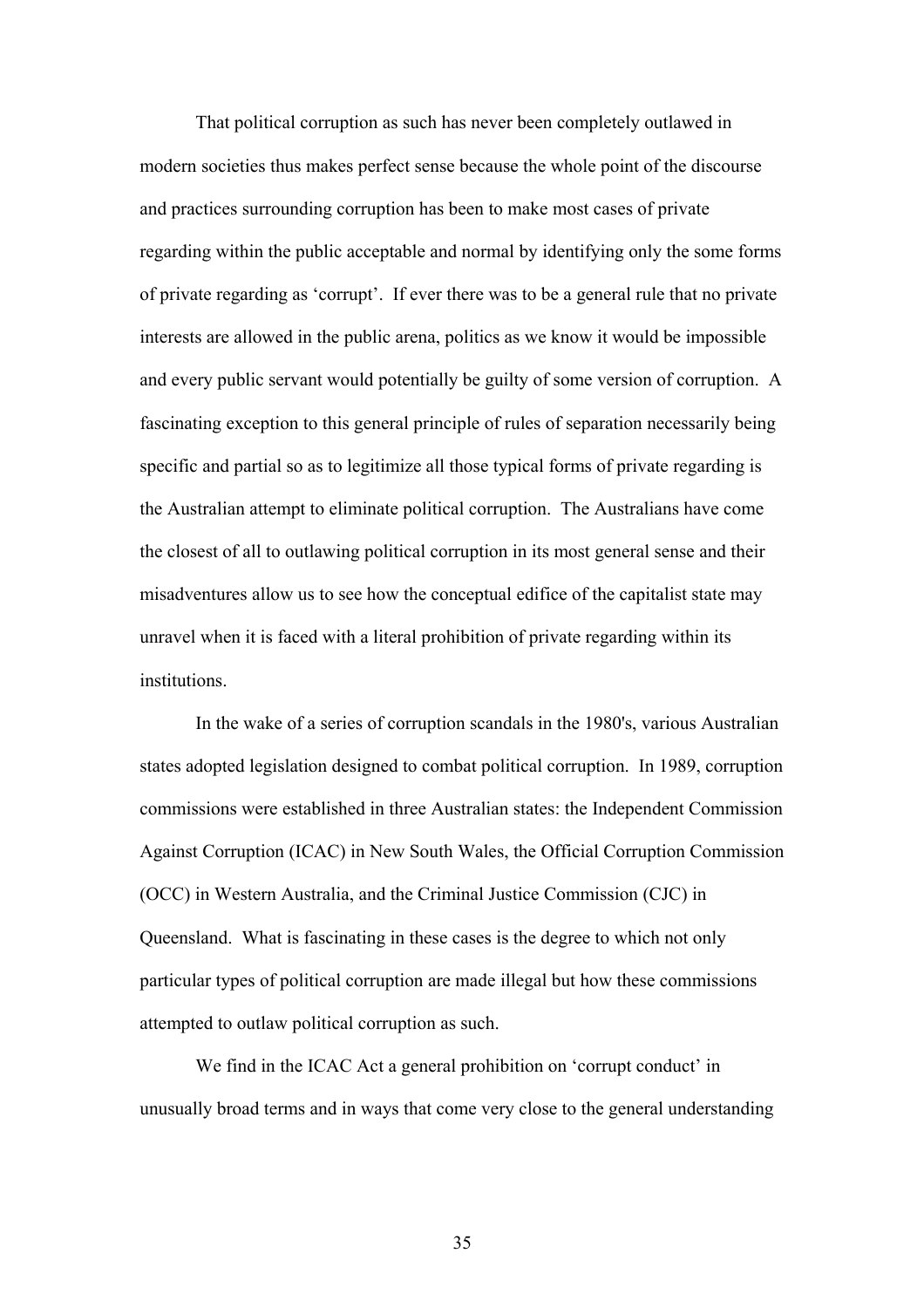of corruption as any mixing of the public and private. For the ICAC, corrupt conduct

is:

(a) any conduct of any person (whether or not a public official) that adversely affects, or that could adversely affect, either directly or indirectly, the honest or impartial exercise of official functions by any public official, any group of public officials; or

(b) any conduct of a public official that constitutes or involves the dishonest or partial exercise of any of his or her official functions; or

(c) any conduct of a public official or former public official that constitutes or involves a breach of public trust; or

(d) any conduct of a public official or former public official that involves the misuse of information or material that he or she has acquired in the course of his or her official functions, whether or not for his or her benefit or for the benefit of any other person (Commission on Government [COG] 1995, 237- 238).

Rather than use the term 'corrupt conduct', the CJC uses the term 'official misconduct' but defines it almost exactly the same way (cf. COG 1995, 241-242). The OCC rules are also very similar and include the distinction between 'corrupt conduct' (in effect, all conduct by public officials that violates the criminal code) and 'improper conduct' (conduct that is defined exactly the way the ICAC defines 'corrupt conduct' and the CJC defines 'official misconduct') (COG 1995, 45-46).

Whether it is termed 'corrupt conduct', 'official misconduct' or 'improper conduct', the Australians have attempted to outlaw any breach of objectivity, any impure action/non-action by all public servants. When compared with the ethics rules found in the U.S. Congress, the Australian rules seem extremely general and ambitious. There is an almost unlimited number of potential infractions that could constitute 'corrupt conduct'. Not only is it enough to show some lack of objectivity, even the possibility that some conduct could result in such a lack, directly or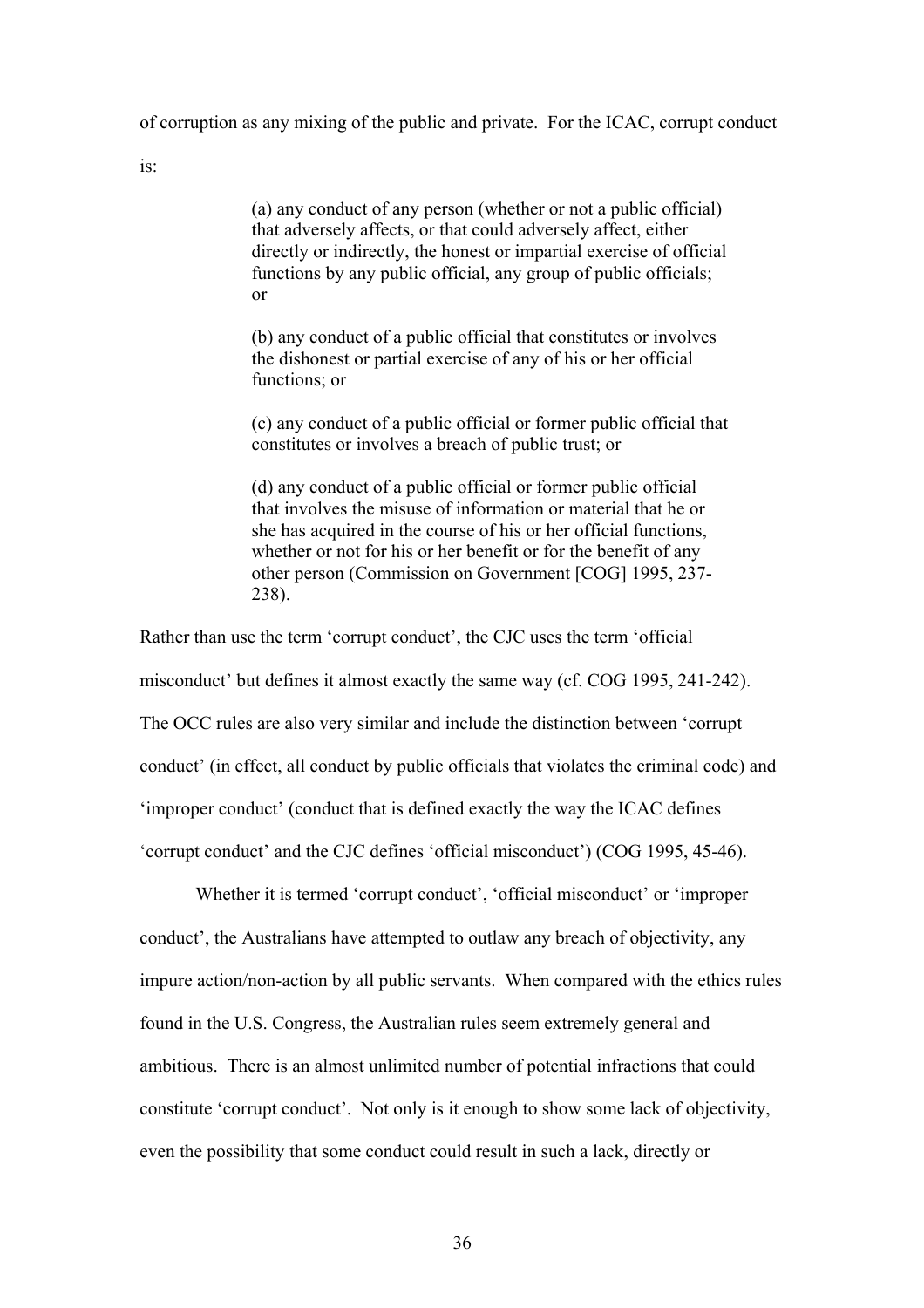indirectly, could result in that conduct being considered corrupt. It would be possible, for example, to argue that some elected official was not objective because they were making decisions and engaging in conduct that was focused upon their reelection possibilities and not the objective and full exercise of their official functions, or that bureaucrats were corrupt for putting the interests of their institutions and offices above the public good, or that members of the parliament were voting according to party line and, thus, were corrupt because they were putting the cohesion and interests of the party above the need for members of parliament to be objective. Any nonpublic regarding could constitute corrupt conduct. Of course, just because there are many kinds of conduct that could be considered corrupt given the above definitions does not mean that the various corruption commissions have applied and interpreted these new rules in particularly broad ways. Although the political institutions of Australia and have not self-destructed and we do not find thousands of public servants seeking asylum from corruption commissions gone amuck, there are some illuminating examples of how the expansive nature of these rules have come into conflict with what most would consider 'normal' conduct by public servants.

The ICAC case involving Terry Metherell is probably the most clear and famous example of conduct typical of public servants being found corrupt[.20](#page-36-0) In April of 1992, Metherell, a member of the parliament in New South Wales, resigned from his position and accepted an appointment as a director of the Environmental Protection Agency. Metherell, a former member of the Liberal Party, was one of five independent members of the parliament that was otherwise split with forty seven members belonging to the Liberal Party and forty seven members belonging to the

<span id="page-36-0"></span> $20$  The significance of the Metherell case to the question of corruption has been discussed by Philp (1997). Philp cites the case to illustrate the difficulties of defining political corruption in a satisfactory way.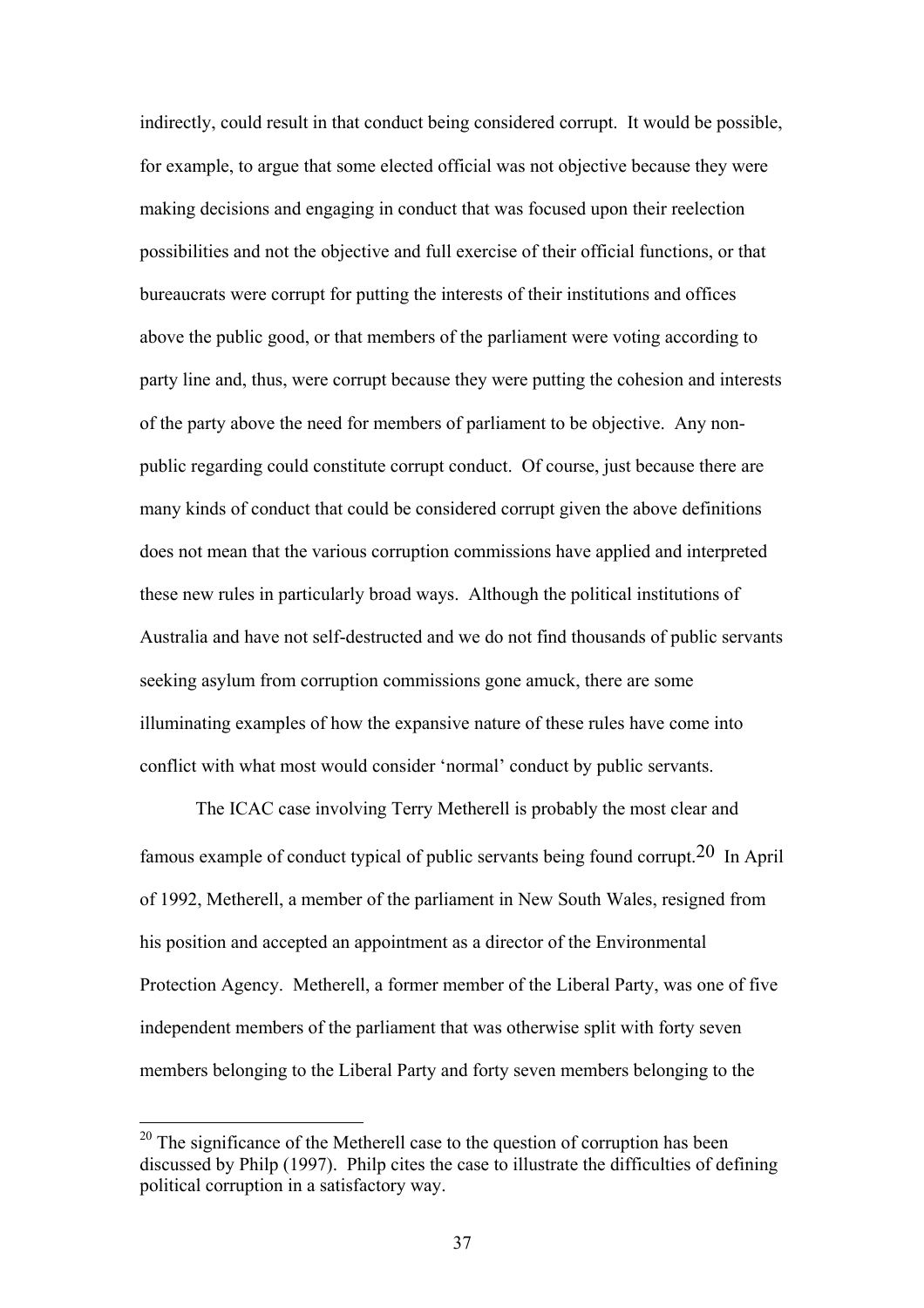Australian Labour Party, Nick Greiner, of the Liberal Party, was the Premier for New South Wales (ICAC 1992a, 6-8).<sup>21</sup> Metherell's resignation allowed the Liberal Party to regain his seat and take a one seat lead over the Australian Labour Party. That the Liberal Party benefited from Metherell's resignation and that they had appointed him to a well paying position the same day he resigned was the reason that the case was investigated as a potential case of political corruption.

The ICAC found Nick Greiner (and one other Minister, Tim Moore) guilty of having engaged in corrupt conduct. The reasoning behind the finding was that "... the conduct of each man involved partial exercise of his official functions, that it involved a breach of the public trust, and that it could involve reasonable grounds for their dismissal as Ministers (ICAC 1992b, 4)."[22](#page-37-1) The appointment of Metherell was obviously not based on who could best serve the public good but rather on the political gains that could be realized by Metherell resigning from his elected office. Greiner acted in terms of what was in the best interest of the Liberal Party (and, thus, also himself) and, by so doing, was obviously not acting in an objective way and in a way that conformed to the full exercise of his official functions (recall the ICAC definition of corrupt conduct noted earlier). Greiner attacked the logic of the ICAC definition of corrupt conduct in his testimony, he declared that it constituted the end of politics $^{23}$  $^{23}$  $^{23}$ 

If what the Minister for the Environment did and what I did was corrupt, then in my judgement every political appointment that has ever been made in this State was corrupt. It will not be the case of the Leader of the Opposition or of a Leader in the Upper House reserving

<span id="page-37-0"></span><sup>&</sup>lt;sup>21</sup> Metherell had been a member of the Liberal Party, he had even been the Minister of Education and Youth Affairs in the Greiner administration of 1988-1991, he left the party in October 1991 (ICAC 1992a, 6).

<span id="page-37-1"></span> $\frac{22}{2}$  Greiner and Moore resigned their Ministerial positions and left parliament following the ICAC findings. The ICAC decisions were later declared null by the Court of Appeals.

<span id="page-37-2"></span> $23$  It was Greiner and the Liberal Party that had established in ICAC in 1989.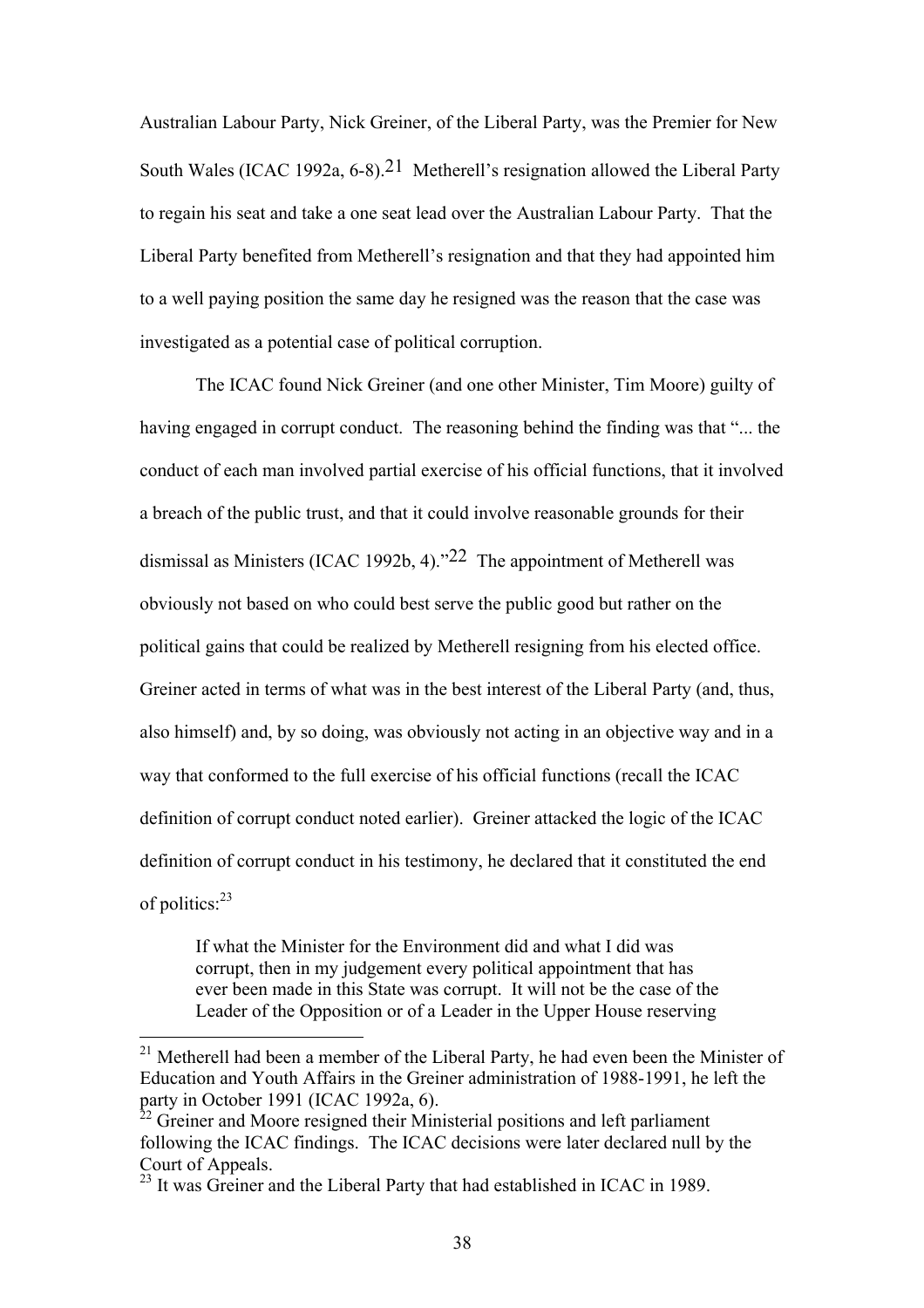for themselves certain positions that they intend to use for political appointments. It will simply be against the law. ... Ultimately, if what we have done was against the law, then all honorable members need to understand that it is, for practical purposes, the death of politics in this State. Once a political party is elected to office it will be against the law for it to make decisions which are in any way influenced by political considerations. ... Under the English common law very serious obligations to act in the public interest are placed on those elected to public office, and yet our highest public officials are at the same time part of a political system which is about what is in many ways a largely private interest in terms of winning or holding a seat or holding office. This is a very difficult philosophical matter. In simple terms, the philosophy, which was once called disinterestedness, meant that once elected to Parliament members were obliged to ignore the interests of their constituents and act only in what they considered to be the national interest. We here in Australia chose not to adopt that view of parliamentary office. ... But every member needs to understand that the standards that are implied in this censure of me today are entirely new standards and are very strict standards. I am not sure, when honorable members have considered them calmly in the bright light of day, that those standards that are going to produce a workable system of democracy in our State (ICAC 1992a, 65).

This remarkable testimony by Greiner gets to the heart of the matter. If his actions are corrupt then all of modern politics is corrupt, private interests are inherent to politics as we know it. By making political corruption as such illegal, the ICAC has declared politics illegal[.24](#page-38-0) The House ethics rules discussed earlier have the effect of declaring a great multiplicity of presences of the private within the public normal and acceptable by establishing rules of separation that declare only some forms of this presence as pathological. The United States, and every other modern state, has the good sense to know that a true and substantive lack of the private within the public is impossible in bourgeois society. As already noted, the functional role of

<span id="page-38-0"></span> $24$  The ICAC was troubled enough by this case and Greiner's testimony that it took the time to reconsider its definitions of corrupt conduct. In considering the arguments for and against any changes to the existing laws, the ICAC did not suggest any changes. It reiterated the logic of why the definition was so broad as to include conduct that could be seen as inherent to the system and argued that the partial and unobjective exercise of public office can be just as damaging to the public good whether it is the product of bribery or the product of more systemic institutional and cultural forces (cf. ICAC 1992b, 14-15).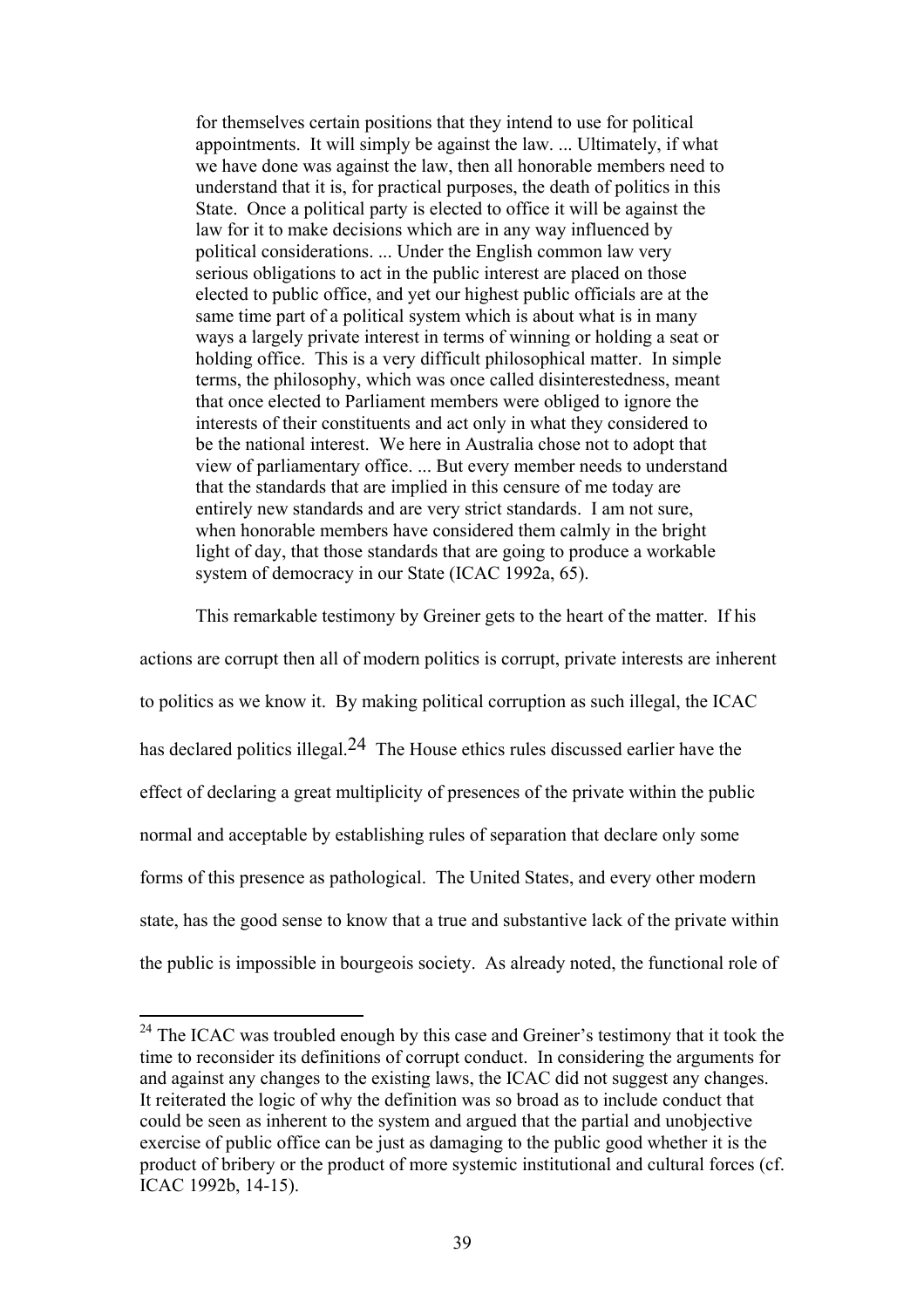the rules of separation is not to regulate the actual substance of politics but, rather, to keep the categories we use to perceive, describe, and comprehend modern politics, clean, pure, intact, and believable. What the ICAC rules accomplish, as the Metherell case illustrates, is exactly the opposite. By taking the idea of political corruption literally and seriously, the ICAC is making visible to everyone that the abstract body of the public is nothing more than a fetish, nothing more than private interests acting 'as if' they were the national interest and that public servants are always and necessarily concrete individuals who are required, by the requisites of maintaining the social existence of the state, to act 'as if' they also possessed an abstract body.

 I do not mean to suggest that the ICAC with its definition of corrupt conduct has single-handedly destroyed the conceptual edifice of the Australian state or the fiction inherent in the private/public split, although it certainly does not help them any. What the ICAC does do is enable us to appreciate the importance of rules of separation in the constitution of the public/private split in contemporary societies. The division of society into two bodies, the public and the private, so integral and constitutive of the state itself, relies upon rules and rituals/everyday practices that constantly reaffirm and reassert the naturalness and compulsion of this division.

#### **Part II: Accumulation**

A democratic republic is the best possible political shell for capitalism. -V.I. Lenin, *State and Revolution* 

# **The Opacity of Transparency**

The importance and implications of the forgoing towards the question of corruption in Greece will be explored in the concluding section of this paper but a major weakness in the argument as it has developed so far must first be addressed. In spite of the arguments of the previous section, the current fascination with corruption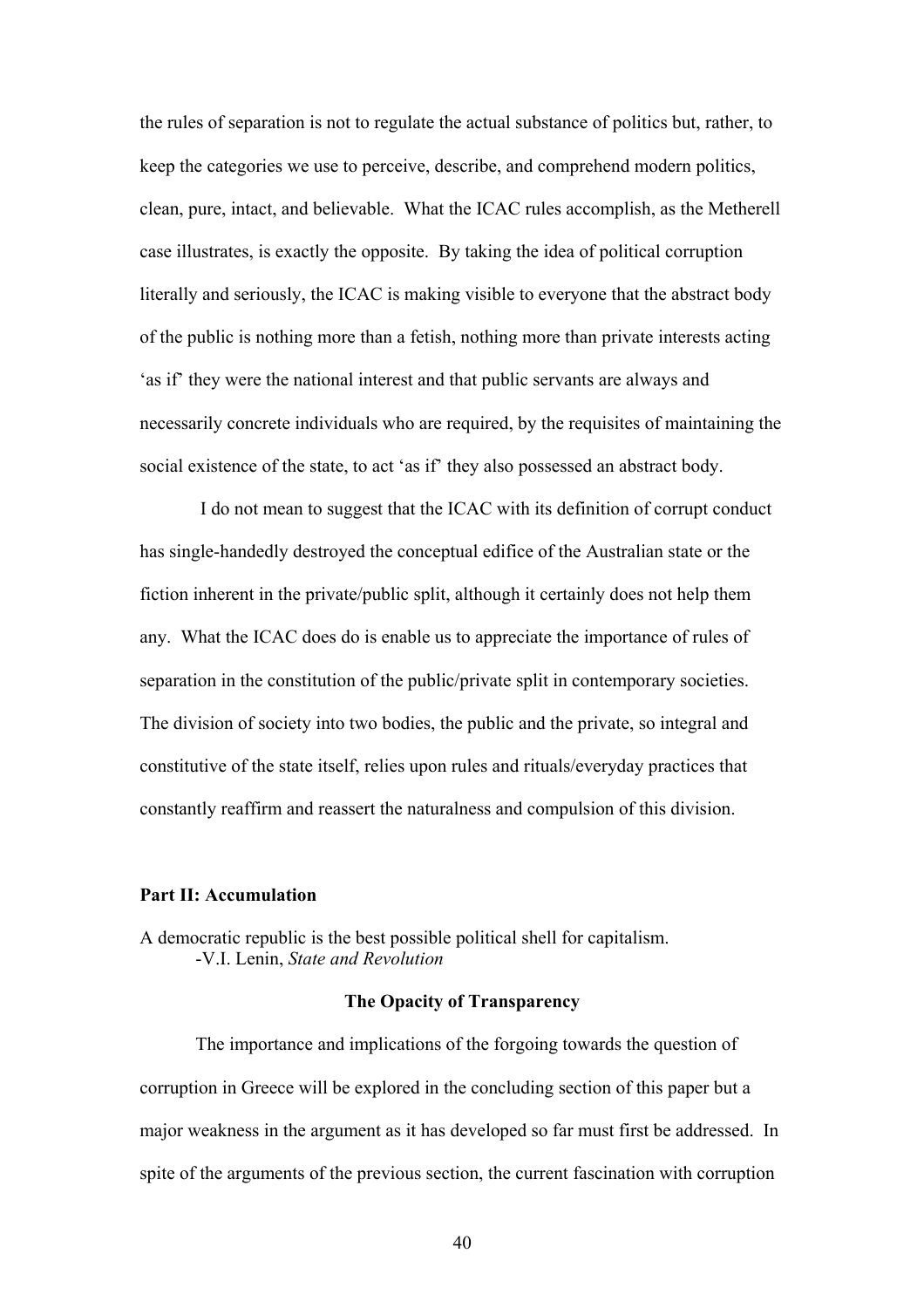and the recent emergence of organizations like TI remain a mystery.<sup>25</sup> After all, if the main function of the concept of corruption is to maintain the purity of the categories of the public and private, one would expect that the question of corruption should be exclusively a domestic affair and one of no particular importance to international organizations or far flung corporations and financial institutions. Why should the World Bank or Enron or cadres of well paid and well connected technocrats place so much effort into producing lists and press releases that argue that Greece is the most corrupt member of the EU? A related mystery is why TI, an organization that is dedicated solely to combating corruption, should name itself Transparency International? In what ways is lack of transparency concurrent with corruption?

This is not to say that all of the efforts by TI, USAID, as so on, are detached from the question of legitimacy and the normal/pathological distinction already discussed. There is no doubt that these organizations view the cultures and institutions of the 'corrupt' societies as dysfunctional and inferior. The claim that poverty and lack of development is mainly caused by corruption fits right in with the longstanding vision of the global periphery and semi-periphery as replete with cultures and habits that limit their progress. It may very well be that Rudyard Kipling would have been sympathetic to TI's arguments. He may have even sent off for TI's *Corruption Fighters' Tool Kit*. It comes complete with lesson plans for teachers who wish to teach anti-corruption values to their dark skinned students, plans for how to begin an anti-corruption day in your overly corrupt corner of the world, ideas for making and distributing your own anti-corruption cartoons, and so on. There seems to be little doubt that corruption is the outcome of political traditions and indigenous

<span id="page-40-0"></span> $^{25}$  In addition to the efforts of TI (which was founded in 1993), major anti-corruption campaigns by such notable organizations as the Open Society Institute, USAID, OECD, the World Bank, the United Nations, and the European Union have been initiated in the last decade.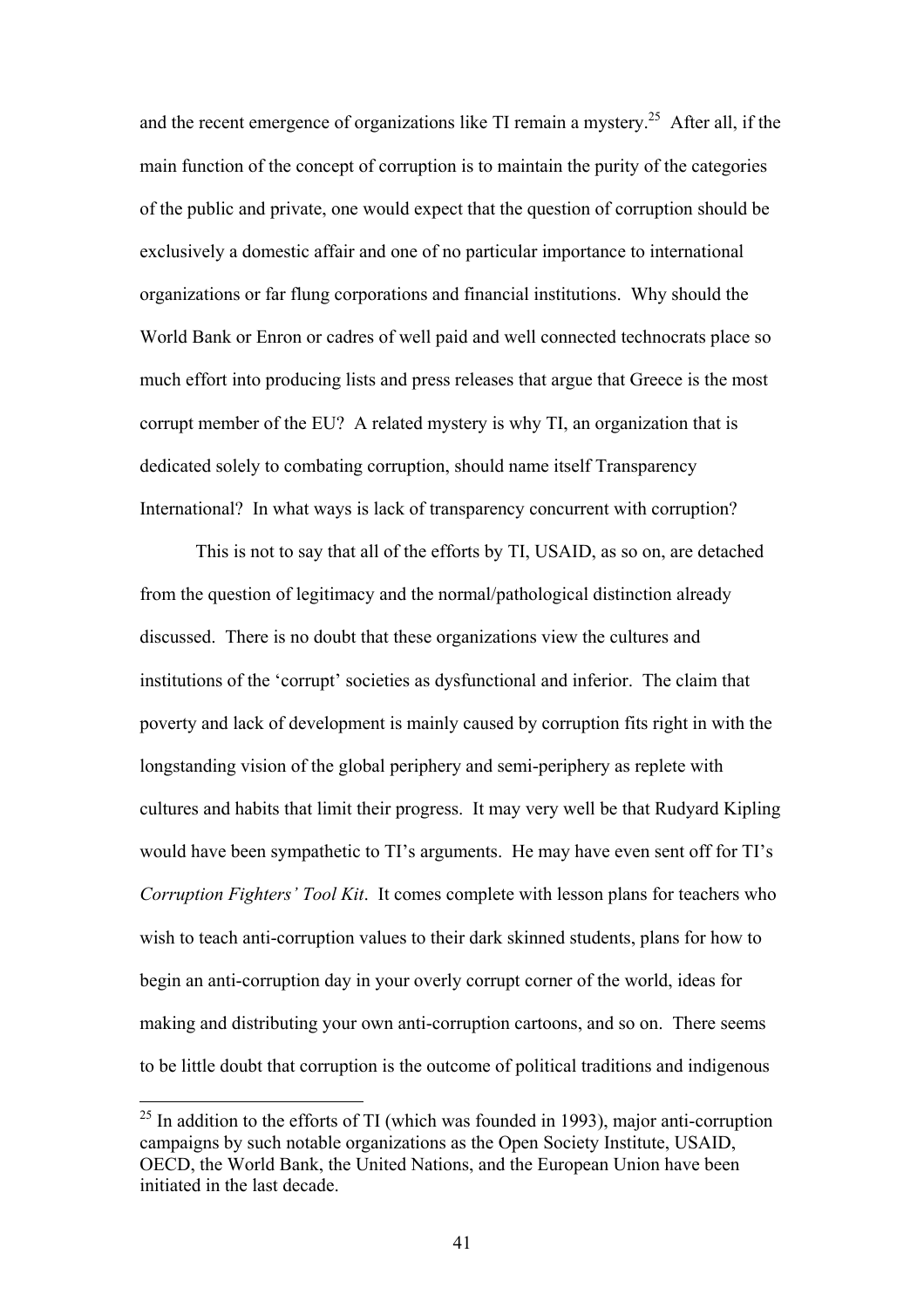cultures that, in short, are not sufficiently western and bourgeois. The white man's burden is still very much alive and the anti-corruption community is doing its best to civilize the beige, brown and yellow of the world. There is no reason to doubt that those behind TI actually believe their press releases, that corruption (as they perceive it) is the cause of poverty and underdevelopment. But this is little more than a testament to the degree that they can only see the world from the point of view of finance capital. The logic here is that any obstacle to the flows of capital leads to less investment, which, of course, leads to less development. If only those nasty and greedy Greek or Chinese or Algerian or Bangladeshi politicians and bureaucrats were more honest, then there would be more investments, less unemployment, less poverty, and everyone would be better off.

Despite all theses obvious similarities to the colonial view of the world and its academic manifestations, the current movement against corruption is not simply or even mainly about presenting the periphery and semi-periphery as pathological in some way. In order to understand the timing of this current war against corruption, its links to the current stage of globalization must be emphasized. Similarly, rather than focusing simply on the question of culture, an examination of the anti-corruption movement and its relation to the state and capitalist accumulation is necessary for anything approaching a rigorous understanding.

In this context, the curious naming signals that, from the perspective of TI and its supporters, the question of corruption is concurrent to the question of transparency, that the problem with corruption is not so much that certain interests may or may not prevail in a given context but that administrative and decision making processes be readily visible and comprehendible to interested observers. It is here that we see that the main purpose behind TI and the many other recent efforts against so-called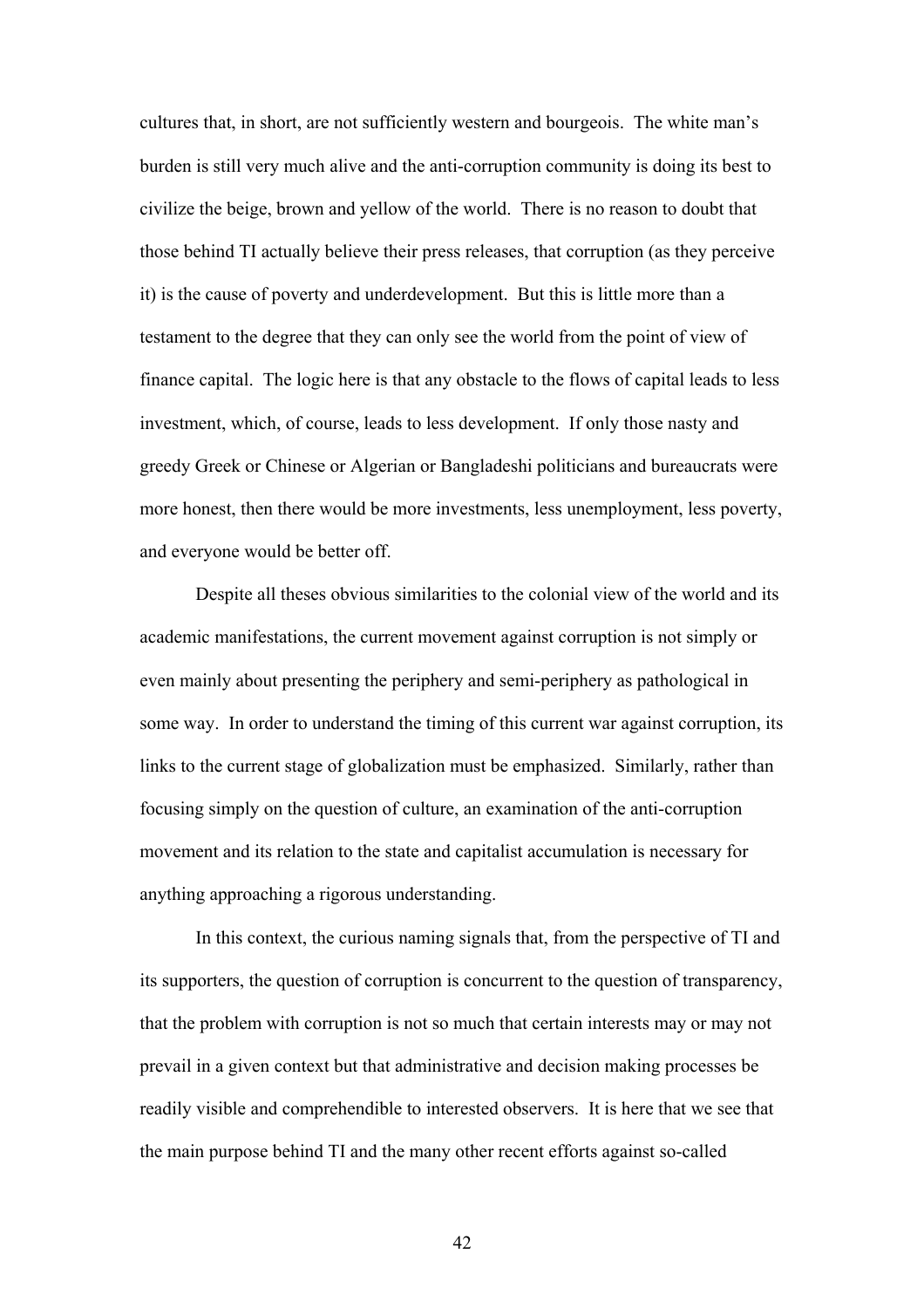corruption. Corruption as such, the subversion of the public good by private interests, takes a back seat to the desire for predictability, lower transaction costs for capital and the elimination of all informality in regulations and rules. A very revealing component of TI's Corruption Perceptions Index is PricewaterhouseCoopers's (PWC) Opacity Index  $(OI)$ <sup>26</sup> PWC does not burden itself with all those niceties that TI emphasises, talk of 'civil society', the world's poor, and so on. It is very direct and honest regarding the purpose of its research and index, to aid capital in its investment decisions. The OI attempts to gage all those hidden, non-transparent, costs involved in investment around the globe. This 'opacity' includes 'corruption' in the narrow sense of bribes but also includes in its measure the tendency for policies and regulations to be irregularly applied or changed unpredictably. The 'opacity' measure can be expressed in terms of a 'risk premium' when it comes to purchasing sovereign bonds or in terms of a 'tax equivalent' when it comes to direct investment (cf. PWC 2001). Thus, when it comes to direct foreign investment, in addition to whatever formal, transparent, taxes there may be in a given county, a prudent investor should also factor in the additional costs that occur because of bribes, unpredictable policy changes, and the like. According to the most recent OI, for Greece the tax equivalent of its opacity is 22%, for the UK 7%, for the US 5%, for Italy 15%, for Russia 43%, for Turkey 36%, and for China 46% (PWC 2001, 2).<sup>27</sup>

<span id="page-42-0"></span> $26$  The CPI is an index of indexes. The 2002 version draws upon fifteen indexes, one of which is PWC's Opacity Index. Other indexes include those by the Economist Intelligence Unit, the World Economic Forum, and Political & Economic Risk Consultancy. A complete list of indexes can be found at

<span id="page-42-1"></span>[http://www.transparency.org/cpi/2002/cpi2002.sources.en.html.](http://www.transparency.org/cpi/2002/cpi2002.sources.en.html)<br><sup>[27](http://www.transparency.org/cpi/2002/cpi2002.sources.en.html)</sup> Beyond the forgoing are all the information costs that accompany 'opacity'. Companies such as PWC are paid to produce risk assessment measures and individuals who are familiar with the local informal arrangements and clientelist networks, for example, must be hired. Knowing how much of a bribe must be paid and to whom doesn't come cheap.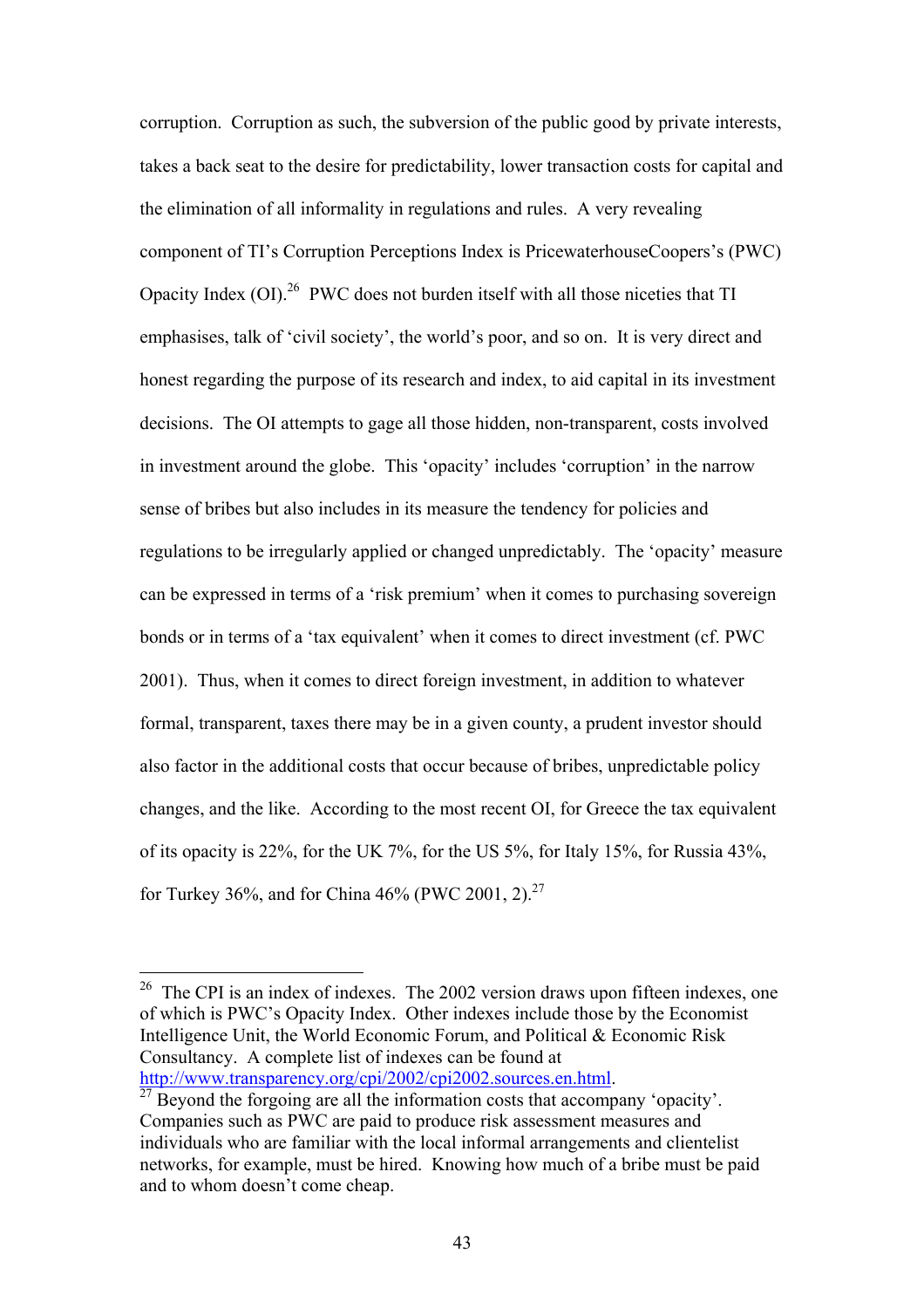In this light, the corporate and governmental sponsors of TI as well as its curious naming make perfect sense. It is not some overarching notion of public interest that is being protected from private interests, rather, it is certain kinds of particular interests (mainly those of international capital) being protected from rent seeking behaviour by public servants as well as any unforeseen shifts in public policy that may occur because of the rise and fall of competing clientelist networks, populist tendencies, and so on. Characteristically, following the Enron fiasco TI reprinted an editorial from the *Financial Times* that argued that no significant changes were need regarding the presence of corporate interests in the legislative process:

The business of America really is business and this salient fact is based in constitutional and cultural conditions that will not easily be repealed. … The really shocking thing is that none of this makes America a fundamentally more corrupt place. This symbiotic relationship between companies and those who govern them can actually lead to better governance, protective laws and steadily rising prosperity. The right consequences of the Enron affair should be measures that refine and improve this partnership, not abolish it (Baker 2002).

Neither USAID, nor TI, nor the World Bank, nor their corporate patrons, are arguing against corporate interests being determinates of public policy. From the perspective that equates corruption to opacity, the presence of private interests within the policy making process is fine. It only becomes a corruption when it results in some lack of transparency.

# **Instrumental Reason and the Relative-Autonomy of the State**

 The foregoing points to a much more basic element within contemporary forms of governance, legal rationality. Max Weber's famous three ideal types of authority are charismatic, traditional and legal-rational (Weber 1978, 212-254). Each is distinguished by the reasons someone would obey a command (Weber 1978, 36). Put simply, in charismatic authority the reason for obedience is an affectual response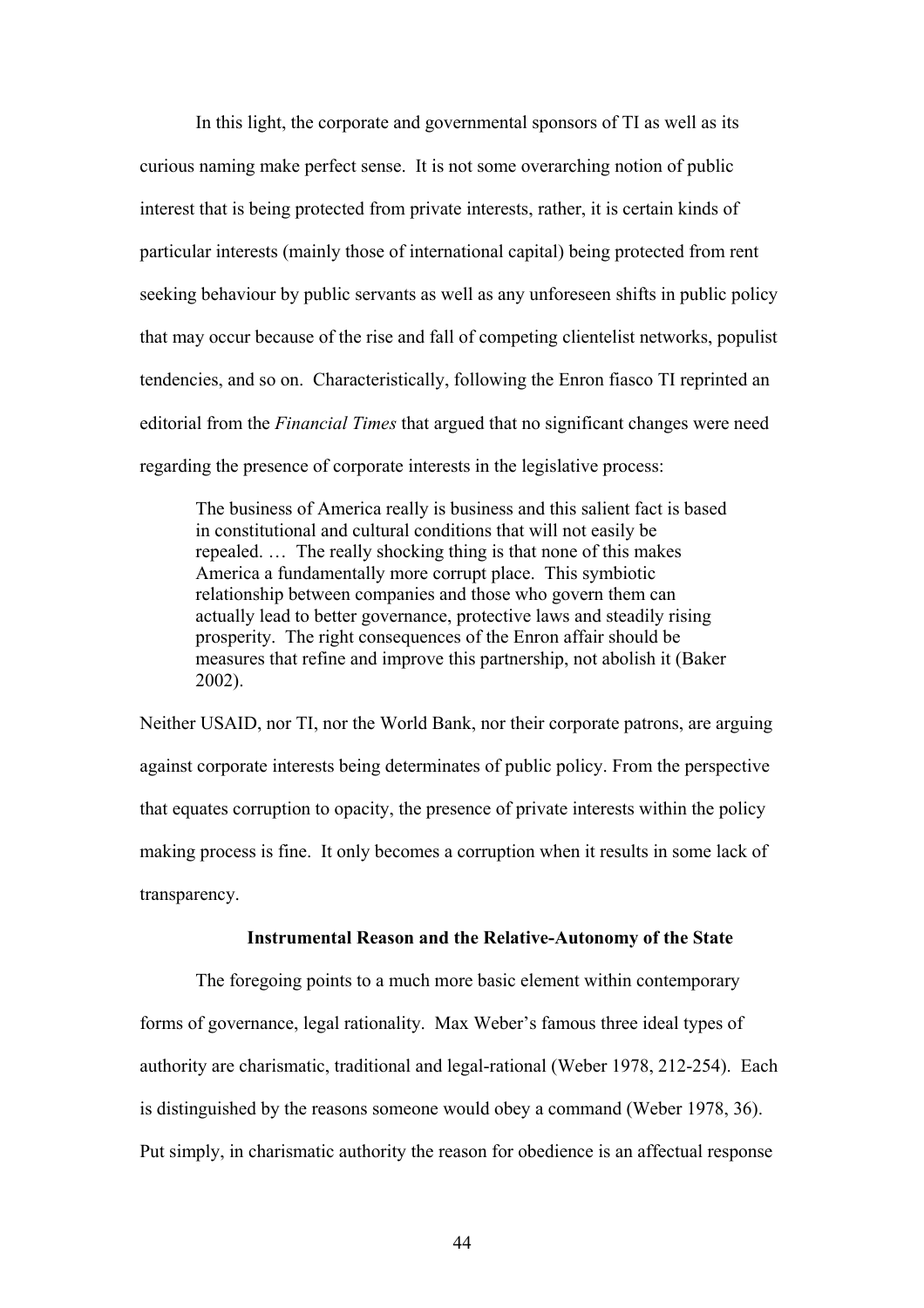to the person giving the command, in traditional authority commands are obeyed out of habit, and in legal-rational authority commands are obeyed because of a rational calculation. Rationality refers to a cost-benefit calculation that functions as the basis of the action, thus someone would obey a particular command or rule because they judge it to be in their best interest to do so, the benefits outweigh the costs. For such instrumental reason to be possible, however, one must be able to gage costs and benefits. Instrumental rationality presupposes law and the consistent enforcement and interpretation of the laws through bureaucratic organization. For example, unless you know the penalty for parking illegally it is impossible in most cases to make a rational decision as to whether or not to follow parking regulations since the costs are unpredictable. It may be the case that in matters of life or death or other extreme situations the penalty will always be less than the benefit but, in the vast majority of cases, the difference between a penalty being two or twenty or fifty or a hundred euros will be very significant and this has to be known and predictable for instrumental reason to be possible.

Accordingly, the push for transparency can be understood as an effort to secure the conditions necessary for instrumental reason. Capitalist enterprises tend to follow the logic of instrumental reason, maximizing utility and engaging in actions where the benefits outweigh the costs. When it comes to the state and its regulations, capital depends upon the presence of law and bureaucracy in order to be able to make rational decisions regarding their investments. The lack of 'corruption' from this perspective is equal to the intelligibility and predictability of state regulation. The actions of TI and similar organizations illustrate the measures that capital and its servants undertake in order to secure the conditions necessary for instrumental reason. The need for predictability necessitates that state forms be made as bureaucratic as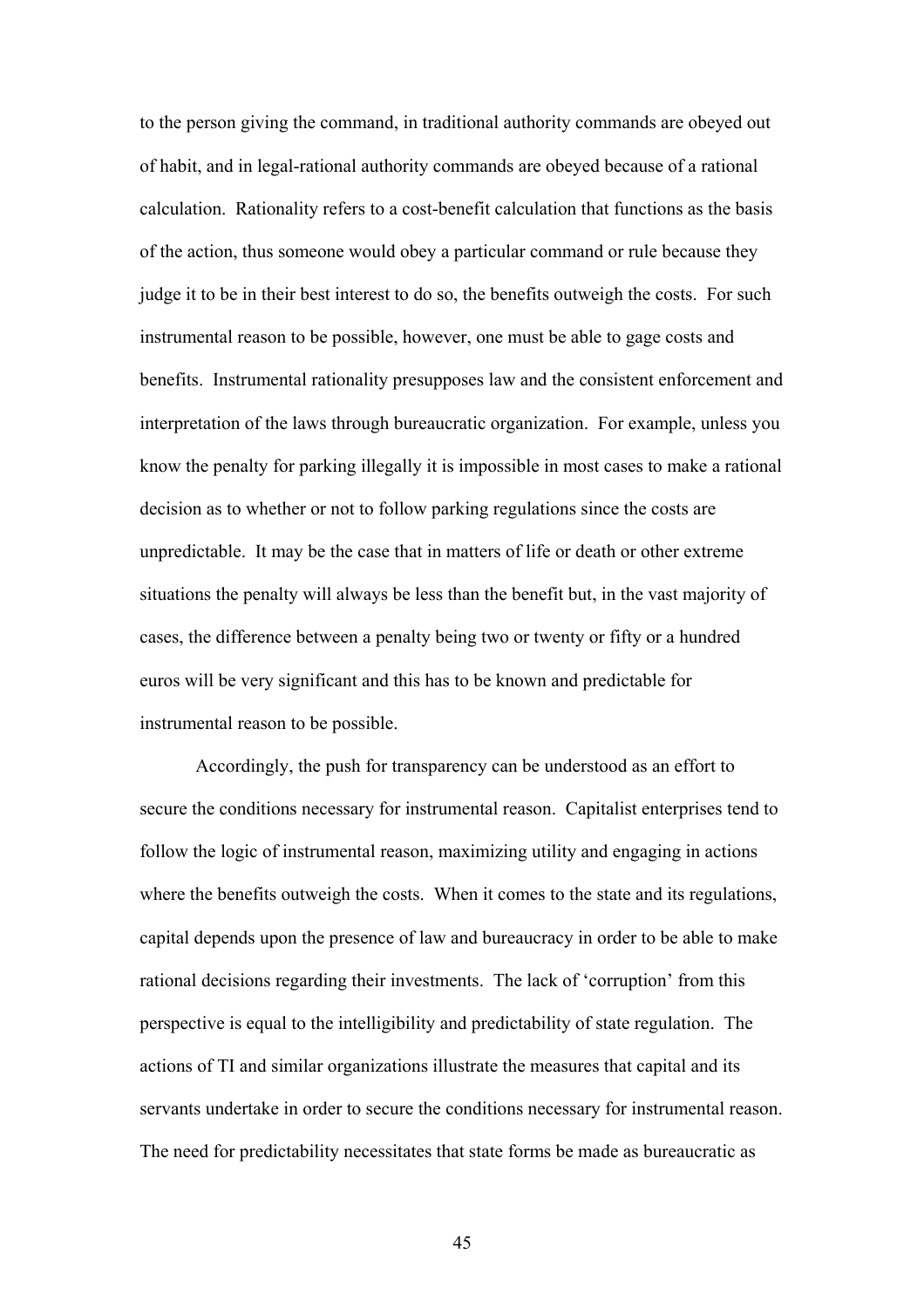possible and that laws be posited, clearly written, and consistently applied. All informal arrangements, confusing laws and inconsistent enforcements become branded as opaque/corrupt.

An element within this process of the rationalization and bureaucratization of the state form is the securing of the relative-autonomy of the state. The relativeautonomy of the capitalist state refers to the autonomy that the state enjoys from particular interests (Poulantzas 1973). As Poulantzas famously argued, for the state to function as a capitalist state, it must be able to go against some particular interests in order to secure the general conditions necessary for capital accumulation. Although he did not emphasize the question of predictability, the desire for 'transparency' and the forming of relative-autonomy go hand in hand. Let us take the question of clientelism as an important and indicative example of this relationship. There is little doubt that capitalist interests are a significant part of clientelist networks in Greece and elsewhere. From the point of view of the capitalist class as a whole and the general conditions necessary for the reproduction of the capitalist relations of production, this may likely present problems in that the pursuing of the interests particular to the clients of a given political party or group may often conflict with the needs of capitalism as a whole, making it difficult to rationalize the economy in ways that incorporates the interests and demands of competing factions of capital or of the dominated classes, and so on.<sup>28</sup> In addition to these well know arguments there is the added problem in that policies become less stable and are susceptible to unpredictable shifts and changes. The opposition to clientelism is not because capitalists do not want to have access to and receive favours from public servants, they desire that this process take place in a stable and predictable manner. What happens when there is a

<span id="page-45-0"></span> $28$  For a full discussion of relative-autonomy and its functionality for capital accumulation, see Poulantzas (1973)and Jessop (1990 and 2002).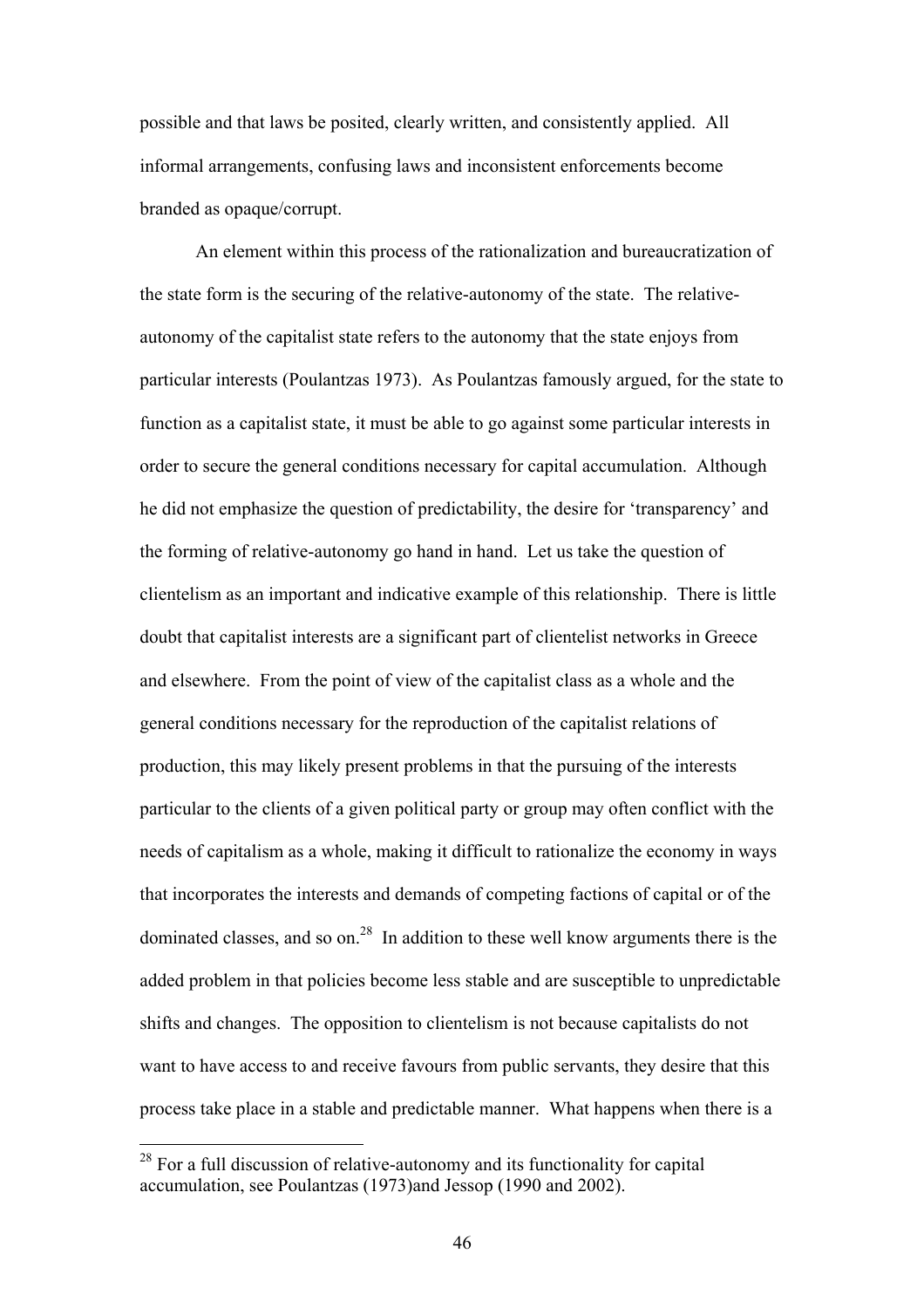change in the ruling party? What will happen to all the deals, favours, and policies that were provided by the previous ruling party? Clientelism results in unpredictability and the potential for acute and sudden damage to the self-interests of capitalist entities. Individual corporations and investors have good reason to prefer the corporatist and pluralistic structures typical of advanced capitalist societies to the clientelistic arrangements that may tend to prevail in those societies that TI and its cohorts categorize as corrupt.

Of course, the foregoing says nothing regarding the substance of laws and policies. It may very well be the case that in Finland public policies are very stable and the bureaucracies very strong and reliable but that, none the less, the substance of these policies make it much less attractive for many forms of direct foreign investment when compared to China or Poland, for example. Even when you can predict costs exactly, they still may be higher than expected benefits. Moreover, the potential for benefits may be so great that they outweigh the potential 'opacity' costs. According to the OI, the cost of corruption/opacity in China is equal to a 46% tax. None the less, there is plenty of capital flowing into China, presumably the expected benefits from these investments outweigh the projected costs and risks. None the less, the form of the state is a major determinant of policy and the attempts to transform existing state structures into increasingly bourgeois and bureaucratic forms is a pivotal moment in the spread of capital and its internal logic.

# **The Globalization of the Capitalist State**

The contemporary movement against corruption and the tendency for the institutions of international capital to be the agents behind this movement thus has drastic implications regarding the process of globalization and the internationalization of certain state forms. As capital becomes more mobile and more trans-national in its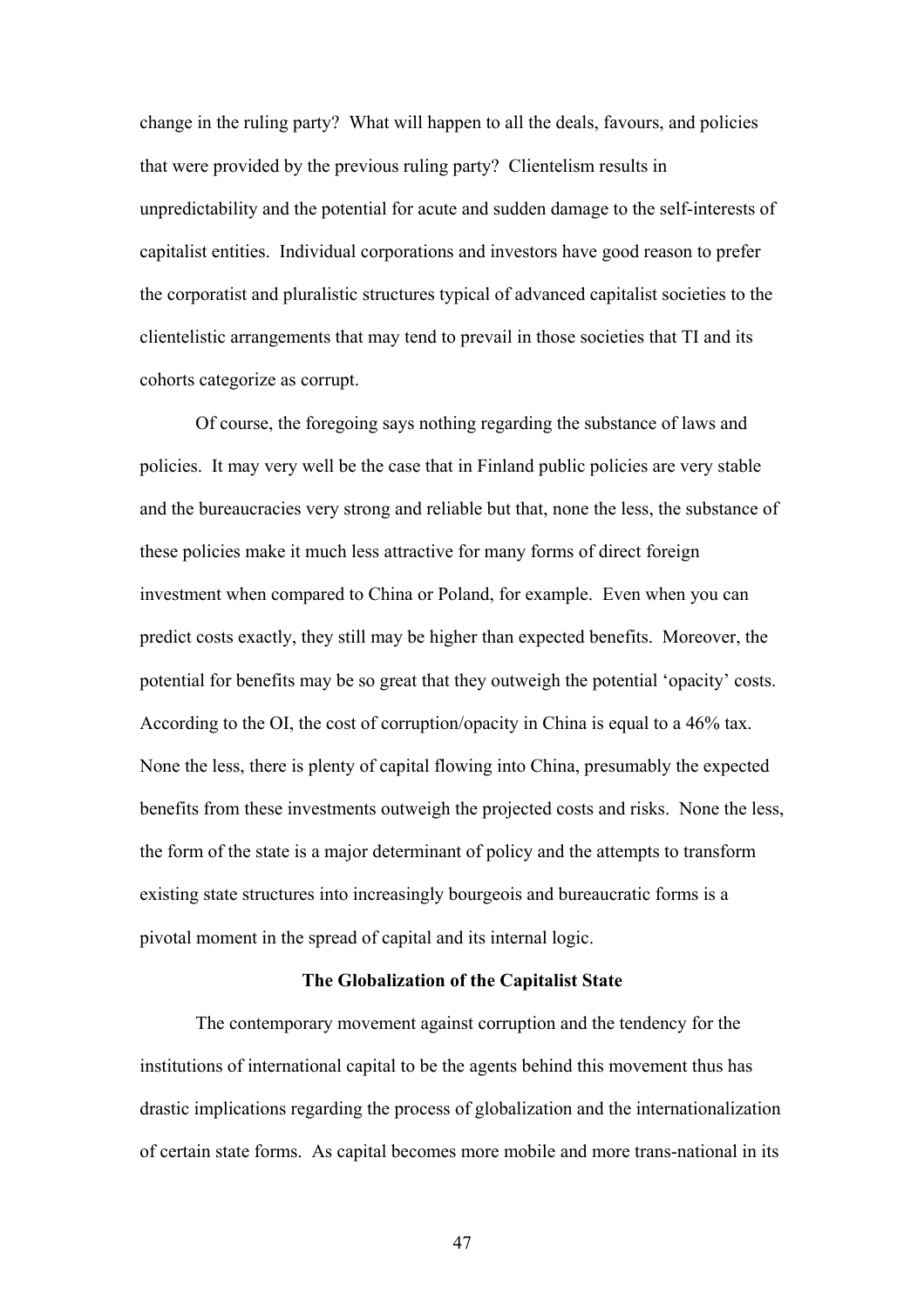scope, the demands upon all states to become increasingly similar to those in advanced capitalist societies become more pronounced, and in ways that go beyond the usual arguments regarding the pressures to adopt neo-liberal policies. In opposition to contemporary arguments that globalization results in the weakening of the state and the gradual loss of its capacity and autonomy, the arguments above point to the opposite. Capitalists in the narrow sense and capitalism in the aggregate demand that states have the autonomy from narrow interests in order to establish consistent policies and regulations and that the implementation of these policies be predictable and uniform. Certain modes of interest articulation, such as clientelism, as well as the pre-capitalist organizational forms that conflict with these demands become branded as opaque and corrupt.

Contemporary movements directed against corruption are best understood in this context. This not only explains the timing of their emergence but also explains their ties to capital and their peculiar understanding of corruption as opacity. In contrast to the usual ways that the question of corruption has and continues to function in relation to instituting and maintaining the purity of the categories of the public and private, the idea of corruption now also functions as a way of pressuring nation-states to adapt to the demands of capital by becoming increasingly bureaucratic, predictable and relatively autonomous. The 'best possible political shell' for capitalism may be, as Lenin argued, a democratic republic but a state that possesses relative autonomy and has a properly functioning bureaucracy is a more than sufficient shell for global capitalism today and the creation of such sufficiently appropriate shells appears to be an implicit goal for TI and other anti-corruption reformers.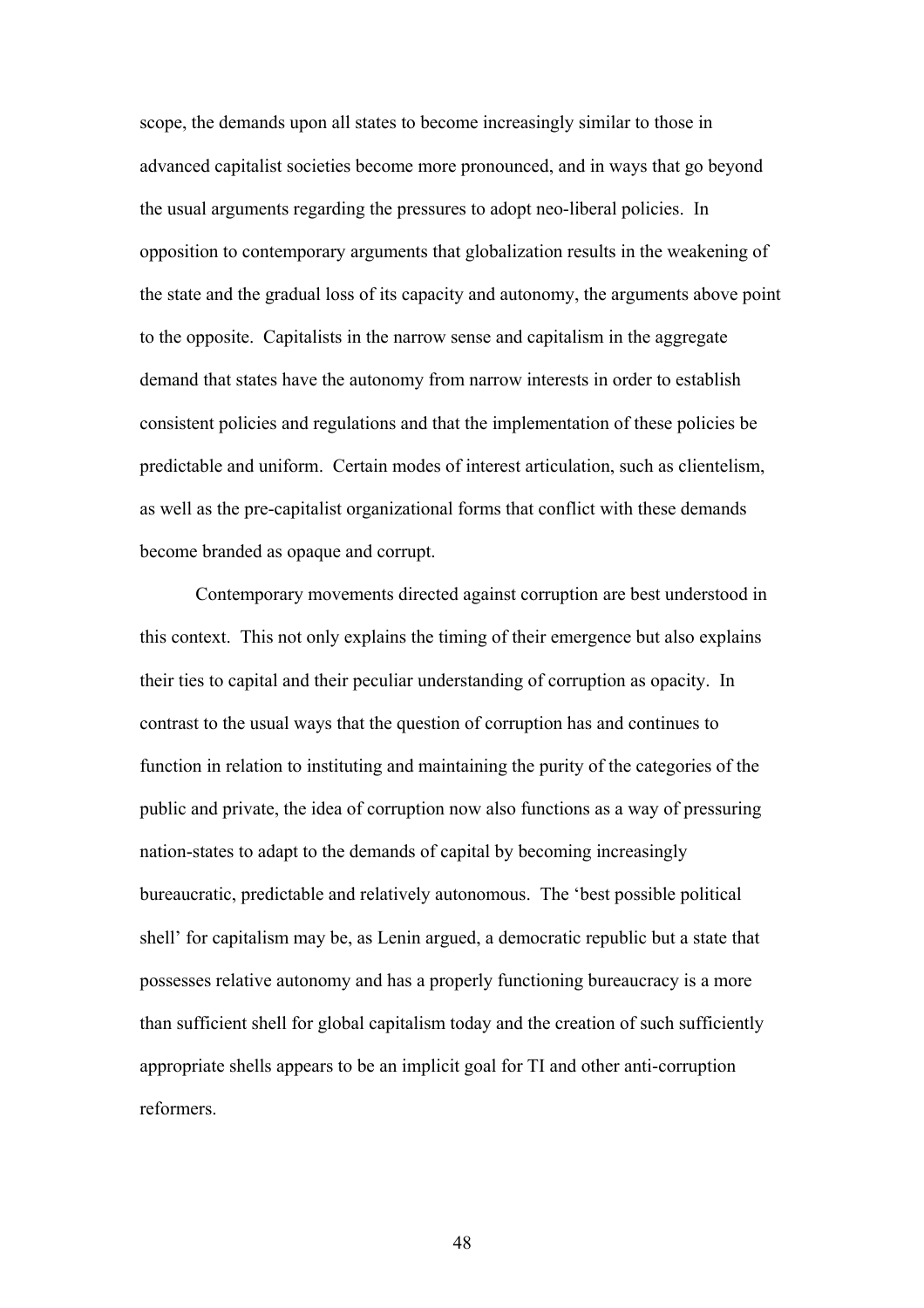#### **Conclusion: Future Directions for Research on Corruption and Greece**

If anything can be gleaned from the arguments presented here, it is that in order to understand the question of political corruption in Greece one must go beyond Greece and examine the overarching processes that underpin the phenomenon of corruption. All attempts to comprehend corruption in Greece in isolation, as some kind of self-contained 'special case', is destined to produce trite and naïve understandings. As this paper has demonstrated, there are two interrelated processes that are central for understanding how it is that Greek politics become perceived as corrupt; first, within the advanced capitalist societies, there are the rules of separation that regulate the categories of the public and private and create the perceptions of what is a normal or pathological ordering of the public and the private. These rules not only help structure the perceptions within each society but also help determine how individuals will tend to perceive and judge other societies. Second, as globalization has intensified, the institutions of global capital have begun to equate the idea of corruption to that of opacity and have propagated this perception through the media and international organizations.

Both of these processes have severe implications towards the questions to be addressed regarding corruption and Greece. Most important of all, for the Greek context, is the observation that the categorization of something as corrupt/pathological is only a referent to categories of bourgeois ontology and says nothing about the desirability or worth of that which is categorized. To call Greek politics corrupt says nothing more than it tends to conflict with a particular ordering of ideas regarding the public and private. The formalistic and technocratic equation of 'corrupt' with 'undesirable' has to be resisted. Something can be 'corrupt' and be desirable or be 'clean' and be undesirable. Let us take the question of the Greek national medical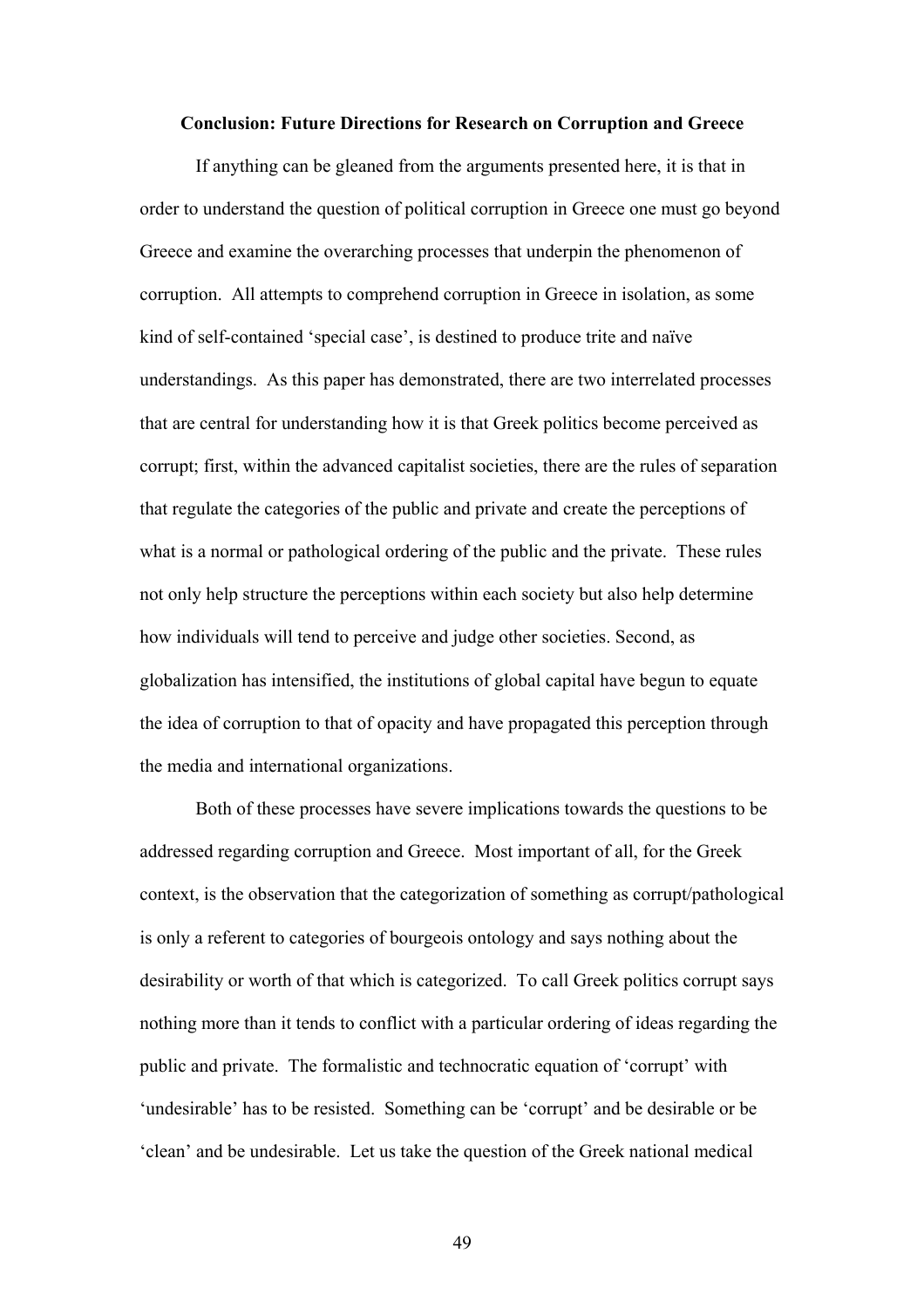system. The tendency to give 'envelopes' in order to receive preferential or attentive service is well known.<sup>29</sup> From the typical western perspective, such endemic 'bribery' is sure to be labelled an example of corruption and this form of allocating medical care is likely to be judged undesirable. Indeed, I suspect that most Greeks would consider it a corruption and something that should be done away with. However, if we ignore the informal nature of the exchange itself and focus on the larger questions of how egalitarian the distribution of medical care is and how much money (bribe included) this care costs compared to other systems – we may very well judge the Greek medical system to be superior to many that are perceived as 'uncorrupt'. Is an informal exchange between doctor and patient really more troubling than the power that the American Medical Association or the pharmaceutical industry have within the U.S. legislature? It could be, but the point is that an argument has to be made, the labelling of something as corrupt cannot trump real political discussion and analysis. What if we formalized 'envelopes' and called them co-payments? They would then likely fall under the category of not being corrupt, but would the Greek medical system be any better than it was before?

Similarly, given that the corrupt/uncorrupt designation refers to the purity of classification, something being or not being out of place, the focus of explanations of corruption should be exactly that – how these categorizations and perceptions are formed and regulated. The examination of the U.S. and Australian cases was, in part, an effort to uncover how rules of separation work and to emphasize the point that even in cases where politics is judged to be 'clean' there is still a presence of private regarding within the public, it is just that it is in a form that is considered to be acceptable given the rules of separation. The overarching political function of the

<span id="page-49-0"></span> $29$  'Envelopes' is a euphemism in Greece for bribes given to doctors and other medical staff.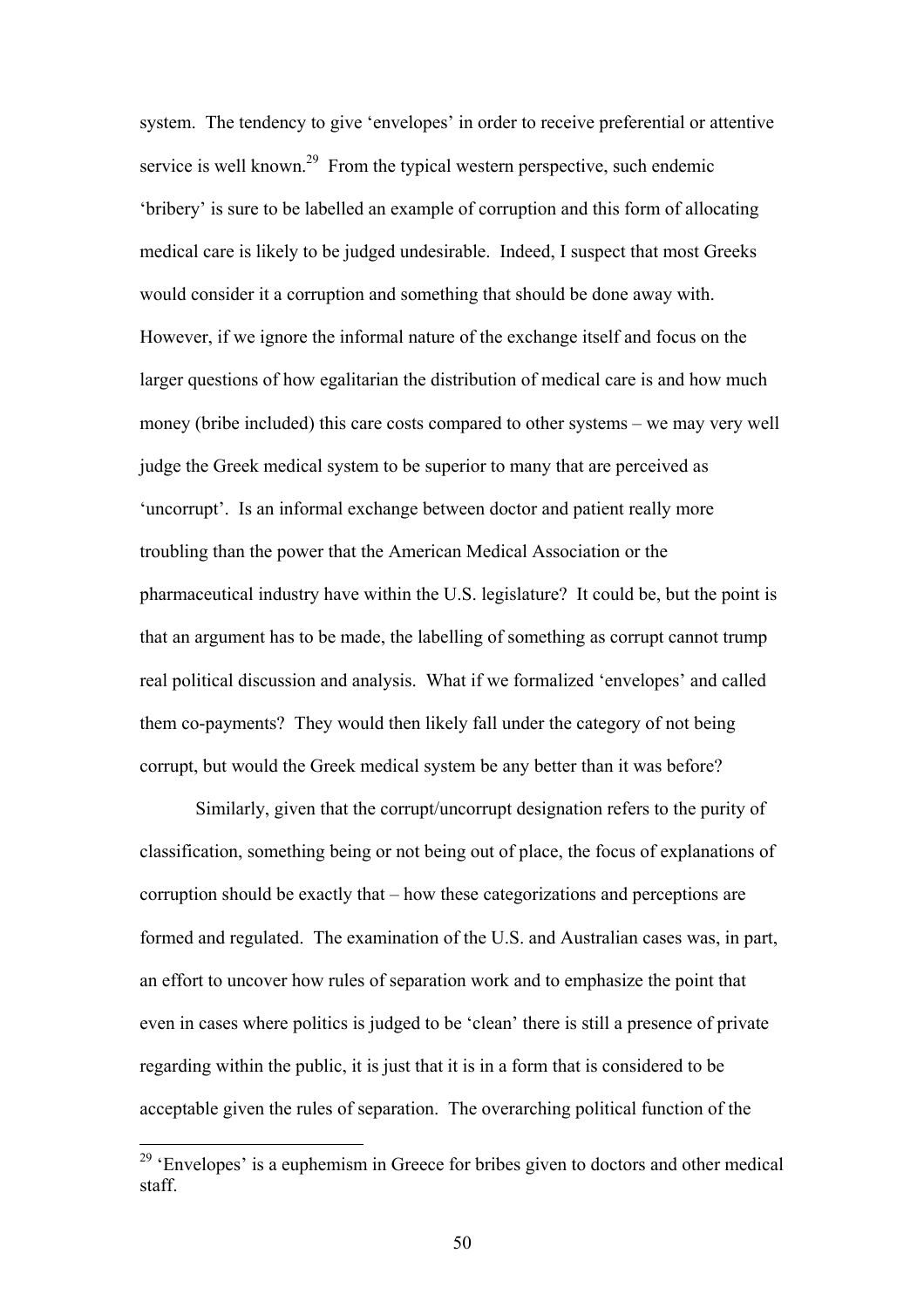rules of separation is, given the foregoing, to justify and legitimize all those instances of private regarding within the public body that are not deemed pathological. For Greek politics, the significance of this point is that there is no more and no less of a presence of private regarding within the public body than there is in the United States or Australia or Finland or the United Kingdom or Iraq or anywhere else. The problem for Greece is that even though it may have its own rules of separation, both in the form of ethical codes and criminal law and in the form of cultural attitudes and practices that have long governed the division between public and private, those perceptions endemic to Germany, the United States, the United Kingdom, and other advanced capitalist societies have been imported into Greece by way of the media, the Greek diaspora, Greek intellectuals, E.U. regulations, and so on. On the one hand, these imported perceptions will tend to lead Greeks themselves to judge Greek political life as rife with corruption and thus will tend to the decrease the legitimacy of the Greek state. On the other hand, any attempt to undo the 'corrupt' elements of Greek politics are bound to further erode support in that the clientelist networks that the major Greek political parties are based upon demand that favours and resources be directed toward the party faithful. Such tensions and fissures in contemporary Greek politics can and should be addressed in terms of how the perceptions of corruption impact the political process, how the rules of separation in Greece are transforming, and how long standing mechanisms of interest articulation begin to wither and become replaced by more typical and 'clean' forms of interest articulation (e.g. interest groups). Moreover, the likely shift away from those traditional modes of political life that have become perceived as corrupt is likely to result in new patterns of political participation and distribution of public resources. In the American case, it has often been argued that the decline of the patronage system and machine politics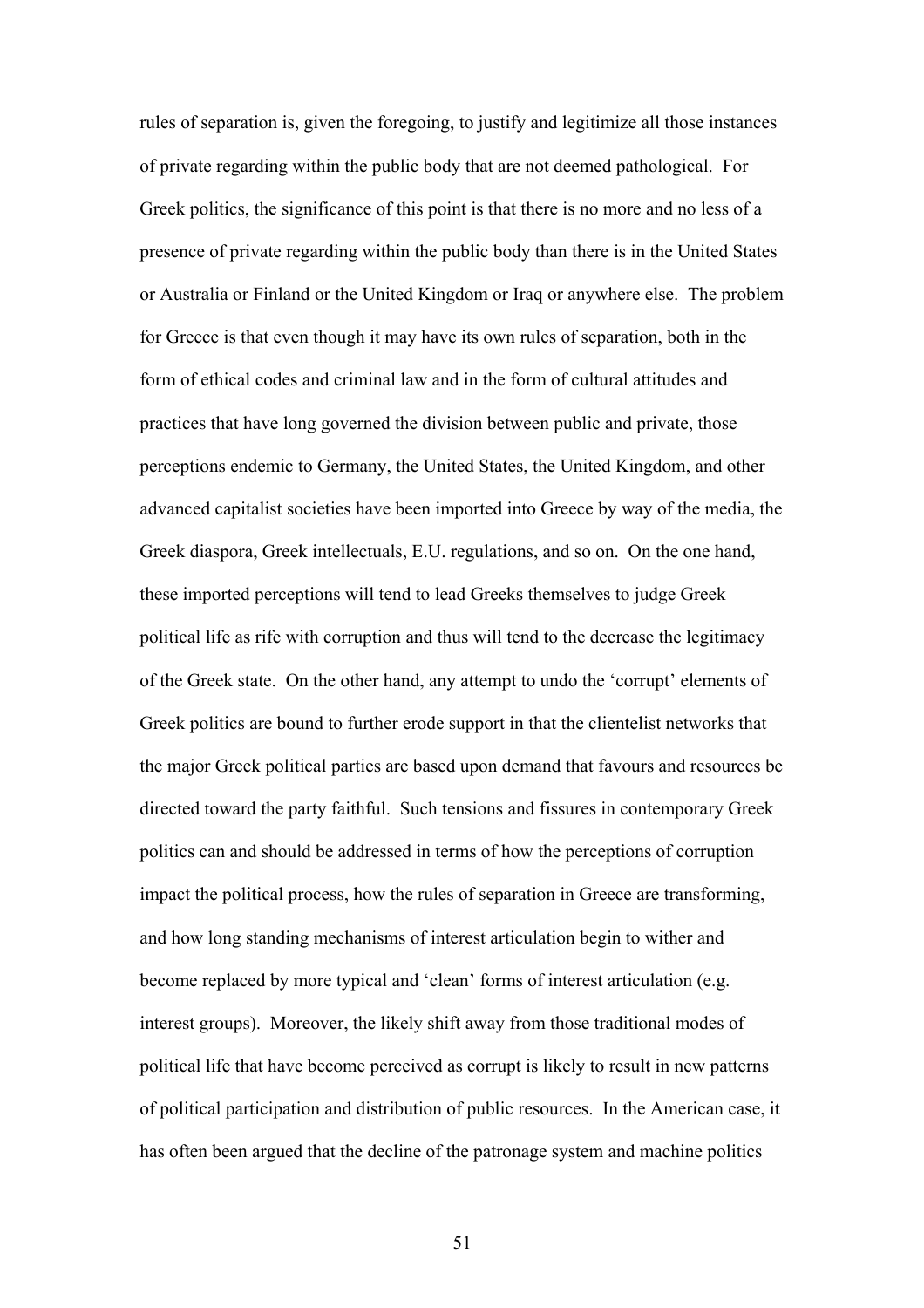resulted in a much lower degree of political mobilization as well as less egalitarian distribution of political spoils. How this may develop in Greece remains to be seen. In addition, if and how the transformation of attitudes within the Greek bureaucracy occurs will also be a fascinating question to be examined.<sup>30</sup> In short, the solidification of bourgeois political ontology in Greece opens up many new sets of questions and problems to be studied.

The problem of accumulation also opens up new areas of inquiry. To what extent will the capitalist demand for 'transparency' and predictability limit the degree to which newly elected ruling parties change existing policies? Will the Greek state become more autonomous from its traditional clients and increasingly rule on their behalf rather than at their behest? Will the perception of risk be minimized in order to engender more direct foreign investments?

Finally, the arguments in this paper have consistently pointed to the ways that the question of corruption has served as a means for extending the interests of the capitalist class and solidifying bourgeois politics. Ideally, in Greece and elsewhere, the categories of the public and private as they are presently constituted will be abandoned as political theology and a limit to real politics. It may be the case that this is not immanent and that modern politics will continue to occupy itself with putting things in their 'proper' place and with the technocratic tasks of regulation, predictability, and risk management. None the less, the concept of corruption is symptomatic of contradictions within the structures of modern politics and capitalist society. As the Australian case illustrated, the contradictions of bourgeois politics may often become visible in spite of or even because of the efforts to mask and

<span id="page-51-0"></span> $30\,$  I was told by the head of one Greek agency that he preferred to hire only those who had studied and lived abroad, so that they would be familiar with the 'proper' bureaucratic attitude.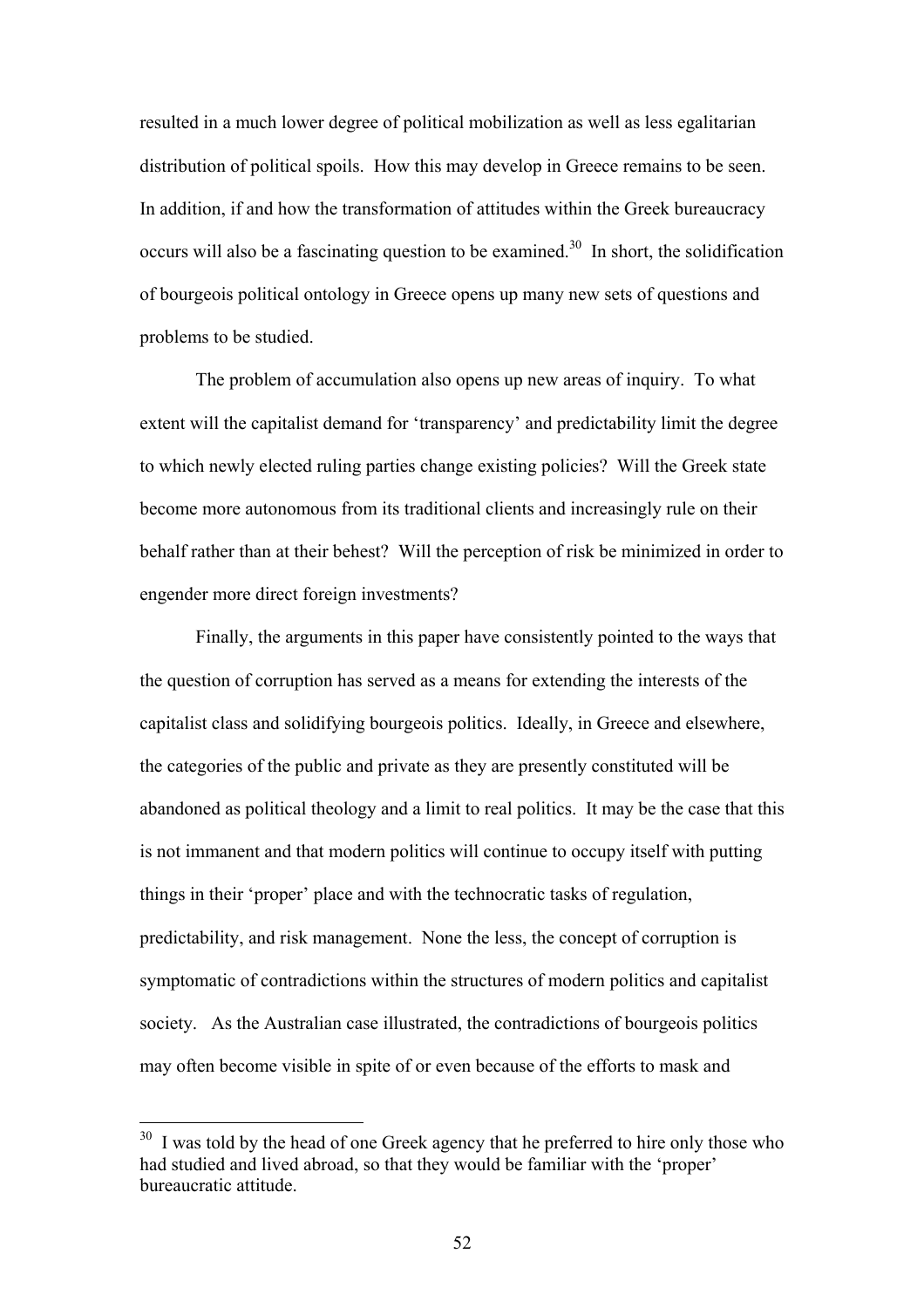displace them. The struggles and contradictions crystallized by the question of corruption may yet result in radical and unforeseen political change.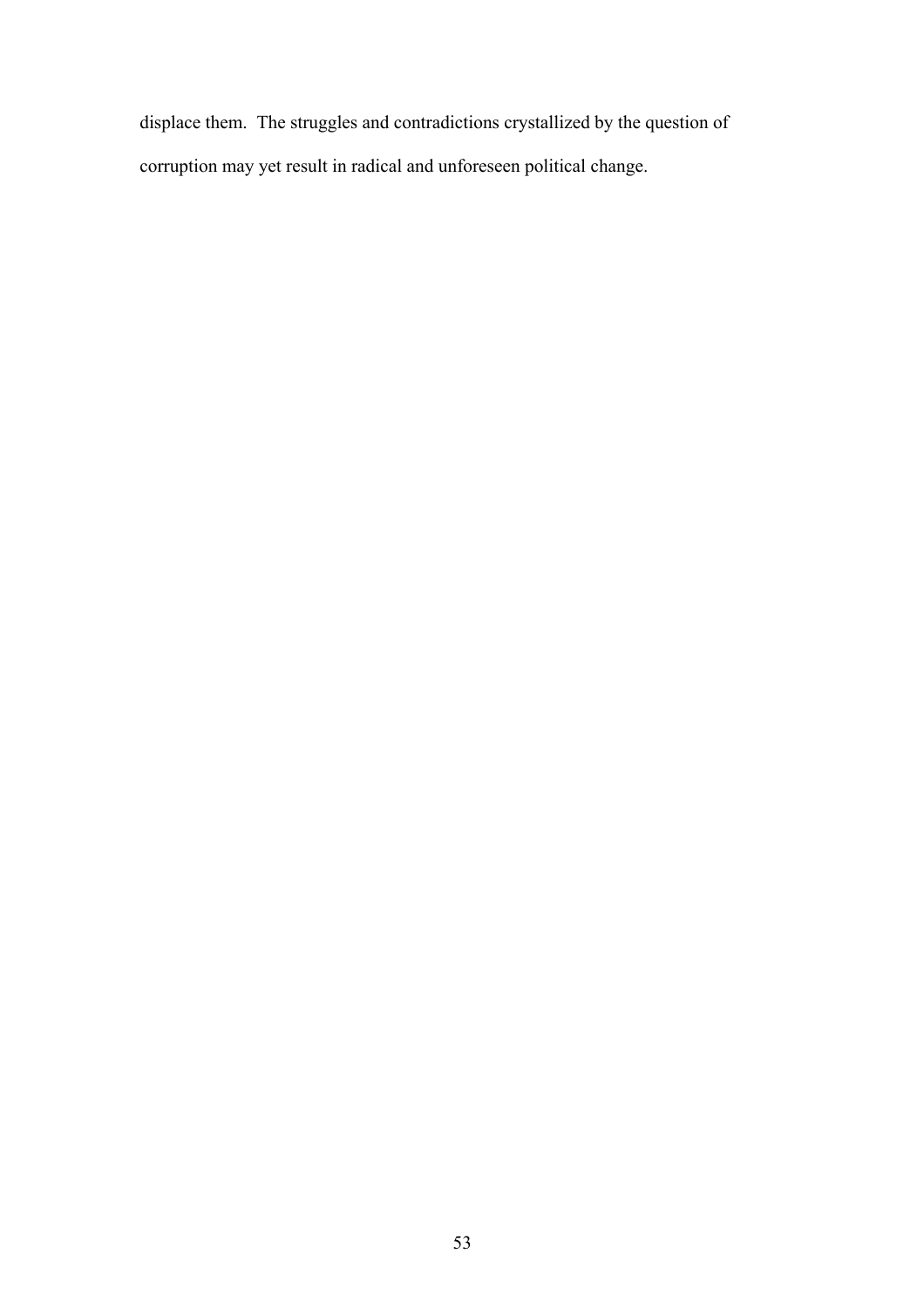#### **Works Cited**

- Arendt, Hannah. 1968. *The origins of totalitarianism*. San Diego: Harvest Books.
- Aristotle. 1958. *The politics of Aristotle*. London: Oxford University Press.
- Baker, Gerard. 2002. The business of America is not corruption. *Financial Times*, February 21.
- Canguilhem, Georges. 1991. *The normal and the pathological*. New York: Zone Books.
- Committee on Government. 1995. *Report #2*, Western Australia.
- Committee on Standards of Official Conduct. 2000a. *In the matter of Representative E.G. "Bud" Shuster*. Washington D.C.
- Committee on Standards of Official Conduct. 2000b. Letter of October 4, 2000 to Bud Shuster. Washington D.C.
- Committee on Standards of Official Conduct*.* 2001. *Highlights of House Ethics Rules*. Washington D.C.
- Diamandouros, Nikiforos. 2000. *Cultural dualism and political change in postauthoritarian Greece*. Athens: Hestia.
- Douglas, Mary. 1966. *Purity and danger*. London: Routledge.
- Dumont, Louis. 1977. *From Mandeville to Marx*. Chicago: University of Chicago Press.
- Euben, Peter. 1989. Political science and political corruption. In *Political theory and conceptual change*, edited by T. Ball, J. Farr, and R. L. Hanson. Cambridge: Cambridge University Press.
- Friedrich, Carl. 1989. Corruption concepts in historical perspective. In *Political corruption: A handbook*, edited by Arnold J. Heidenheimer, Michael Johnston and Victor T. LeVine. New Brunswick: Transaction Publishers.
- Habermas, Jurgen. 1991. *The structural transformation of the public sphere*. Cambridge: MIT Press.
- Harvey, F.D. 1985. Dona Ferentes: Some aspects of bribery in Greek politics. *History of political thought* VI (1/2): 76-117.
- Heidenheimer, Arnold J., Michael Johnston and Victor T. LeVine. 1989. Terms, concepts, and definitions: An introduction. In *Political corruption: A handbook*, edited by Arnold J. Heidenheimer, Michael Johnston and Victor T. LeVine. New Brunswick: Transaction Publishers.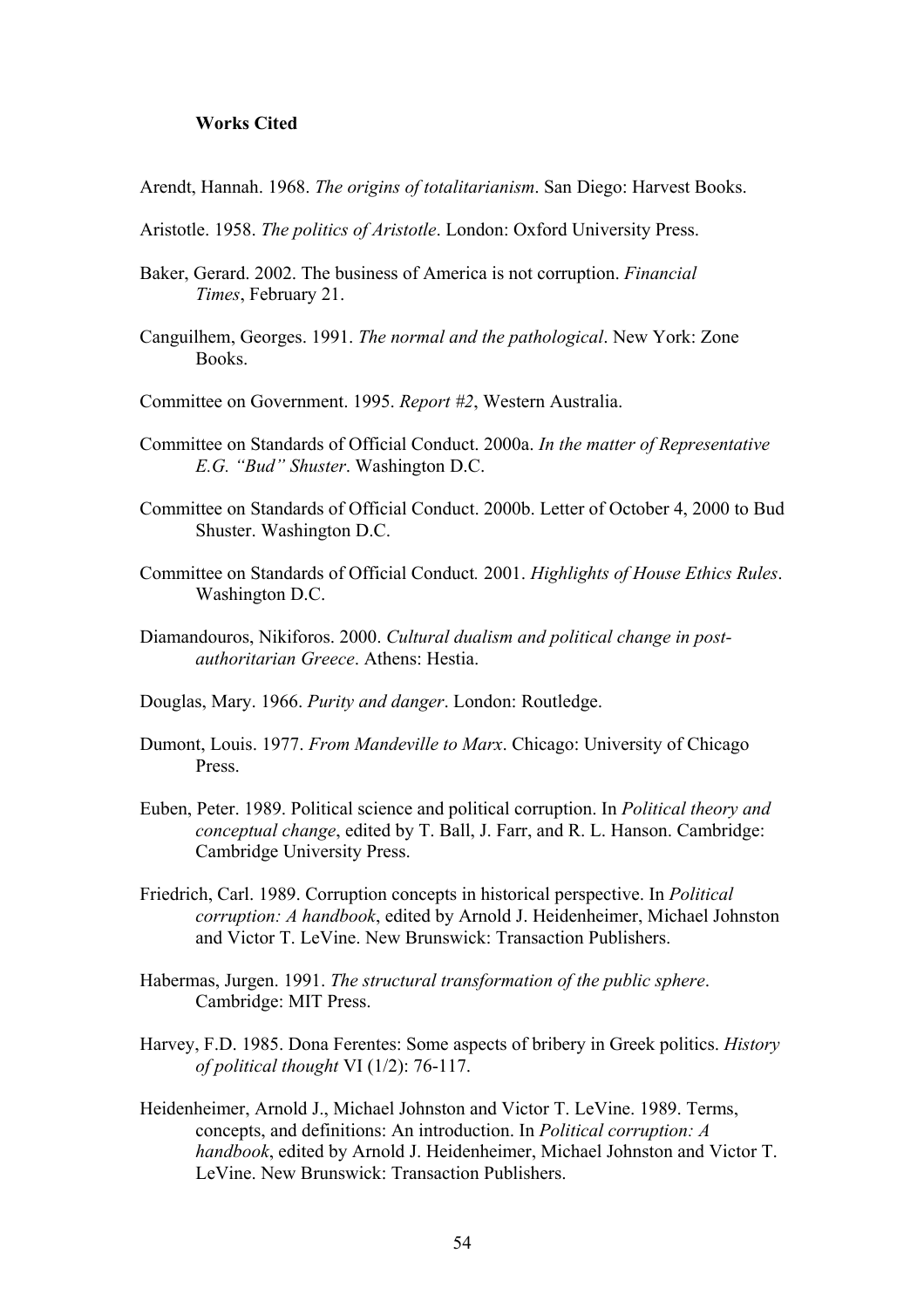- Hirschman, Albert. 1977. *The passions and the interests*. Princeton: Princeton University Press.
- Huntington, Samuel. 1989. Modernization and corruption. In *Political corruption: A handbook*, edited by Arnold J. Heidenheimer, Michael Johnston and Victor T. LeVine. New Brunswick: Transaction Publishers.
- Independent Commission Against Corruption. 1992a. *Report on investigation into the Metherell resignation and appointment*, New South Wales.
- Independent Commission Against Corruption. 1992b. *Second report on investigation into the Metherell resignation and appointment*, New South Wales.
- Jessop, Bob. 1990. *State theory*. London: Polity Press.
- Jessop, Bob. 2002. *The future of the capitalist state*. London: Polity Press.
- Kantorowicz, Ernst. 1957. *The king's two bodies*. Princeton: Princeton University Press.
- Koutsoukis, Kleomenis. 1989. Patterns of corruption and political change in modern Greece 1946-1987. *Corruption and Reform* #4: 1-13.
- Koutsoukis, Kleomenis. 1993. The good the bad and the ugly in society: the idioteles institution of society as a source of corruption (the case of Greece). Paper presented at the Third International Conference on Ethics in Public Service.
- Machiavelli, Niccolo. 1970. *The discourses*. New York: Penguin Books.
- Mauss, Marcel. 1990. *The gift*. New York: W.W. Norton.
- Noonan, J.T. 1989. *Bribes*. Cambridge: Cambridge University Press.
- Nye, Joseph. 1989. Corruption and political development: A Cost-Benefit Analysis. In *Political corruption: A handbook*, edited by Arnold J. Heidenheimer, Michael Johnston and Victor T. LeVine. New Brunswick: Transaction Publishers.
- Philp, Mark. 1997. Defining political corruption. In *Political corruption*, edited by Paul Heywood. Oxford: Blackwell Publishers.
- Poulantzas, Nicos. 1973. *Political power and social classes*. London: New Left Books.
- PricewaterhouseCoopers. 2001. *The opacity index*.
- Shumer, Sara. 1979. Machiavelli: Republican politics and its corruption. *Political theory* 7(1): 5-34.